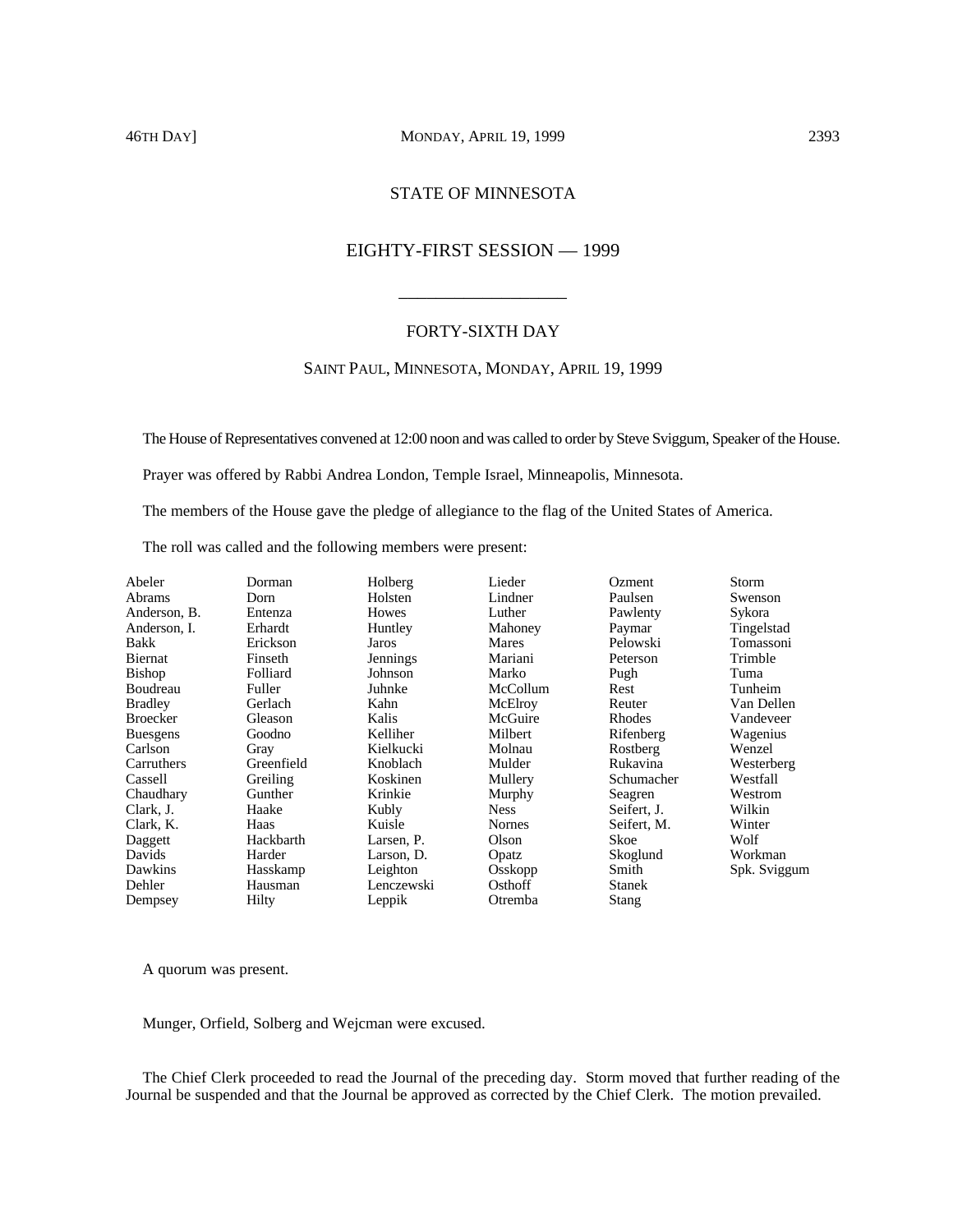# **REPORTS OF STANDING COMMITTEES**

Krinkie from the Committee on State Government Finance to which was referred:

H. F. No. 1124, A bill for an act relating to public safety; requiring bleacher safety; providing penalties; appropriating money; amending Minnesota Statutes 1998, sections 16B.72; 16B.73; and 240A.09; proposing coding for new law in Minnesota Statutes, chapters 16B; and 325F.

Reported the same back with the following amendments:

Delete everything after the enacting clause and insert:

"Section 1. [16B.616] [BLEACHER SAFETY.]

Subdivision 1. [DEFINITIONS.] (a) For purposes of this section, the following terms have the meanings given.

(b) "Place of public accommodation" means a public or privately owned sports or entertainment arena, gymnasium, auditorium, stadium, hall, special event center in a public park, or other facility for public assembly.

(c) "Bleacher" refers to any tiered or stepped seating facility, whether temporary or permanent, used in a place of public accommodation for the seating of its occupants.

Subd. 2. [APPLICATION.] All places of public accommodation must comply with the provisions of this section.

Subd. 3. [SAFETY REQUIREMENTS.] In places of public accommodation using bleacherseating, all bleachers or bleacher open spaces over 30 inches above grade or the floor below, must conform to the following safety requirements:

(1) The open space between bleacher footboards, seats, and guardrails must not exceed four inches, unless approved safety nets are installed.

(2) Bleachers must have vertical perimeter guardrails with no more than four-inch rail spacing between vertical rails or other approved guardrails which address climbability and are designed to prevent accidents. Safety nets and guardrail climbability shall be approved by the state building official pursuant to the alternate design section in the State Building Code.

(3) Bleachers already in existence as of the effective date of this act must comply with the structural provisions of the 1998 State Building Code. All new bleachers manufactured, installed, sold, or distributed after July 1, 1999, must comply with the State Building Code in effect and paragraphs  $(1)$  and  $(2)$ .

Subd. 4. [ENFORCEMENT.] (a) A statutory or home rule charter city that is not covered by the code because of action taken under section 16B.72 or 16B.73 is responsible for enforcement in the city of the code's requirements for bleacher safety. In all other areas where the code does not apply because of action taken under section 16B.72 or 16B.73, the county is responsible for enforcement of those requirements.

(b) Municipalities which have not adopted the code may enforce the code requirements for bleacher safety by either entering into a joint powers agreement for enforcement with another municipality which has adopted the code; or contracting for enforcement with a qualified and certified building official or state licensed design professional to enforce the code.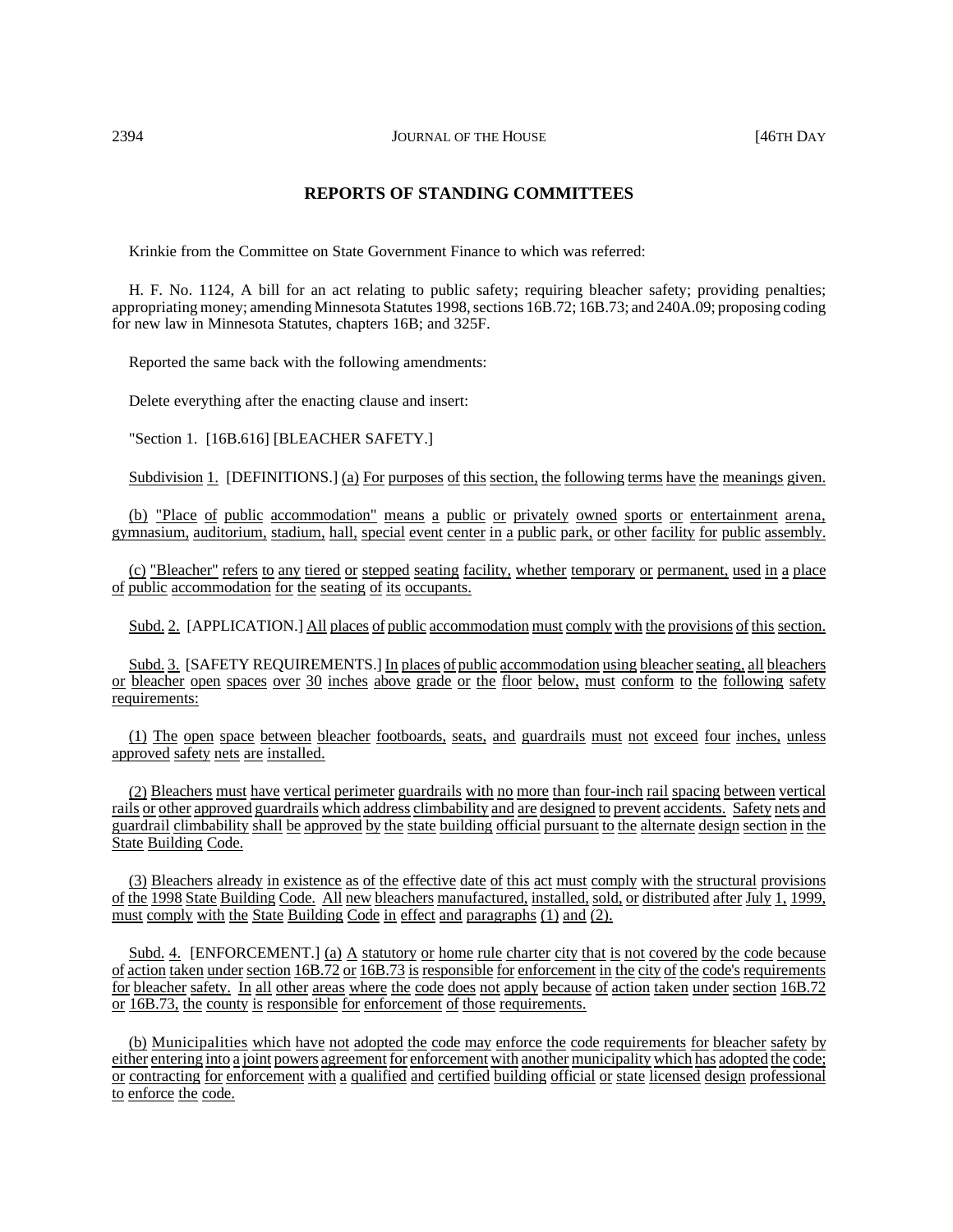(c) Municipalities, school districts, organizations, individuals, and other persons, operating or owning places of public accommodation with bleachers, shall provide a signed certificate of compliance to the commissioner by the effective date of this section. The signed certificate shall be prepared by a qualified and certified building official or state licensed design professional and shall certify that the bleachers have been inspected and are in compliance with the requirements of this section and are structurally sound.

Subd. 5. [PENALTIES.] The commissioner, in addition to other remedies provided for violations of this chapter, shall forbid use of bleachers not in compliance with this section consistent with priorities established in rule.

Subd. 6. [PERIODIC INSPECTIONS.] At a minimum, bleacher footboards and guardrails must be reinspected every five years and a structural inspection must be made every ten years. Nothing in this section precludes a municipal authority from establishing additional reinspections pursuant to the State Building Code. Inspections can be completed in the same manner as provided in subdivision 4.

Sec. 2. Minnesota Statutes 1998, section 16B.72, is amended to read:

## 16B.72 [REFERENDA ON STATE BUILDING CODE IN NONMETROPOLITAN COUNTIES.]

Notwithstanding any other provision of law to the contrary, a county that is not a metropolitan county as defined by section 473.121, subdivision 4, may provide, by a vote of the majority of its electors residing outside of municipalities that have adopted the State Building Code before January 1, 1977, that no part of the State Building Code except the building requirements for handicapped persons, the requirements for bleacher safety, and the requirements for elevator safety applies within its jurisdiction.

The county board may submit to the voters at a regular or special election the question of adopting the building code. The county board shall submit the question to the voters if it receives a petition for the question signed by a number of voters equal to at least five percent of those voting in the last general election. The question on the ballot must be stated substantially as follows:

"Shall the State Building Code be adopted in .......... County?"

If the majority of the votes cast on the proposition is in the negative, the State Building Code does not apply in the subject county, outside home rule charter or statutory cities or towns that adopted the building code before January 1, 1977, except the building requirements for handicapped persons, the requirements for bleacher safety, and the requirements for elevator safety do apply.

Nothing in this section precludes a municipality or town that has not adopted the State Building Code from adopting and enforcing by ordinance or other legal means the State Building Code within its jurisdiction.

Sec. 3. Minnesota Statutes 1998, section 16B.73, is amended to read:

# 16B.73 [STATE BUILDING CODE IN MUNICIPALITIES UNDER 2,500; LOCAL OPTION.]

The governing body of a municipality whose population is less than 2,500 may provide that the State Building Code, except the requirements for handicapped persons, the requirements for bleacher safety, and the requirements for elevator safety, will not apply within the jurisdiction of the municipality, if the municipality is located in whole or in part within a county exempted from its application under section 16B.72. If more than one municipality has jurisdiction over an area, the State Building Code continues to apply unless all municipalities having jurisdiction over the area have provided that the State Building Code, except the requirements for handicapped persons, the requirements for bleacher safety, and the requirements for elevator safety, does not apply within their respective jurisdictions. Nothing in this section precludes a municipality or town from adopting and enforcing by ordinance or other legal means the State Building Code within its jurisdiction.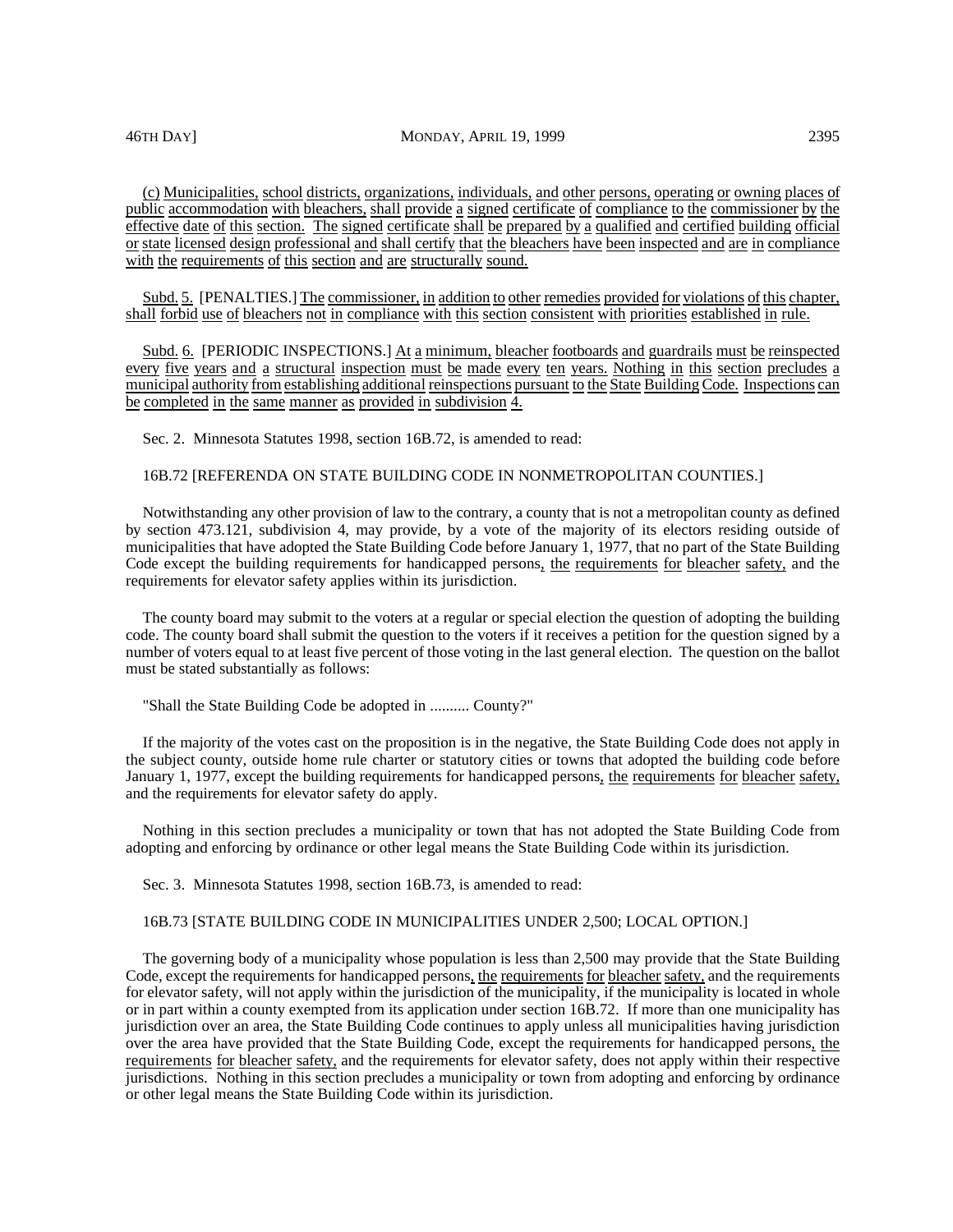Sec. 4. Minnesota Statutes 1998, section 240A.09, is amended to read:

240A.09 [PLAN DEVELOPMENT; CRITERIA.]

The Minnesota amateur sports commission shall develop a plan to promote the development of proposals for new statewide public ice facilities including proposals for ice centers and matching grants based on the criteria in this section.

(a) For ice center proposals, the commission will give priority to proposals that come from more than one local government unit.

(b) In the metropolitan area as defined in section 473.121, subdivision 2, the commission is encouraged to give priority to the following proposals:

(1) proposals for construction of two or more ice sheets in a single new facility;

(2) proposals for construction of an additional sheet of ice at an existing ice center;

(3) proposals for construction of a new, single sheet of ice as part of a sports complex with multiple sports facilities; and

(4) proposals for construction of a new, single sheet of ice that will be expanded to a two-sheet facility in the future.

(c) The commission shall administer a site selection process for the ice centers. The commission shall invite proposals from cities or counties or consortia of cities. A proposal for an ice center must include matching contributions including in-kind contributions of land, access roadways and access roadway improvements, and necessary utility services, landscaping, and parking.

(d) Proposals for ice centers and matching grants must provide for meeting the demand for ice time for female groups by offering up to 50 percent of prime ice time, as needed, to female groups. For purposes of this section, prime ice time means the hours of 4:00 p.m. to 10:00 p.m. Monday to Friday and 9:00 a.m. to 8:00 p.m. on Saturdays and Sundays.

(e) The location for all proposed facilities must be in areas of maximum demonstrated interest and must maximize accessibility to an arterial highway.

(f) To the extent possible, all proposed facilities must be dispersed equitably, must be located to maximize potential for full utilization and profitable operation, and must accommodate noncompetitive family and community skating for all ages.

(g) The commission may also use the funds to upgrade current facilities, purchase girls' ice time, or conduct amateur women's hockey and other ice sport tournaments.

(h) To the extent possible, 50 percent of all grants must be awarded to communities in greater Minnesota.

(i) To the extent possible, technical assistance shall be provided to Minnesota communities by the commission on ice arena planning, design, and operation, including the marketing of ice time.

(j) The commission may use funds for rehabilitation and renovation grants. Priority must be given to grant applications for indoor air quality improvements, including zero emission ice resurfacing equipment.

(k) Grant funds may be used for ice centers designed for sports other than hockey.

(l) Grant funds may be used to upgrade current facilities so they are in compliance with the bleacher safety requirements of section 16B.616.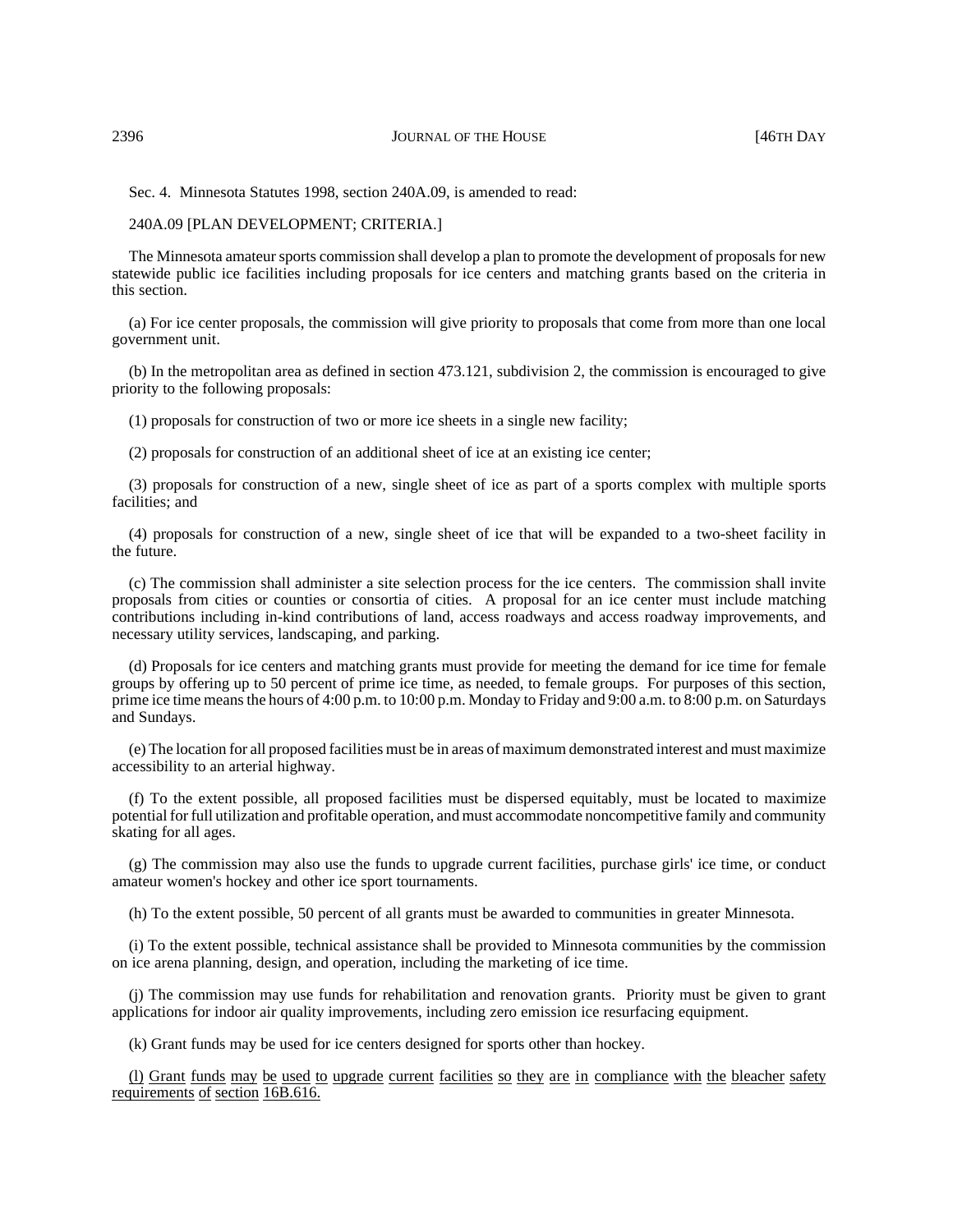Sec. 5. [325F.015] [UNSAFE BLEACHERS.]

Subdivision 1. [BLEACHER BAN.] No person shall manufacture, sell, distribute, or install bleachers within Minnesota that are not in compliance with section 16B.616. For purposes of this section, "person" means an individual, public or private entity, however organized, or a unit of state or local government.

Subd. 2. [PENALTY.] Any person who violates this section shall be subject to a civil penalty of \$500 for each violation.

Sec. 6. [EFFECTIVE DATE.]

Sections 1, 2, 3, and 5 are effective January 1, 2001, except the provisions governing manufacture, sale, installation, or distribution of new bleachers are effective July 1, 1999."

Delete the title and insert:

"A bill for an act relating to public safety; requiring bleacher safety; providing penalties; amending Minnesota Statutes 1998, sections 16B.72; 16B.73; and 240A.09; proposing coding for new law in Minnesota Statutes, chapters 16B; and 325F."

With the recommendation that when so amended the bill pass and be re-referred to the Committee on Rules and Legislative Administration.

The report was adopted.

Knoblach from the Committee on Capital Investment to which was referred:

H. F. No. 2205, A bill for an act relating to education; authorizing certain construction.

Reported the same back with the following amendments:

Delete everything after the enacting clause and insert:

"Section 1. [CAPITAL IMPROVEMENT APPROPRIATIONS.]

The sums in the column under "APPROPRIATIONS" are appropriated with certain conditions and directions from the bond proceeds fund, or other named fund, to the state agencies or officials indicated, to be spent for public purposes including to acquire and to better public land and buildings and other public improvements of a capital nature, as specified in this act.

### SUMMARY

| Minnesota State Colleges and Universities | \$6,350,000 |
|-------------------------------------------|-------------|
| <b>Natural Resources</b>                  | 16,677,000  |
| Office of Environmental Assistance        | 3,000,000   |
| Trade and Economic Development            | 595,000     |
| <b>Public Facilities Authority</b>        | 7,200,000   |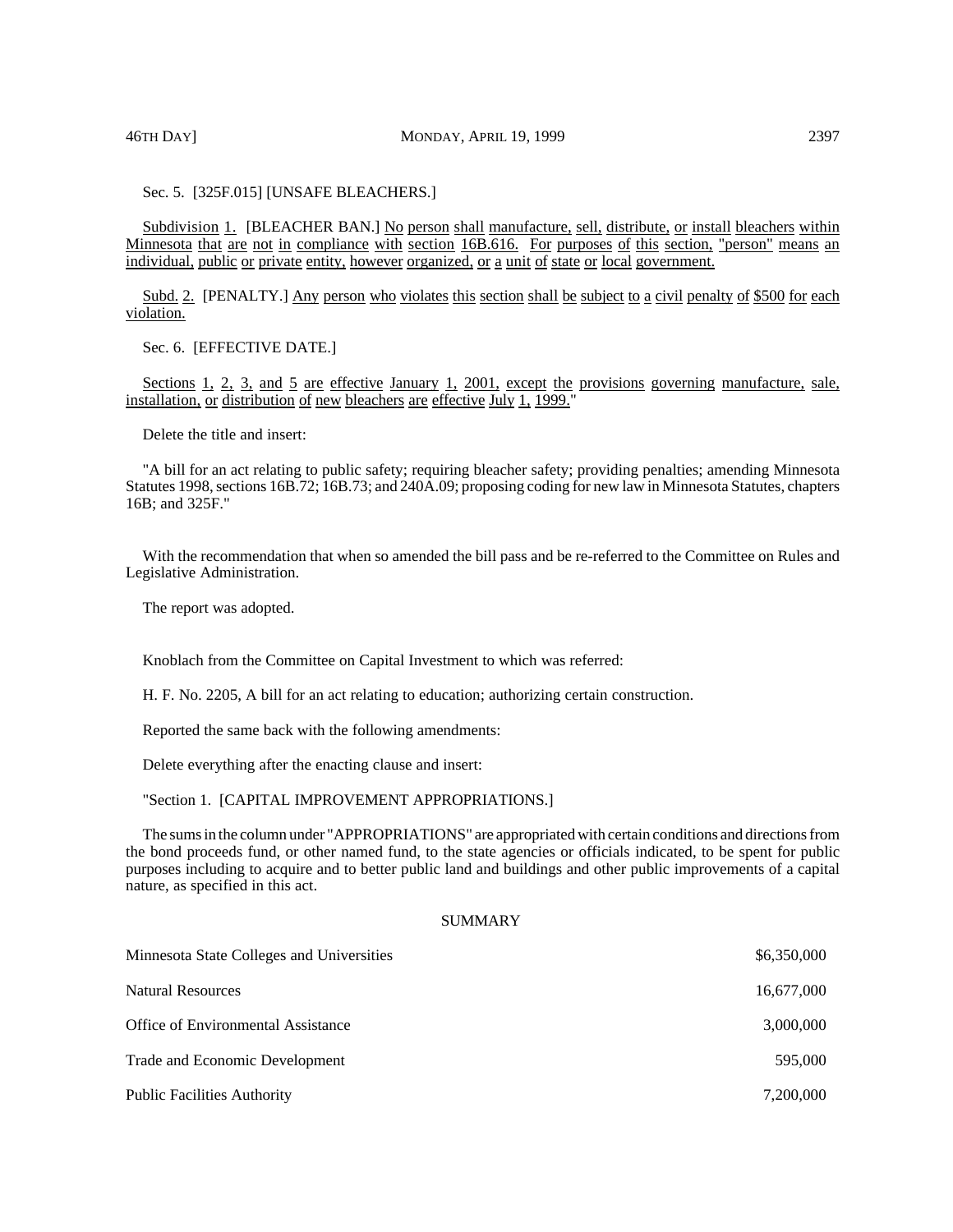| Administration                                                                                                                                                                                                                                                                   | 5,800,000        |
|----------------------------------------------------------------------------------------------------------------------------------------------------------------------------------------------------------------------------------------------------------------------------------|------------------|
| Transportation                                                                                                                                                                                                                                                                   | 440,000          |
| Corrections                                                                                                                                                                                                                                                                      | 1,785,000        |
| <b>Bond Sale Expenses</b>                                                                                                                                                                                                                                                        | 43,000           |
| Cancellations                                                                                                                                                                                                                                                                    | (30,400,000)     |
| TOTAL                                                                                                                                                                                                                                                                            | 41,890,000<br>\$ |
| <b>Bond Proceeds Fund</b>                                                                                                                                                                                                                                                        | 41,890,000       |
|                                                                                                                                                                                                                                                                                  | APPROPRIATIONS   |
|                                                                                                                                                                                                                                                                                  | \$               |
| Sec. 2. MINNESOTA STATE COLLEGES AND UNIVERSITIES                                                                                                                                                                                                                                |                  |
| Subdivision 1. To the board of trustees of the Minnesota state<br>colleges and universities for the purposes specified in this section                                                                                                                                           | 6,350,000        |
| Subd. 2. Metropolitan State University                                                                                                                                                                                                                                           | 250,000          |
| For strategic land acquisition in the area adjacent to the St. Paul<br>campus.                                                                                                                                                                                                   |                  |
| Subd. 3. Winona State University                                                                                                                                                                                                                                                 | 6,100,000        |
| To replace or renovate the boiler system at Winona State<br>University.                                                                                                                                                                                                          |                  |
| Higher Education Asset Preservation and<br>Subd. $4.$<br>Replacement (HEAPR)                                                                                                                                                                                                     |                  |
| (a) The board of trustees must spend the amounts listed for the<br>purposes stated in this subdivision as provided in Minnesota<br>Statutes, section 135A.046, subdivision 3, from money<br>appropriated for the purpose in Laws 1998, chapter 404, section 3,<br>subdivision 2. |                  |
| (b) \$400,000 is for the upgrade and replacement of underground<br>and aboveground storage tanks.                                                                                                                                                                                |                  |
| (c) \$1,090,000 is to demolish structures, eliminate blight, and<br>provide security lighting on certain recently acquired land at<br>Moorhead state university.                                                                                                                 |                  |
| (d) \$1,250,000 is for improvements of a capital nature to the                                                                                                                                                                                                                   |                  |

# Sec. 3. NATURAL RESOURCES

Community and Technical College, Hutchinson.

Subdivision 1. To the commissioner of natural resources for the purposes specified in this section 16,677,000

heating, ventilation, and air conditioning system at Ridgewater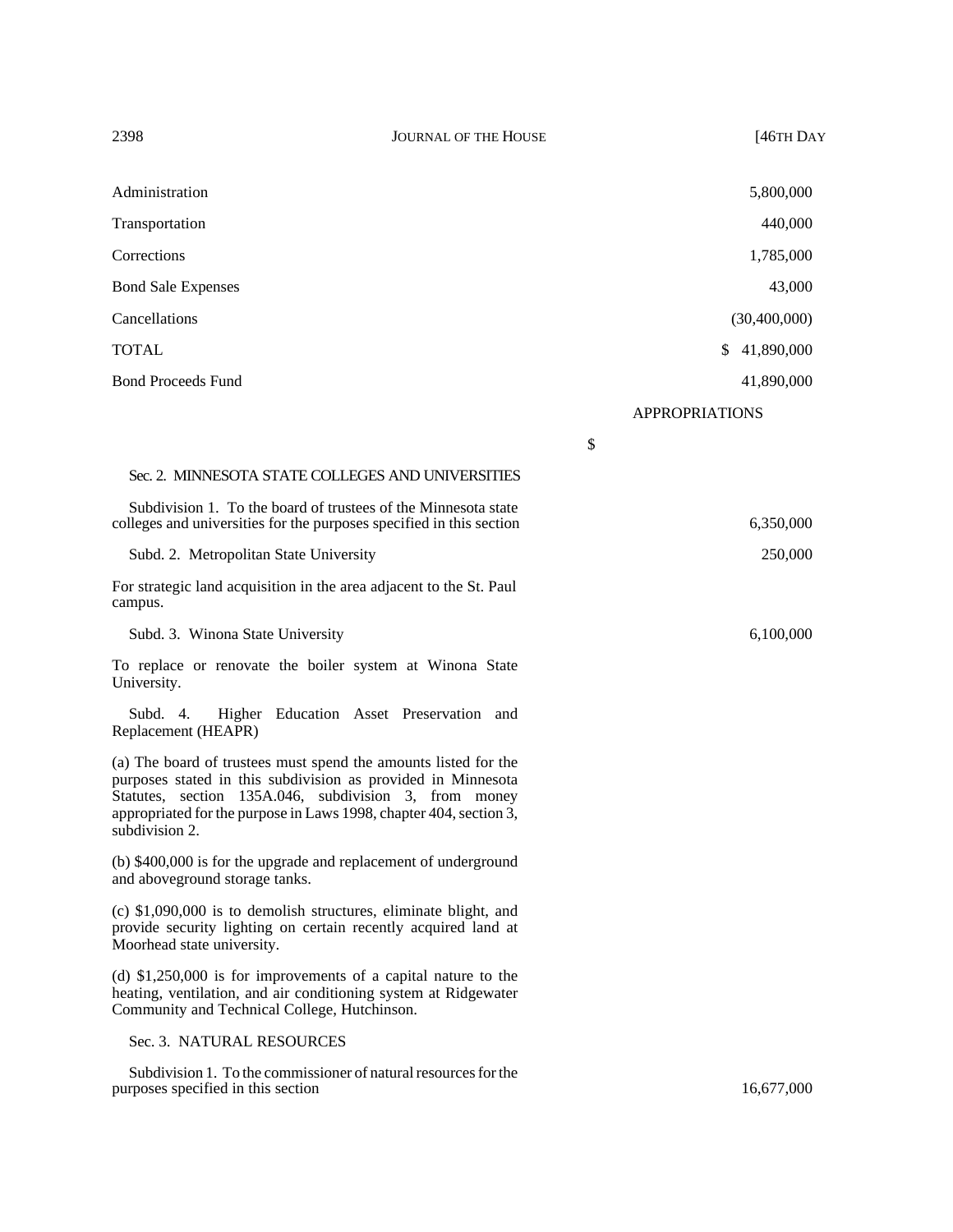APPROPRIATIONS

|                                                                                                                                                                                                                                                                                                                                                            | \$         |
|------------------------------------------------------------------------------------------------------------------------------------------------------------------------------------------------------------------------------------------------------------------------------------------------------------------------------------------------------------|------------|
| Subd. 2. East Grand Forks                                                                                                                                                                                                                                                                                                                                  | 15,877,000 |
| For dike construction for the East Grand Forks flood damage<br>reduction program. This grant does not require a local match.                                                                                                                                                                                                                               |            |
| Subd. 3. Warren                                                                                                                                                                                                                                                                                                                                            | 800,000    |
| For dike construction for the flood damage reduction program for<br>the city of Warren. This grant does not require a local match.                                                                                                                                                                                                                         |            |
| Sec. 4. OFFICE OF ENVIRONMENTAL ASSISTANCE                                                                                                                                                                                                                                                                                                                 | 3,000,000  |
| To the director of the office of environmental assistance for a<br>grant under Minnesota Statutes, chapter 115A, not to exceed<br>\$3,000,000, for the retrofit and reconstruction of a solid waste<br>resource recovery facility located in the city of Perham that<br>serves a seven-county area. The appropriation is available until<br>June 30, 2001. |            |
| Sec. 5. TRADE AND ECONOMIC DEVELOPMENT                                                                                                                                                                                                                                                                                                                     | 595,000    |
| To the commissioner of trade and economic development for a<br>grant to the city of St. Paul to design and construct a dry<br>basin holding pond for flood mitigation in the Hoyt Avenue area<br>of St. Paul.                                                                                                                                              |            |
| Sec. 6. PUBLIC FACILITIES AUTHORITY                                                                                                                                                                                                                                                                                                                        | 7,200,000  |
| To the public facilities authority for state matching money for<br>federal grants to capitalize the drinking water revolving fund and<br>water pollution control revolving fund under Minnesota Statutes,<br>sections 446A.07 and 446A.081.                                                                                                                |            |
| Sec. 7. ADMINISTRATION                                                                                                                                                                                                                                                                                                                                     |            |
| Subdivision 1. To the commissioner of administration for the<br>purposes specified in this section                                                                                                                                                                                                                                                         | 5,800,000  |
| Capital Asset Preservation and Replacement<br>Subd. $2$ .<br>(CAPRA)                                                                                                                                                                                                                                                                                       | 3,000,000  |
| To be spent in accordance with Minnesota Statutes,<br>section 16A.632.                                                                                                                                                                                                                                                                                     |            |
| None of this appropriation may be used for renovation of the<br>Minnesota Veterans Home - Luverne campus.                                                                                                                                                                                                                                                  |            |
| Of this amount, \$190,000 is for capital repair and betterment of<br>roofs on buildings 1, 2, and 4, at the Hastings Veterans Home.<br>This amount is available when the commissioner of finance<br>determines that the Veterans Home Board is in compliance with                                                                                          |            |

Minnesota Statutes, sections 16A.695 and 198.31, with respect to

the Hastings Veterans Home.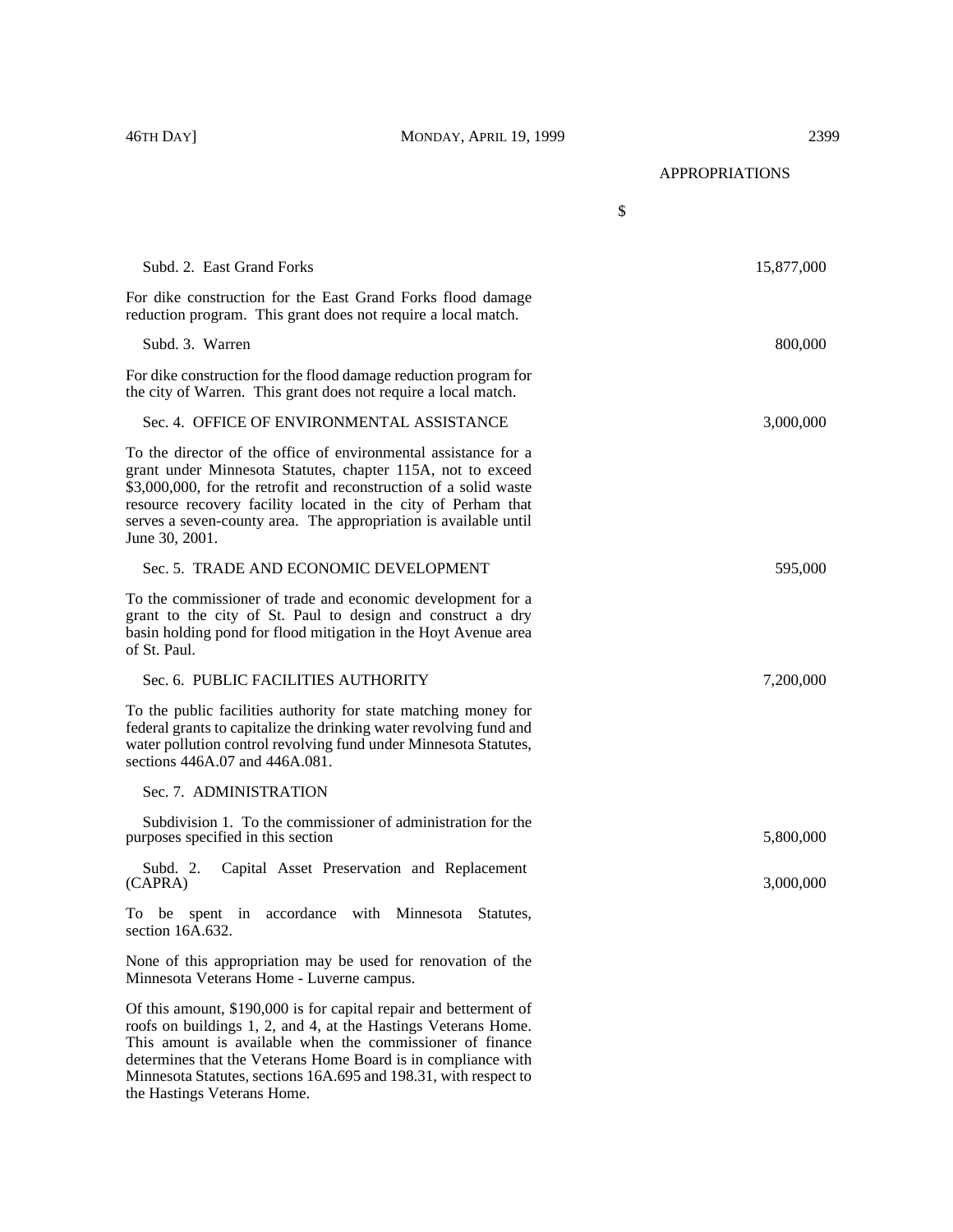#### 2400 **JOURNAL OF THE HOUSE JOURNAL OF THE HOUSE 146TH DAY**

APPROPRIATIONS

\$

#### Subd. 3. Predesign and Design Grant 2,800,000 and 2,800,000 and 2,800,000 and 2,800,000 and 2,800,000 and 2,800,000 and 2,800,000 and 2,800,000 and 2,800,000 and 2,800,000 and 2,800,000 and 2,800,000 and 2,800,000 and 2,80

For a grant to the county of Itasca for predesign and design of public infrastructure improvements including railroad access and natural gas right-of-way and pipeline, public highway improvements, and freshwater wells and wastewater treatment facilities and pipelines, all in connection with the construction of a new steel mill.

## Sec. 8. TRANSPORTATION 440,000

Up to \$440,000, not exceeding 80 percent of project cost, is appropriated to the commissioner of transportation for a loan at four percent annual interest to the city of Brooklyn Park for the purpose of constructing a pedestrian bridge across trunk highway No. 252. This appropriation is only available if the project qualifies for federal TEA-21 funding and the loan shall be repaid at the time of Federal Highway Administration reimbursement to the city to the commissioner of finance to be returned to the debt service fund.

#### Sec. 9. CORRECTIONS 1,785,000

To the commissioner of administration for design for renovations of a capital nature to the storm and sanitary sewer lines at the correctional facility at Faribault and for making emergency capital repairs to the system.

### Sec. 10. BOND SALE EXPENSES 43,000

To the commissioner of finance for bond sale expenses under Minnesota Statutes, section 16A.641, subdivision 8. This appropriation is from the bond proceeds fund.

# Sec. 11. BOND SALE SCHEDULE

The commissioner of finance shall schedule the sale of state general obligation bonds so that, during the biennium ending June 30, 2001, no more than \$527,604,000 will need to be transferred from the general fund to the state bond fund to pay principal and interest due and to become due on outstanding state general obligation bonds. During the biennium, before each sale of state general obligation bonds, the commissioner of finance shall calculate the amount of debt service payments needed on bonds previously issued and shall estimate the amount of debt service payments that will be needed on the bonds scheduled to be sold. The commissioner shall adjust the amount of bonds scheduled to be sold so as to remain within the limit set by this section. The amount needed to make the debt service payments is appropriated from the general fund as provided in Minnesota Statutes, section 16A.641.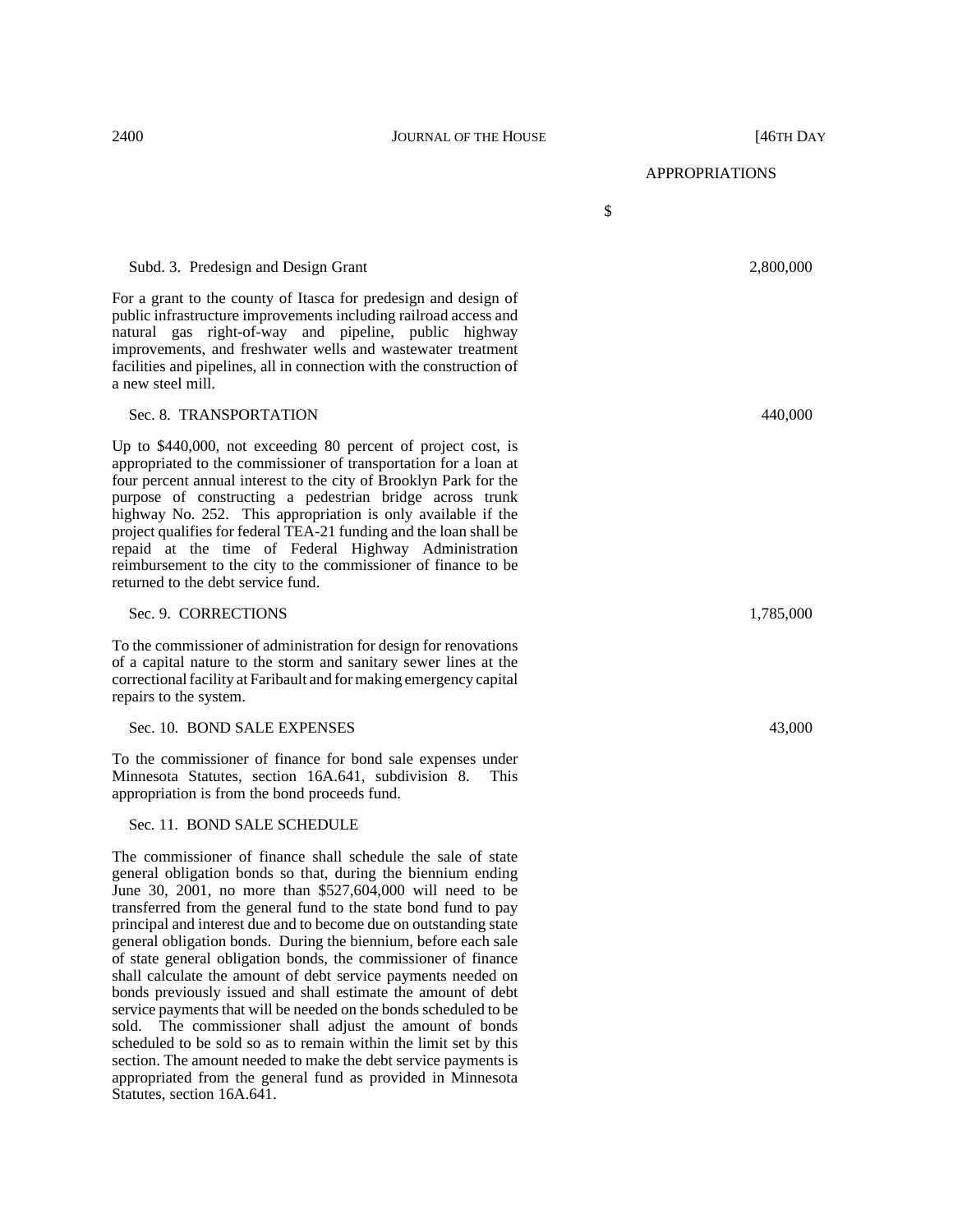# Sec. 12. [BOND SALE AUTHORIZATION.]

To provide the money appropriated in this act from the bond proceeds fund, the commissioner of finance, on request of the governor, shall sell and issue bonds of the state in an amount up to \$41,890,000 in the manner, upon the terms, and with the effect prescribed by Minnesota Statutes, sections 16A.631 to 16A.675, and by the Minnesota Constitution, article XI, sections 4 to 7.

Sec. 13. Minnesota Statutes 1998, section 16A.69, subdivision 2, is amended to read:

Subd. 2. [TRANSFER BETWEEN ACCOUNTS.] Upon the awarding of final contracts for the completion of a project for construction or other permanent improvement, or upon the abandonment of the project, the agency to whom the appropriation was made may transfer the unencumbered balance in the project account to another project enumerated in the same section of that appropriation act, or may transfer unencumbered balances from agency operating funds. The transfer must be made only to cover bids for the other project that were higher than was estimated when the appropriation for the other project was made and not to cover an expansion of the other project. The money transferred under this section is appropriated for the purposes for which transferred. For transfers for technical colleges by the board of trustees of the Minnesota state colleges and universities, the total cost of both projects and the required local share for both projects are adjusted accordingly. The agency proposing a transfer shall report to obtain approval from the commissioner of finance and the chair of the senate finance committee and the chair of the house of representatives ways and means committee before the transfer is made under this subdivision.

Sec. 14. [16A.86] [CAPITAL PROJECT GRANTS TO POLITICAL SUBDIVISIONS.]

Subdivision 1. [PROJECTS COVERED.] The only capital improvement projects covered by this section are those not covered by another state program of assistance to political subdivisions.

Subd. 2. [BUDGET REQUEST.] A political subdivision that requests an appropriation of state general funds or state general obligation bond proceeds for a local capital improvement project is encouraged to submit the request to the commissioner of finance by June 1 of an odd-numbered year to ensure its full consideration. The request must be submitted in the form and with the supporting documentation required by the commissioner of finance. All requests timely received by the commissioner must be forwarded to the legislature, along with agency requests, by the deadline established in section 16A.11, subdivision 1.

Subd. 3. [EVALUATION.] (a) The commissioner shall evaluate all requests from political subdivisions for state assistance based on the following criteria:

(1) the political subdivision has provided for local, private, and user financing for the project to the maximum extent possible;

(2) the project helps fulfill an important state mission;

(3) the project is of regional or statewide significance;

(4) the project will not require new or any additional state operating subsidies;

(5) the project will not expand the state's role in a new policy area;

(6) state funding for the project will not create significant inequities among local jurisdictions;

(7) the political subdivision has presented a credible plan for how ongoing maintenance of the project will be funded over its estimated life;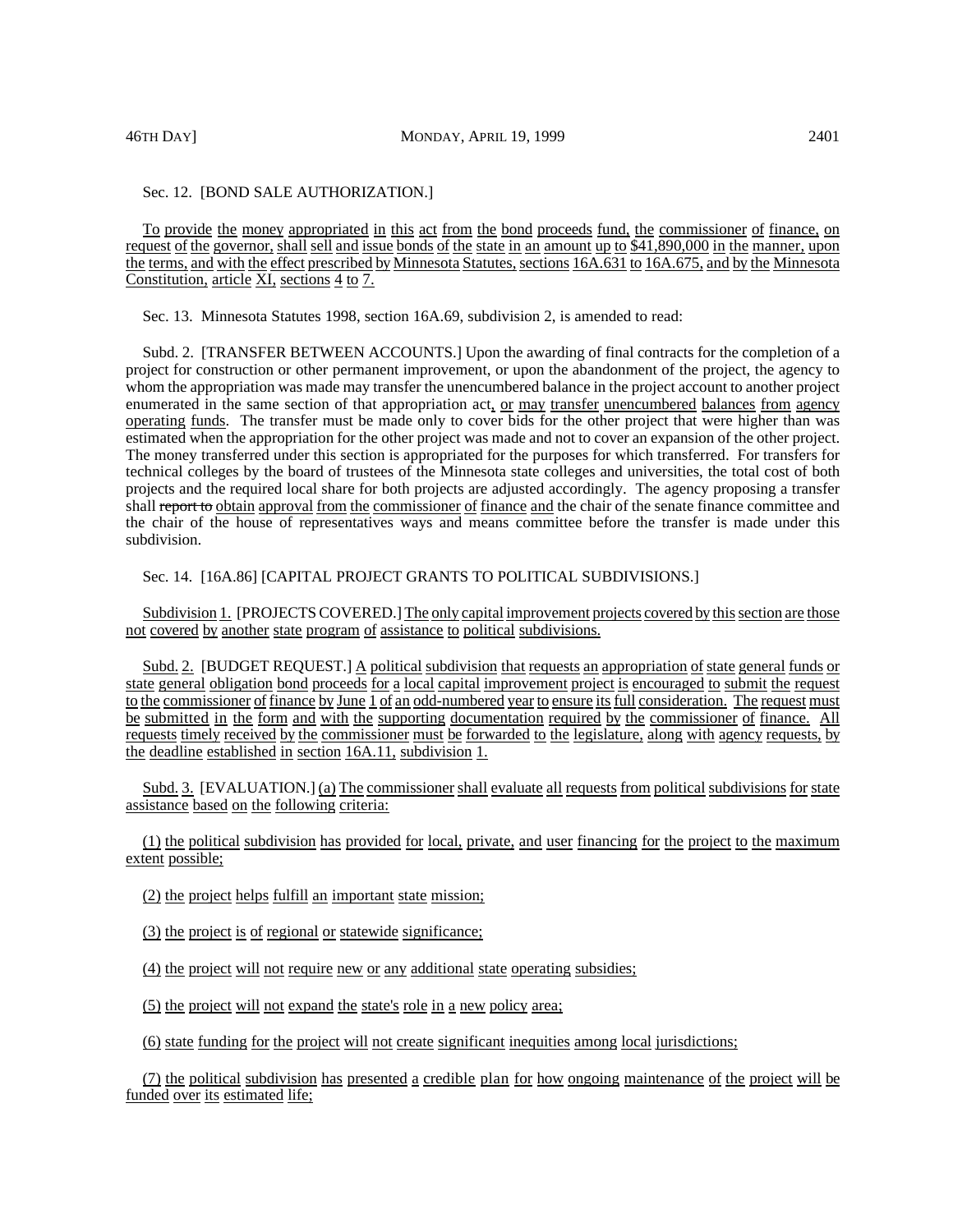(8) the project will not compete with other facilities so that the other facilities lose a significant number of users to the new project; and

(9) the governing bodies of those political subdivisions primarily benefiting from the project have passed resolutions in support of the project.

(b) The commissioner's evaluation of each request, including whether itmeets each ofthe criteria in paragraph (a), must be submitted to the legislature along with the governor's recommendations under section 16A.11, subdivision 1, whether or not the governor recommends that the request be funded.

Subd. 4. [FUNDING.] (a) If a project covered by this section is funded, the amount of funding must be no more than half the total cost of the project, including predesign, design, construction, furnishings, and equipment.

(b) Notwithstanding paragraph (a), greater than 50 percent funding of projectsthat are deemed needed as a result of a disaster or to prevent a disaster, or that meet the criteria in subdivision 3, paragraph (a), but are located in political subdivisions with very low average net tax capacities is permitted.

(c) This section does not prevent the governor from recommending, or the legislature from funding, projects that do not meet the criteria in subdivision 3 or 4 when the governor or the legislature determines that there is a compelling reason for the recommendation or funding.

Sec. 15. Minnesota Statutes 1998, section 16B.30, is amended to read:

# 16B.30 [GENERAL AUTHORITY.]

(a) Subject to other provisions in this chapter, the commissioner shall supervise and control the making of all contracts for the construction of buildings and for other capital improvements to state buildings and structures, other than buildings and structures under the control of the board of trustees of the Minnesota state colleges and universities. Except as provided in paragraph paragraphs  $(b)$  and  $(c)$ , a state agency may not undertake improvements of a capital nature without specific legislative authority.

(b) Specific legislative authority is not required for repairs or minor capital projects financed with operating appropriations or agency receipts that:

(1) are undertaken for asset preservation or code compliance purposes; or

(2) do not materially increase the net square footage of a facility; and in either case

(3) do not materially increase the cost of agency programs.

(c) Unless the commissioner determines that an urgency exists, the commissioner of an agency undertaking a project with a cost in excess of \$50,000 pursuant to this paragraph (b) shall notify the chairs of the senate finance committee, the house capital investment committee, the house ways and means committee, the appropriate house and senate finance divisions, and the director of the legislative coordinating commission prior to incurring any contractual obligation with regard to the project. Any agency undertaking any project pursuant to this paragraph during fiscal year 1999 must report all such projects to the legislature by January 1, 2000.

Sec. 16. Minnesota Statutes 1998, section 136F.36, is amended by adding a subdivision to read:

Subd. 4. [STORAGE AND RETENTION OF DOCUMENTS.] Notwithstanding section 16A.58, the board may store and retain at the respective technical college original documents from carpentry program transactions, including but not limited to deeds, abstracts of title, and certificates of title.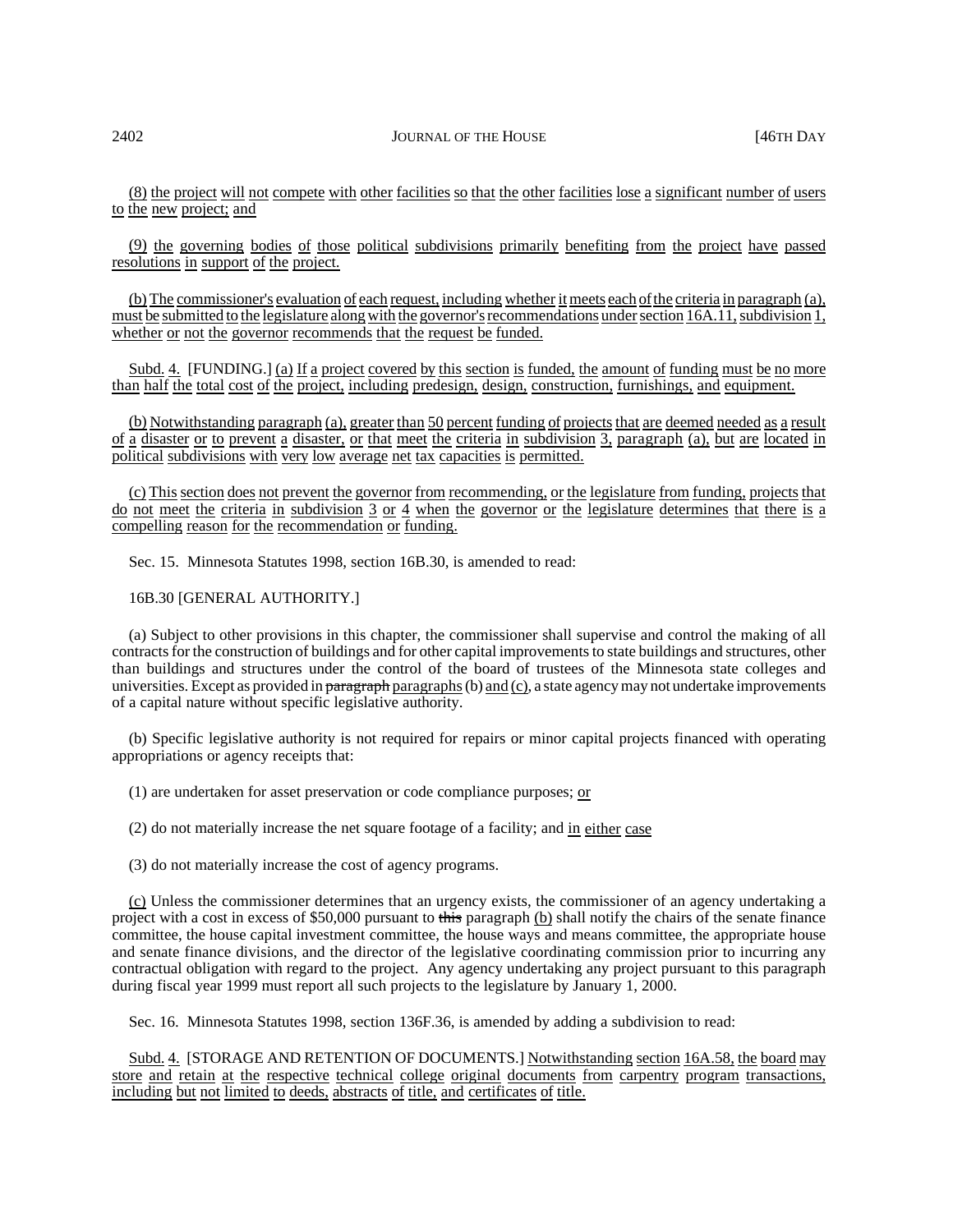Sec. 17. Minnesota Statutes 1998, section 136F.60, is amended by adding a subdivision to read:

Subd. 3. [EASEMENTS.] The board may grant permanent or temporary easements over, under, or across any land under its jurisdiction for reasonable purposes determined by the board.

Sec. 18. Minnesota Statutes 1998, section 353.03, subdivision 4, is amended to read:

Subd. 4. [OFFICES.] The commissioner of administration shall may make provision for suitable office space in the state capitol or other state office buildings, or at such other location in St. Paul as is determined by the commissioner for the use of the board of trustees and its executive director. The commissioner shall give the board at least four months notice for any proposed removal from their present location. Any and all rental charges shall be paid by the trustees from the public employees retirement fund.

Sec. 19. Minnesota Statutes 1998, section 354.06, subdivision 7, is amended to read:

Subd. 7. [OFFICES.] A suitable office shall may be provided by the state through the proper officer for the use of the board and its executive director.

# Sec. 20. [356.89] [PUBLIC PENSION FACILITIES.]

Subdivision 1. [BUILDING; RELATED FACILITIES.] The board of directors of the Minnesota state retirement system, the board of trustees of the public employees retirement association, and the board of trustees of the teachers retirement association, are authorized to expend or otherwise pledge pension funds or the proceeds ofrevenue bonds as provided in subdivision 3 for the common ownership, operation, and improvement of a building and related facilities for the administration of their public pension systems. This authority includes the authority to purchase or lease land and facilities and the authority to design, construct, furnish, improve, and equip a building and related parking facilities to accommodate employees and visitors. The boards' planning, selection, design, and building of facilities are not subject to the capital improvements provisions of sections 16B.30 to 16B.33. The competitive acquisition processsetforth in chapter 16C does not apply provided the processset forth in subdivision 2 isfollowed. Notwithstanding that no appropriation is made, the requirements of section 16B.335 apply to this project. The boards must obtain approval of the chair of the house ways and means committee and the chair of the senate state government finance committee to construct, lease, or acquire new space for the administration of their pension systems.

Subd. 2. [CONTRACTING PROCEDURES.] (a) The boards may enter into a contract for facilities with a contractor to furnish the architectural, engineering, and related services as well as the labor, materials, supplies, equipment, and related construction services on the basis of a request for qualifications and competitive responses received through a request for proposals process which must include the items listed in paragraphs (b) to (i).

(b) Prior to issuing a request for qualifications and a request for proposals, the boards, with the assistance of the department of administration, shall prepare performance criteria and specifications which shall include:

(1) a general floor plan or layout indicating the general dimensions ofthe public building and space requirements;

(2) design criteria for the exterior and site area;

(3) performance specifications for all building systems and components to assure quality and cost efficiencies;

(4) conceptual floor plans for systems space;

(5) preferred types of interior finishes, styles of windows, lighting and outlets, doors, and features such as built-in counters and telephone wiring;

(6) mechanical and electrical requirements;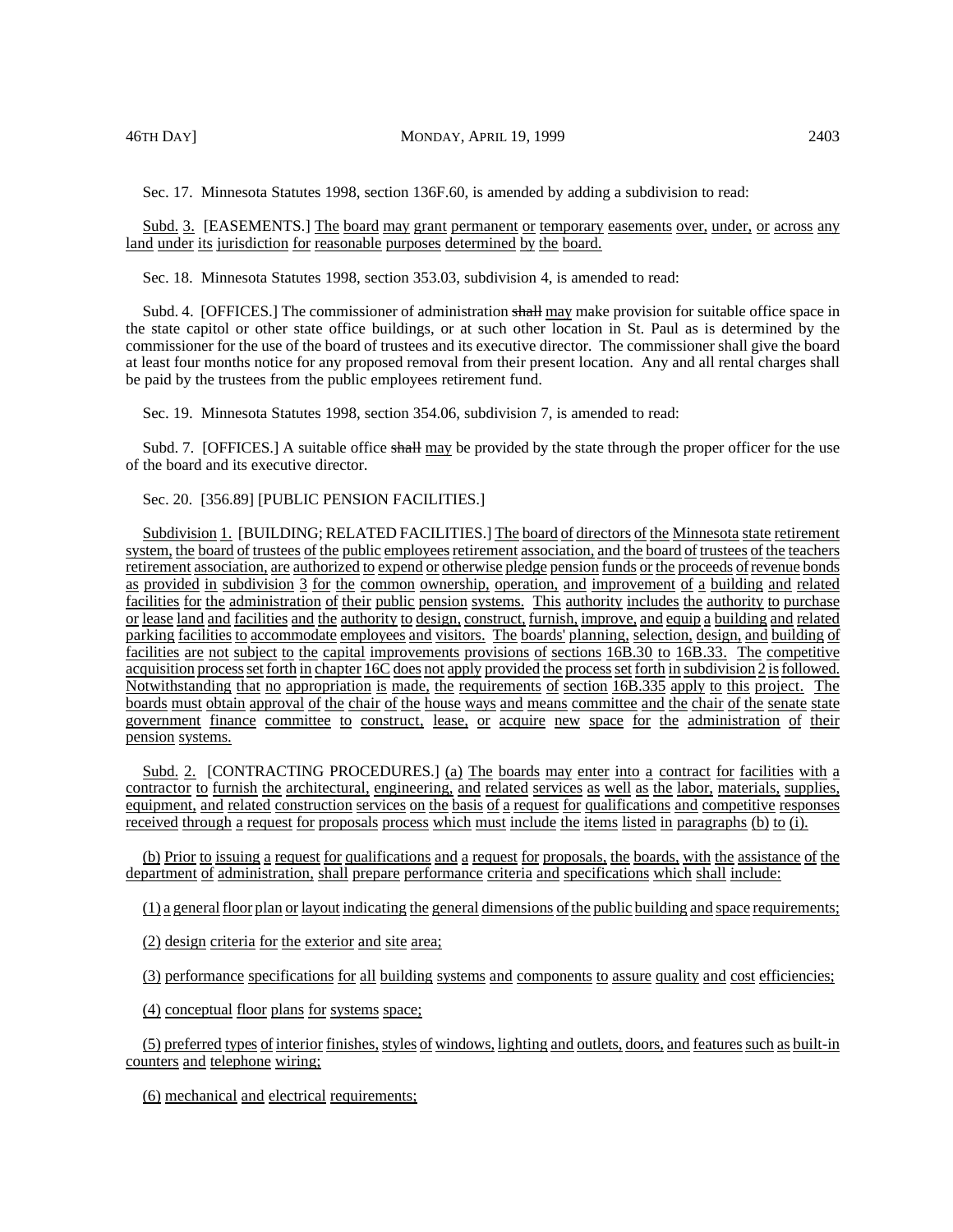(7) special interior features required; and

# (8) completion schedule.

(c) The boards shall first solicit statements of qualifications from eligible contractors and select more than one qualified contractor based upon experience, technical competence, past performance, capability to perform, and other appropriate facts. Contractors selected under this process shall be, employ, or have as a partner, member, coventurer, or subcontractor, persons licensed and registered under chapter 326 to provide the services required to design and complete the project. The boards do not have to select any of the respondents if none reasonably fulfill the criteria set forth within.

(d) The contractors selected shall be asked to respond to a request for proposals. Responses must include site plans, design concept, elevation, statement of material to be used, floor layouts, a detailed development budget, and a total cost to complete the project. The proposal must indicate that the contractor obtained at least two proposals from subcontractors for each item of work and must set forth how the subcontractors were selected. The boards shall evaluate the proposals based upon design, cost, quality, aesthetics, and the best overall value to the state pension funds. The board need not select any of the proposals submitted and reserves the right to reject any and all proposals, and may terminate the process or revise the request for proposals and solicit new proposals if the boards determine that the best interests of the pension funds would be better served by doing so. Proposals submitted shall constitute nonpublic data until the contract is awarded.

(e) The contract selected must comply with section 574.26 to 574.261. Prior to the execution of a final contract, the contractor selected shall certify a firm construction price and completion date.

(f) The boards may consider building sites in the city of St. Paul and surrounding suburbs.

(g) Any land, building, or facility leased, constructed, or acquired and any leasehold interest acquired under this section shall be held in common ownership in the name of the three retirement systems astenants in common. Each retirement system fund shall consider its interest as a fixed asset of its pension fund in accordance with governmental accounting standards.

(h) The boards may lease to another governmental subdivision any portion of the funds' building and lands which is not required for their direct use upon such terms and conditions as they deem to be in the best interest of the pension funds. Any income accruing from such rentals shall be separately accounted for and utilized to offset ongoing administrative expenses and any excess shall be carried forward for future administrative expenses. The boards are also authorized to enter into lease agreements for the establishment of satellite offices should the boards find such offices to be necessary in order to assure their members reasonable access to their services. The boards also have the authority to request the commissioner of administration to lease any portion of their building not required for their direct use pursuant to the commissioner's authorities under section 16B.24.

(i) The boards shall formulate and adopt a written working agreement which shall set forth the nature of each retirementsystem's ownership interest, the duties and obligations of each systemtowardsthe construction, operation, and maintenance costs of their facilities, and the identification of one retirement fund to serve as manager for operating and maintenance purposes. The boards may contract with independent third parties for maintenance-related activities, services, and supplies, and may utilize the services of the department of administration where economically feasible to do so. In the event the boards cannot agree or resolve a dispute which relates to operations or maintenance of the facilities, they may request the commissioner of administration to appoint a representative from the department's real estate management division to serve as arbitrator of the dispute with authority to issue a written resolution of the dispute.

Subd. 3. [REVENUE BONDS AUTHORIZED.] The boards, or any of them, may issue revenue bonds in the principal amount necessary, in the opinion of the boards, to achieve the purposes described in subdivisions 1 and 2; to pay issuance costs and interest costs; and to establish necessary reserves to secure the bonds. The boards may issue bonds for the purpose of refunding bonds issued under this subdivision.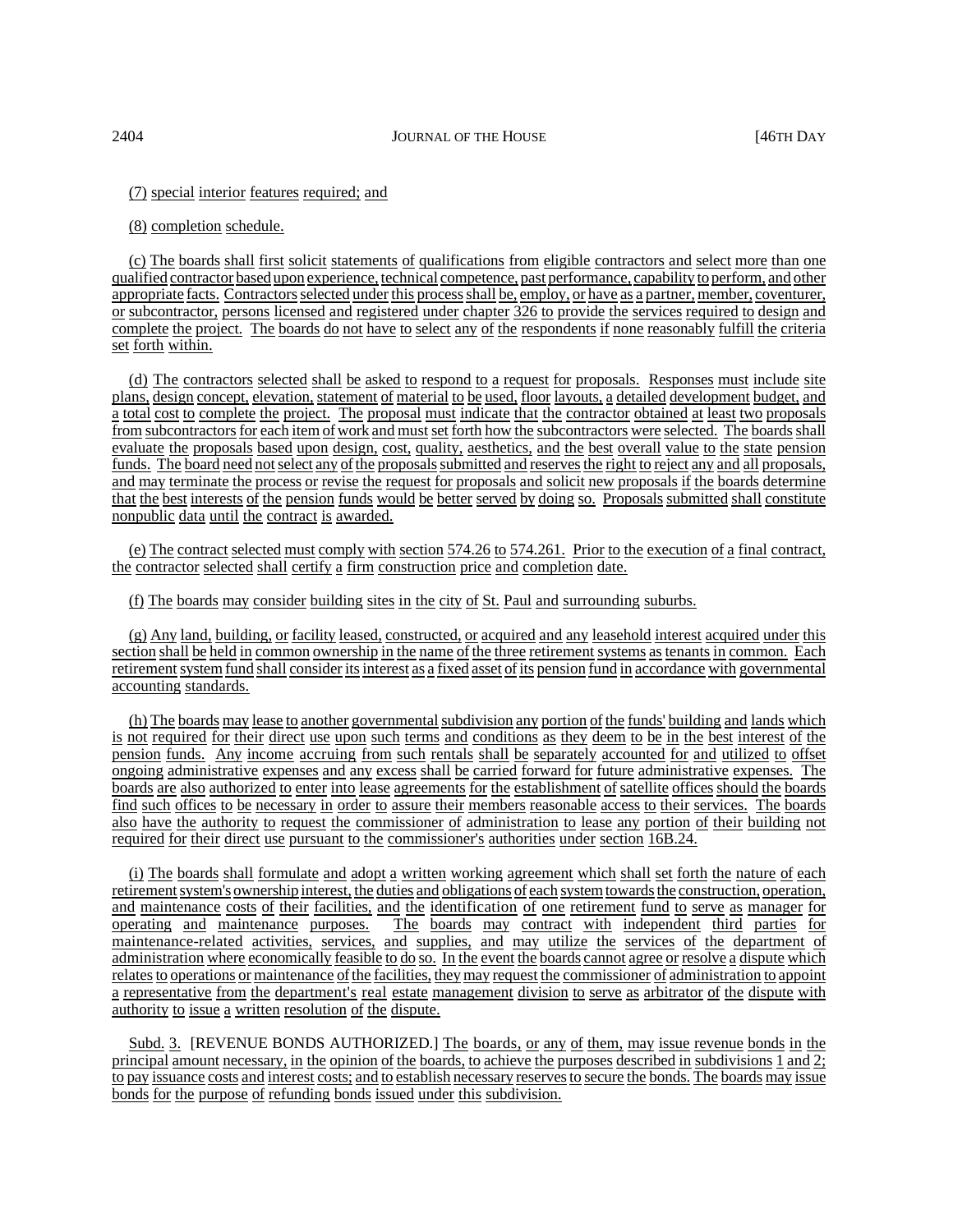Subd. 4. [PROCEDURE.] The bonds authorized in subdivision 3 must be sold, issued, and secured in the manner provided in chapter 475 for bonds payable solely from revenues, and the boards have the same powers and duties as a municipality and its governing body in issuing bonds under that chapter. The bonds may be sold at any price and at public or private sale as determined by the boards. The bonds may be sold in one or more series. Different series may be backed by different revenue sources. No election is required.

Subd. 5. [NONLIABILITY OF STATE.] The state of Minnesota is not liable on bonds of the boards and the bonds are not a general or moral obligation of the state.

Subd. 6. [NONLIABILITY OF INDIVIDUALS.] Neither the members of the boards nor any person executing the bonds on behalf of the boards shall be personally liable on the bonds or subject to any personal liability or accountability by reason of executing them.

Sec. 21. Minnesota Statutes 1998, section 457A.04, is amended by adding a subdivision to read:

Subd. 6. [USE AGREEMENTS.] Notwithstanding section 16A.695, for leases or management contracts entered into with respect to property acquired or bettered with the proceeds of state general obligations bonds, (1) a port authority may meet its obligations and expenses of operating and reinvesting capital improvements by retaining revenues received under leases or management contracts and is not required to pay lease or management contract revenues to the commissioner of finance; and (2) the lease or management contract entered into by a port authority must not be canceled or terminated as a result of changes or termination by the state in the governmental program of the port authority unless compensation is paid as provided by law.

Sec. 22. Laws 1998, chapter 404, section 3, subdivision 17, is amended to read:

Subd. 17. Pine Technical College 1,700,000 and 1,700,000 and 1,700,000 and 1,700,000 and 1,700,000 and 1,700,000 and 1,700,000 and 1,700,000 and 1,700,000 and 1,700,000 and 1,700,000 and 1,700,000 and 1,700,000 and 1,700,0

To predesign, design, and renovate, and construct an addition for a telecommunications/media/technology center, student services, administrative services, classrooms, and a regional economic development center. This project may be a part of a larger advanced technology center project at the college if federal funds are available for the larger project. The board must not proceed with the larger advanced technology center project without the approval of the chairs of the house committee on ways and means and the senate committee on education finance.

Sec. 23. Laws 1998, chapter 404, section 5, subdivision 4, is amended to read:

Subd. 4. Recreation and Community Center Grants 10,800,000 10,800,000

(a) Unless otherwise specifically provided, the commissioner may not make a grant from this appropriation until the commissioner has determined that at least an equal amount has been committed to the project from nonstate sources.

(b) The commissioner may not make a grant under this subdivision until the commissioner has determined that, if the center will charge a fee for use of the center's facilities, the plan for operating the center includes free or reduced-rate use of the facilities by individuals and families that have a household income at or below 150 percent of the federal poverty income guidelines.

10,500,000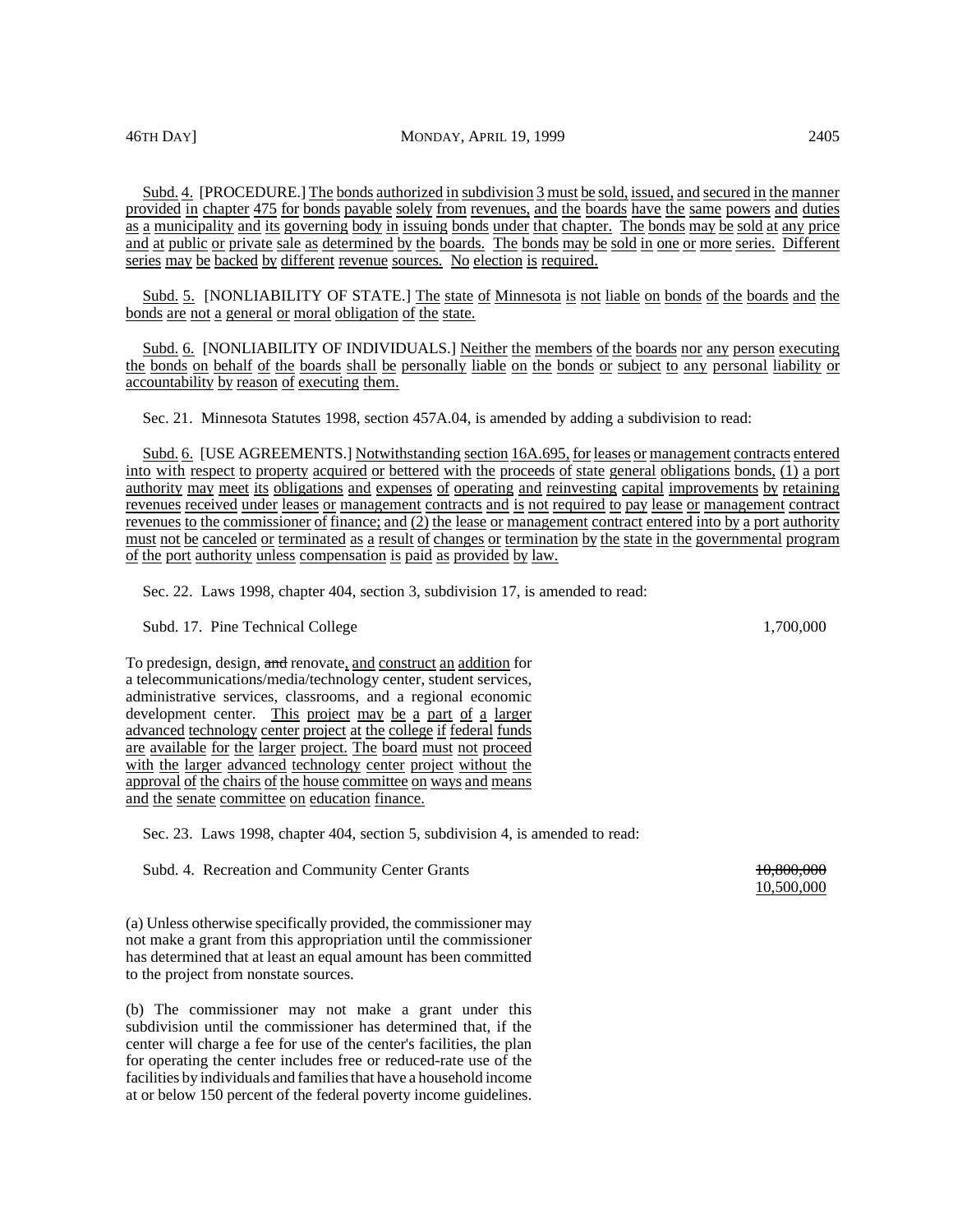(c) The commissioner may not make a grant under this subdivision until the commissioner has determined that the recipient has the ability and a plan to fund the program intended for the facility. (d) Dawson-Boyd Educational and Community Center 1,000,000

For a grant to independent school district No. 378, Dawson-Boyd, to design, construct, furnish, and equip an educational and community center.

For a grant to the city of Detroit Lakes to design, construct, furnish, and equip the Detroit Lakes Community Center.

(e) Detroit Lakes Community Center 1,500,000

(g) Hallett Community Center, City of Crosby 300,000

(h) Hastings Municipal Water Park 500,000

(f) Granite Falls Area Multipurpose Community Recreation and Education Center 1,000,000

For a grant to the city of Granite Falls to design, construct, furnish, and equip a multipurpose community recreation and education building.

For a grant to the city of Crosby to design, construct, furnish, and equip the Hallett Community Center.

For a grant to the city of Hastings to design, construct, furnish, and equip a municipal water park.

(i) Hermantown Community Indoor Sports and Physical Education Complex 1,000,000

For a grant to independent school district No. 700, Hermantown, to design, construct, furnish, and equip a community indoor sports and physical education complex with an indoor track.

(j) Isle Community Center 1,000,000 For a grant to independent school district No. 473, Isle, to convert a school building into a community center. Programs located at the converted facility must include the alternative education program, early childhood family education programs, centralized school district kitchen facilities, and other community programs. This appropriation is available on a dollar for dollar basis as matching funds are committed from nonstate sources.

(k) Lake Crystal Area Recreation Center 1,500,000

700,000

For a grant to the city of Lake Crystal to design, construct, furnish, and equip the Lake Crystal Area Recreation Center.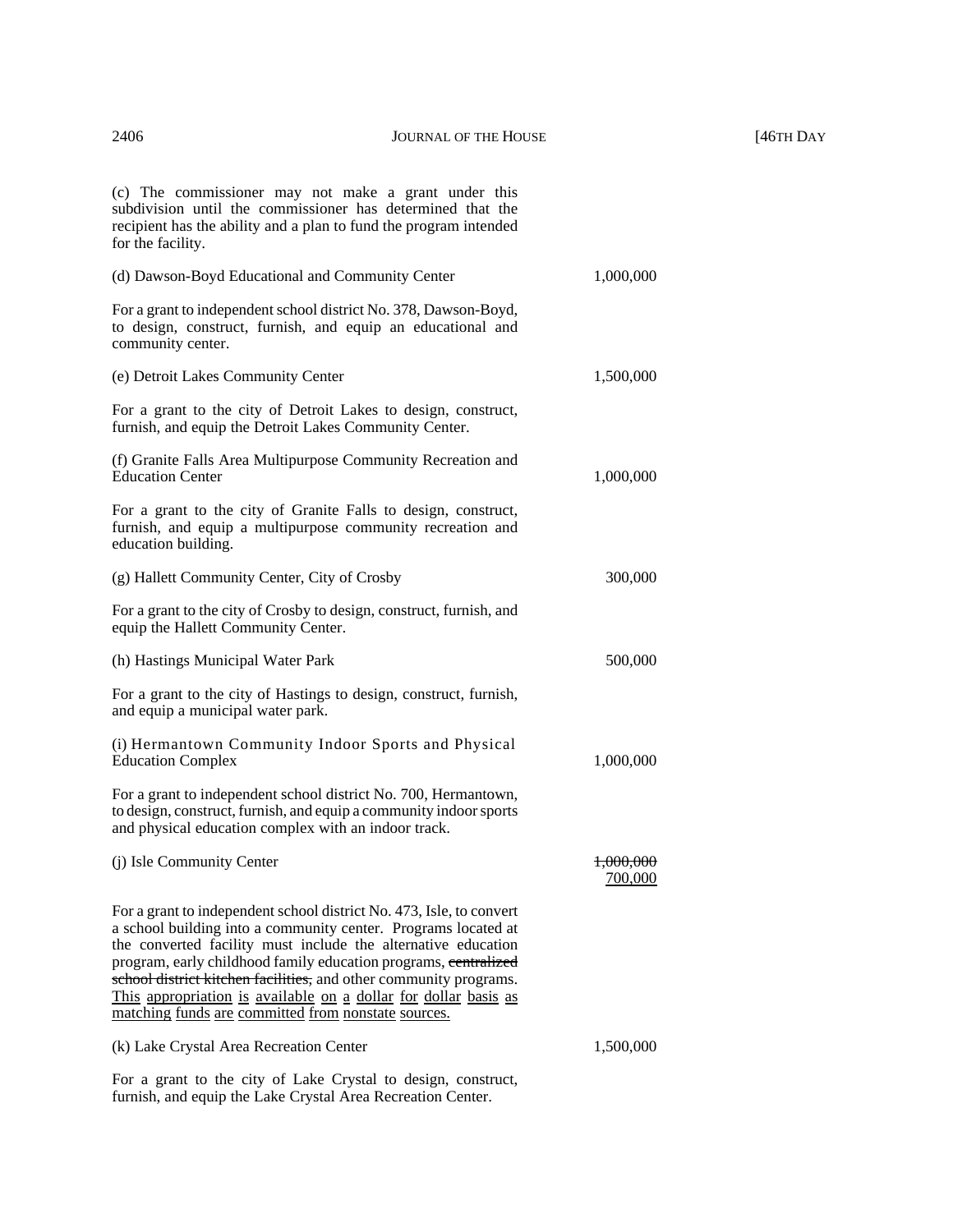| 46TH DAY]                                                 | MONDAY, APRIL 19, 1999                                                                                                                                                                                                                                                                                                                                                                                   |           | 2407      |
|-----------------------------------------------------------|----------------------------------------------------------------------------------------------------------------------------------------------------------------------------------------------------------------------------------------------------------------------------------------------------------------------------------------------------------------------------------------------------------|-----------|-----------|
| (l) Proctor Community Activity Center                     |                                                                                                                                                                                                                                                                                                                                                                                                          | 1,000,000 |           |
| public functions.                                         | For a grant to the city of Proctor to design, construct, furnish, and<br>equip a city community activity center designed to provide<br>facilities for city government, library, arts, museum, and other                                                                                                                                                                                                  |           |           |
| Center                                                    | (m) Redwood Valley Multipurpose Education and Community                                                                                                                                                                                                                                                                                                                                                  | 1,000,000 |           |
|                                                           | For a grant to independent school district No. 2758, Redwood<br>Falls, to design, construct, furnish, and equip a multipurpose<br>education and community center to be constructed and operated<br>under a joint powers agreement with the city of Redwood Falls.                                                                                                                                        |           |           |
| and meeting facilities.                                   | The center must provide: (1) expanded physical education<br>curriculum for Redwood Valley students; (2) a latchkey program<br>and an after-school program for at-risk youth; (3) expanded<br>healthy lifestyle community education and recreation programs for<br>all age groups in the community; and (4) community conference                                                                          |           |           |
| (n) Windom Area Multipurpose Center                       |                                                                                                                                                                                                                                                                                                                                                                                                          | 1,000,000 |           |
| and equip a multipurpose center.                          | For a grant to the city of Windom to design, construct, furnish,                                                                                                                                                                                                                                                                                                                                         |           |           |
|                                                           | Sec. 24. Laws 1998, chapter 404, section 7, subdivision 23, is amended to read:                                                                                                                                                                                                                                                                                                                          |           |           |
| Subd. 23. Metro Regional Trails                           |                                                                                                                                                                                                                                                                                                                                                                                                          |           | 5,000,000 |
| grant.                                                    | For grants to the metropolitan council for acquisition and<br>development of a capital nature of trail connections in the<br>metropolitan area as specified in this subdivision. The purpose of<br>the grants is to improve trails in the metropolitan park and open<br>space system and connect them with existing state and regional<br>trails. Priority shall be given to matching funds for an ISTEA |           |           |
| The funds shall be allocated by the council as follows:   |                                                                                                                                                                                                                                                                                                                                                                                                          |           |           |
| (1) \$1,050,000 is allocated to Ramsey county as follows: |                                                                                                                                                                                                                                                                                                                                                                                                          |           |           |
| Regional Park;                                            | (i) \$400,000 to complete six miles of trails between the<br>Burlington Northern Regional Trail and Bald Eagle-Otter Lake                                                                                                                                                                                                                                                                                |           |           |
| Regional Park;                                            | (ii) \$150,000 to complete a one-mile connection between Birch<br>Lake and the Lake Tamarack segment of Bald Eagle-Otter Lake                                                                                                                                                                                                                                                                            |           |           |

(iii) \$500,000 to acquire real property and design and construct or renovate recreation facilities along the Mississippi River in cooperation with the city of St. Paul;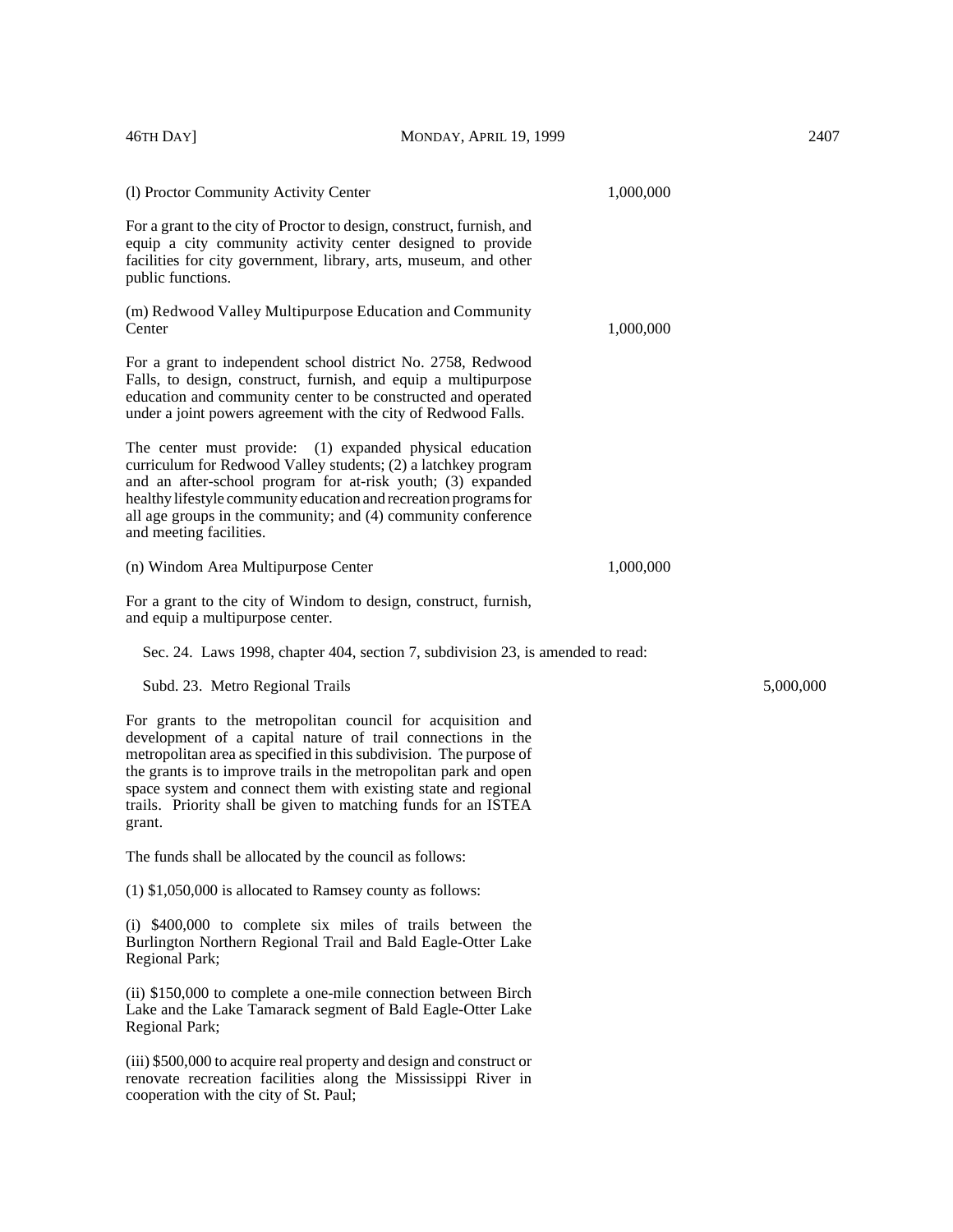(2) \$1,050,000 is allocated to the city of St. Paul as follows:

(i) \$250,000 to construct a bridge over Lexington Parkway in Como Regional Park; and

(ii) \$800,000 to enhance amenities for the trailhead at the Lilydale-Harriet Island Regional Park pavilion;

(3)  $$1,400,000$  is allocated to Anoka county as follows to construct:

(i)  $\frac{1}{2}$ , 100,000 to construct a pedestrian tunnel under Highway 65 on the Rice Creek West Regional Trail in the city of Fridley; and

(ii) \$300,000 to construct a pedestrian bridge on the Mississippi River Regional Trail crossing over Mississippi Street in the city of Fridley; and

(4) \$1,500,000 is allocated to the suburban Hennepin regional park district as follows:

(i) \$1,000,000 to connect North Hennepin Regional Trail to Luce Line State Trail and Medicine Lake; and

(ii) \$500,000 is for the cost of development and acquisition of the Southwest regional trail in the city of St. Louis Park. The trail must connect the Minneapolis regional trail system at Cedar Lake park to the Hennepin parks regional trail system at the Hopkins trail head.

Sec. 25. Laws 1998, chapter 404, section 7, subdivision 26, is amended to read:

Subd. 26. Local Initiative Grants 8,000,000 and 8,000,000 and 8,000,000 and 8,000,000 and 8,000,000 and 8,000,000 and 8,000,000 and 8,000,000 and 8,000,000 and 8,000,000 and 8,000,000 and 8,000,000 and 8,000,000 and 8,000,

For matching grants to be provided to local units of government for acquisition, development, or renovation of a capital nature of local parks, trails, and natural and scenic areas. Recipients must provide a match of at least one-half of total eligible project costs. The commissioner shall make payment to local units of government upon receiving documentation of reimbursable expenditures. The commissioner shall determine project priorities as appropriate based upon need.

\$3,500,000 of this appropriation is for grants to units of government to acquire and develop outdoor recreation areas, and for grants to units of government to acquire and better natural and scenic areas under Minnesota Statutes, section 85.019, subdivision 4a.

\$1,000,000 of this appropriation is for cooperative trail grants of up to \$50,000 per project to acquire or construct trail linkages between communities, trails, and parks.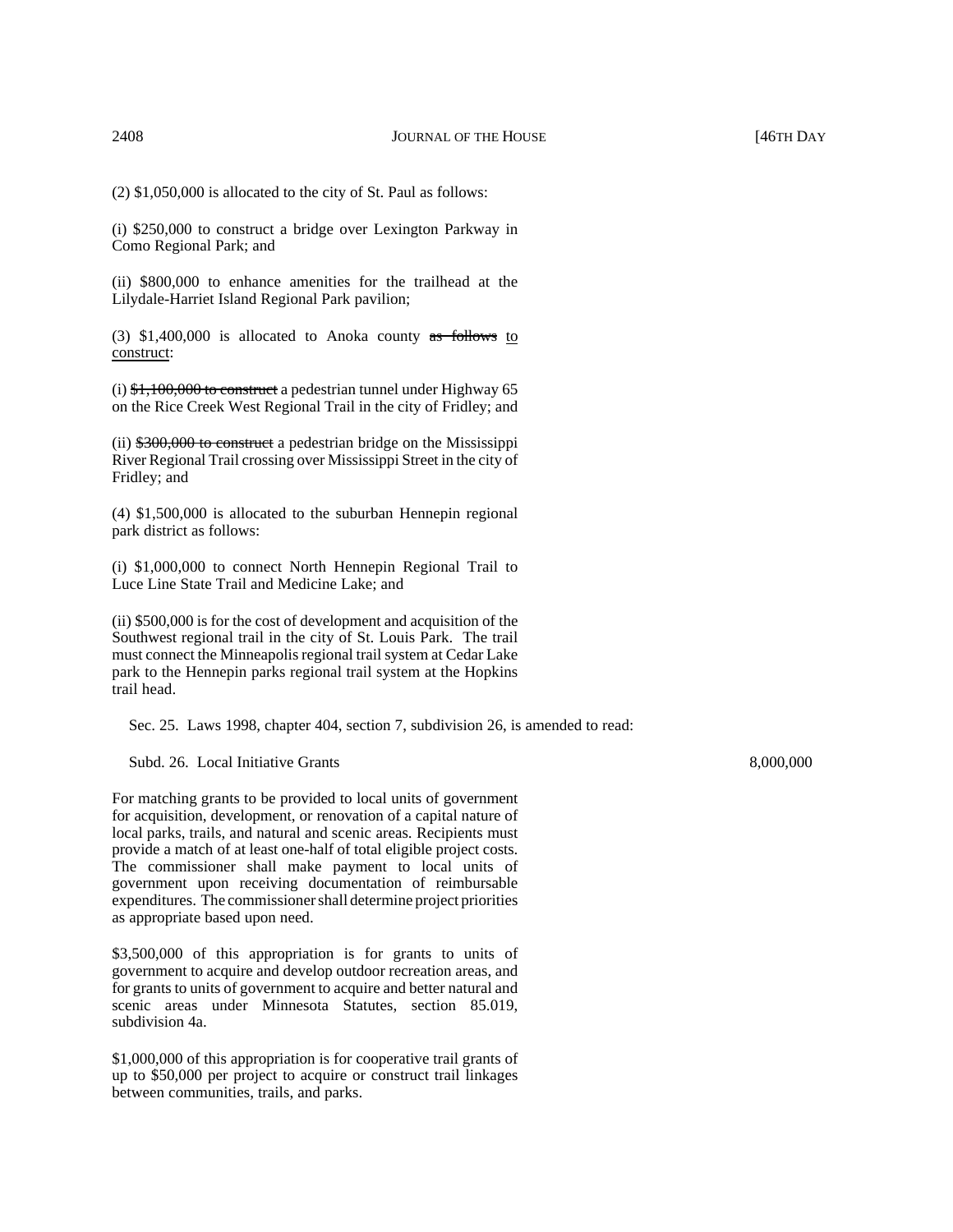\$3,500,000 of this appropriation is for trail grants for the following locally funded publicly owned trails serving multiple communities: \$1,400,000 for Beaver Island Trail in Stearns County, \$1,400,000 for Skunk Hollow Trail in Yellow Medicine and Chippewa Counties, and \$700,000 for Unity Trail in Faribault County. The grant for Beaver Island Trail in Stearns County is available in the manner and the order that follows: \$500,000 is available upon commitment of an equal amount from nonstate sources, \$152,000 is available upon contribution of an equal amount from local governments, \$374,000 is available upon commitment of an equal amount from nonstate sources, and the balance of \$374,000 is available upon commitment of an equal amount from nonstate sources.

Sec. 26. Laws 1998, chapter 404, section 13, subdivision 12, is amended to read:

Subd. 12. Dahl House Relocation 100,000 and 100,000 and 100,000 and 100,000 and 100,000 and 100,000 and 100,000 and 100,000 and 100,000 and 100,000 and 100,000 and 100,000 and 100,000 and 100,000 and 100,000 and 100,000 an

60,000

This appropriation is from the general fund to relocate the Dahl House near its original site, and stabilize, and restore the structure. Up to  $$150,000$  from the plaza percent for art budget may be used for the restoration and related art objects.

Sec. 27. Laws 1998, chapter 404, section 27, subdivision 1, is amended to read:

Subdivision 1. [BOND PROCEEDS FUND.] To provide the money appropriated in this act from the bond proceeds fund, the commissioner of finance, on request of the governor, shall sell and issue bonds of the state in an amount up to  $\frac{463,795,000}{105,145,000}$  in the manner, upon the terms, and with the effect prescribed by Minnesota Statutes, sections 16A.631 to 16A.675, and by the Minnesota Constitution, article XI, sections 4 to 7.

Sec. 28. Laws 1998, chapter 404, section 27, subdivision 2, is amended to read:

Subd. 2. [TRANSPORTATION FUND.] To provide the money appropriated in this act from the transportation fund, the commissioner of finance, on request of the governor, shall sell and issue bonds of the state in an amount up to  $\frac{634,000,000}{534,000,000}$  in the manner, upon the terms, and with the effect prescribed by Minnesota Statutes, sections 16A.631 to 16A.675, and by the Minnesota Constitution, article XI, sections 4 to 7. The proceeds of the bonds, except accrued interest and any premium received on the sale of the bonds, must be credited to a bond proceeds account in the state transportation fund.

Sec. 29. [CANCELLATION AND REDUCED AUTHORIZATION.]

\$400,000 of the appropriation in Laws 1998, chapter 404, section 26, for bond sale expense is canceled. The bond sale authorization in Laws 1998, chapter 404, section 27, subdivision 1, is reduced by \$400,000.

Sec. 30. [VETERANS HOMES IMPROVEMENTS.]

Notwithstanding Minnesota Statutes, section 16B.30, the veterans homes board of directors may make and maintain the improvements to the veterans homes listed in clauses  $(1)$  to  $(5)$  using money donated for those purposes:

(1) a picnic pavilion at the Minneapolis veterans home;

(2) walking trails at the Hastings veterans home;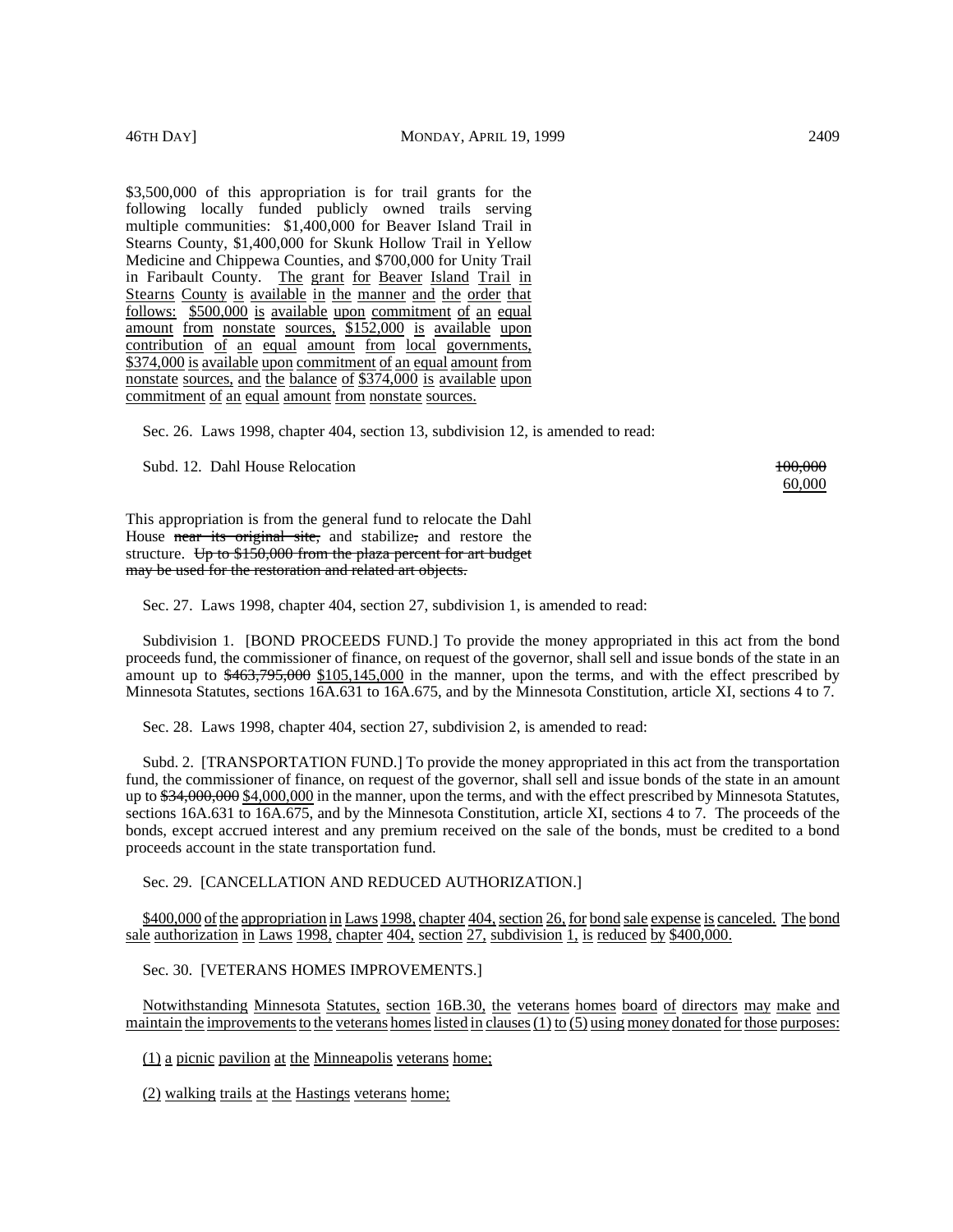(3) walking trails and landscape at the Silver Bay veterans home;

(4) an entrance canopy at the Fergus Falls veterans home; and

(5) a suspended wooden deck for dining at the Luverne veterans home.

Sec. 31. [ITASCA COMMUNITY COLLEGE; AUTHORIZATION.]

The board of trustees of the Minnesota state colleges and universities may construct the following facilities at Itasca community college:

(1) a two classroom addition to be located between the college center building and Davies hall, funding for the project to come from lease revenue supplied from nonstate sources; and

(2) an addition to the existing child care center, funding for the construction to come from a 1997 special appropriation to establish pilot infant child care programs with matching funds supplied from nonstate sources.

Sec. 32. [REQUEST TO LEGISLATIVE AUDIT COMMISSION.]

The legislative audit commission is requested to direct the legislative auditor to investigate the mold problem at the Luverne veterans home, the state response to the problem, and the original cause of the problem, including whether inadequate state building standards, or noncompliance with state building standards, contributed to this problem and whether other state buildings are at risk due to inadequate standards or noncompliance with state building standards, and report back to the commission for its review and thereafter to the legislature. This section does not restrict the department of administration or the veterans home board from undertaking capital improvements to correct the mold problem.

Sec. 33. [EFFECTIVE DATE.]

This act is effective the day after its final enactment."

Delete the title and insert:

"A bill for an act relating to public administration; authorizing spending for public purposes; authorizing spending to acquire and to better public land and buildings and other public improvements of a capital nature; authorizing certain improvements and transfers between accounts; providing a procedure for political subdivisions' request for capital assistance; making technical corrections; amending earlier authorizations; authorizing bonds; providing for certain public pension associations' facilities; providing for storage and retention of certain documents; authorizing certain easements; providing for certain port authority leases or management contracts; requesting an investigation and report; authorizing a certain college project that will be funded from nonstate sources; appropriating money with certain conditions and directions; amending Minnesota Statutes 1998, sections 16A.69, subdivision 2; 16B.30; 136F.36, by adding a subdivision; 136F.60, by adding a subdivision; 353.03, subdivision 4; 354.06, subdivision 7; and 457A.04, by adding a subdivision; Laws 1998, chapter 404, sections 3, subdivision 17; 5, subdivision 4; 7, subdivisions 23 and 26; 13, subdivision 12; and 27, subdivisions 1 and 2; proposing coding for new law in Minnesota Statutes, chapters 16A; and 356."

With the recommendation that when so amended the bill pass and be re-referred to the Committee on Ways and Means.

The report was adopted.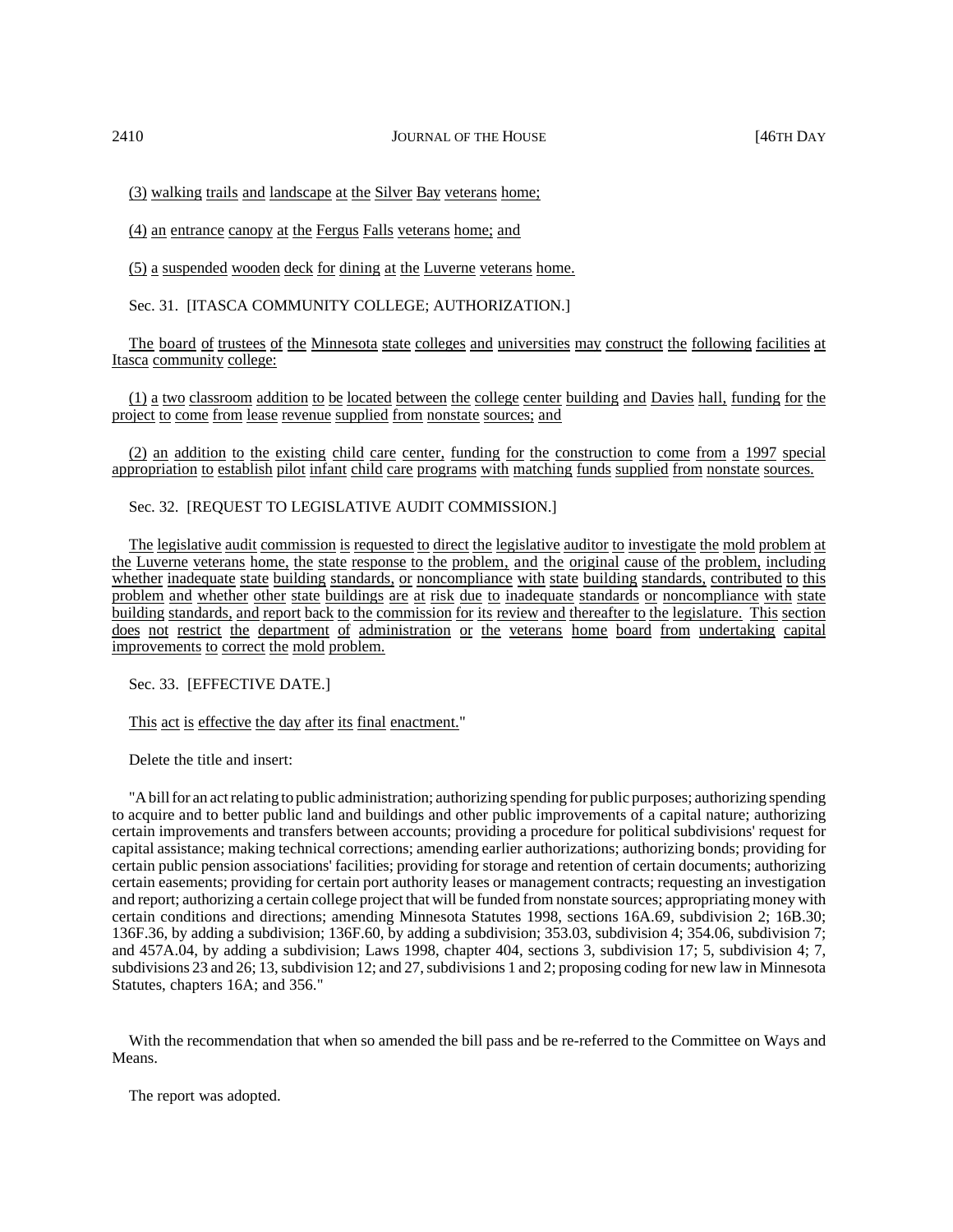Bishop from the Committee on Ways and Means to which was referred:

H. F. No. 2404, A bill for an act relating to the operation of state government; crime prevention and judiciary finance; appropriating money for the judicial branch, public safety, public defense, corrections, human rights, and related purposes; increasing and prescribing criminal penalties for certain offenses; expanding the categories of offenders that must provide a biological specimen for DNA testing; allowing separate sentences and consecutive sentences in certain situations; requiring a statewide model policy governing police pursuits; requiring training on emergency vehicle operations; providing for integrated criminal justice information systems; transferring the office of drug policy and violence prevention from the department of children, families, and learning to the department of public safety; clarifying certain public safety procedures; establishing the Rush city correctional facility; modifying productive day programs; delaying the transfer of per diem funding for battered women shelters; transferring victim and offender mediation programs from the supreme court to the center for crime victim services; establishing a residential program for women leaving prostitution; establishing a neighborhood-based crime victim and witness services program; providing for the state takeover of costs of certain court-related programs; providing for the state takeover of court administration employees and costs in certain judicial districts; increasing the number of judges in certain judicial districts; creating a program to license qualified court interpreters; identifying collective bargaining rights and processes for court employees; amending Minnesota Statutes 1998, sections 2.722, subdivision 1; 43A.02, subdivision 25; 43A.24, subdivision 2; 119A.26; 119A.28, subdivisions 2 and 3; 119A.29, subdivision 1; 119A.32; 119A.33; 119A.34, subdivisions 3 and 4; 168A.40, subdivision 2; 179A.03, subdivisions 7, 14, 15, and by adding a subdivision; 179A.06, subdivision 2; 179A.10, subdivision 4; 179A.12, subdivision 4; 179A.22, subdivisions 2 and 3; 241.275, subdivisions 1 and 2; 242.192; 243.50; 244.05, subdivisions 4 and 5; 244.18, subdivision 3; 253B.23, subdivisions 1 and 8; 257.69, subdivision 2; 260.251, subdivisions 2 and 5; 260.56; 299C.063, subdivision 2; 299C.65, subdivisions 2, 5, and by adding subdivisions; 466.01, subdivision 6; 480.181, subdivision 1; 484.013, subdivisions 1 and 2; 484.64, subdivision 3; 484.65, subdivision 3; 485.018, subdivisions 2 and 6; 485.03; 485.27; 487.10, subdivision 4; 518.165, subdivision 3; 546.13; 546.44, subdivision 3; 563.01, subdivisions 2, 9, and 10; 609.035, subdivisions 1, 2, and by adding a subdivision; 609.102, by adding a subdivision; 609.1095, by adding a subdivision; 609.3461, subdivisions 1 and 2; 611.33, subdivision 3; 611A.77; 626.5532; and 626.845, subdivision 1; Laws 1997, chapter 85, article 3, section 53; proposing coding for new law in Minnesota Statutes, chapters 12; 179A; 241; 243; 299A; 477A; 480; and 626; repealing Minnesota Statutes 1998, sections 119A.04, subdivision 5; 241.275, subdivision 5; 241.277; 256D.05, subdivisions 3 and 3a; 357.021, subdivision 2a; 563.01, subdivision 1; and 609.113.

Reported the same back with the following amendments:

Page 7, lines 44 and 45, delete "\$2,000,000" and insert "\$2,650,000"

Page 11, line 12, delete "\$250,000" and insert "\$263,000" and delete "\$350,000" and insert "\$361,000"

Page 14, line 52, delete ", increased intensive"

Page 14, delete lines 53 and 54

Page 14, line 55, delete "reimbursement"

Page 15, line 18, delete "\$1,000,000" and insert "\$1,500,000"

Page 15, line 51, delete "\$100,000" and insert "\$112,500"

Page 15, line 58, delete "\$626,500" and insert "\$725,000"

Page 15, line 60, delete "\$626,500" and insert "\$725,000"

Page 15, line 62, delete "\$810,000" and insert "\$938,000"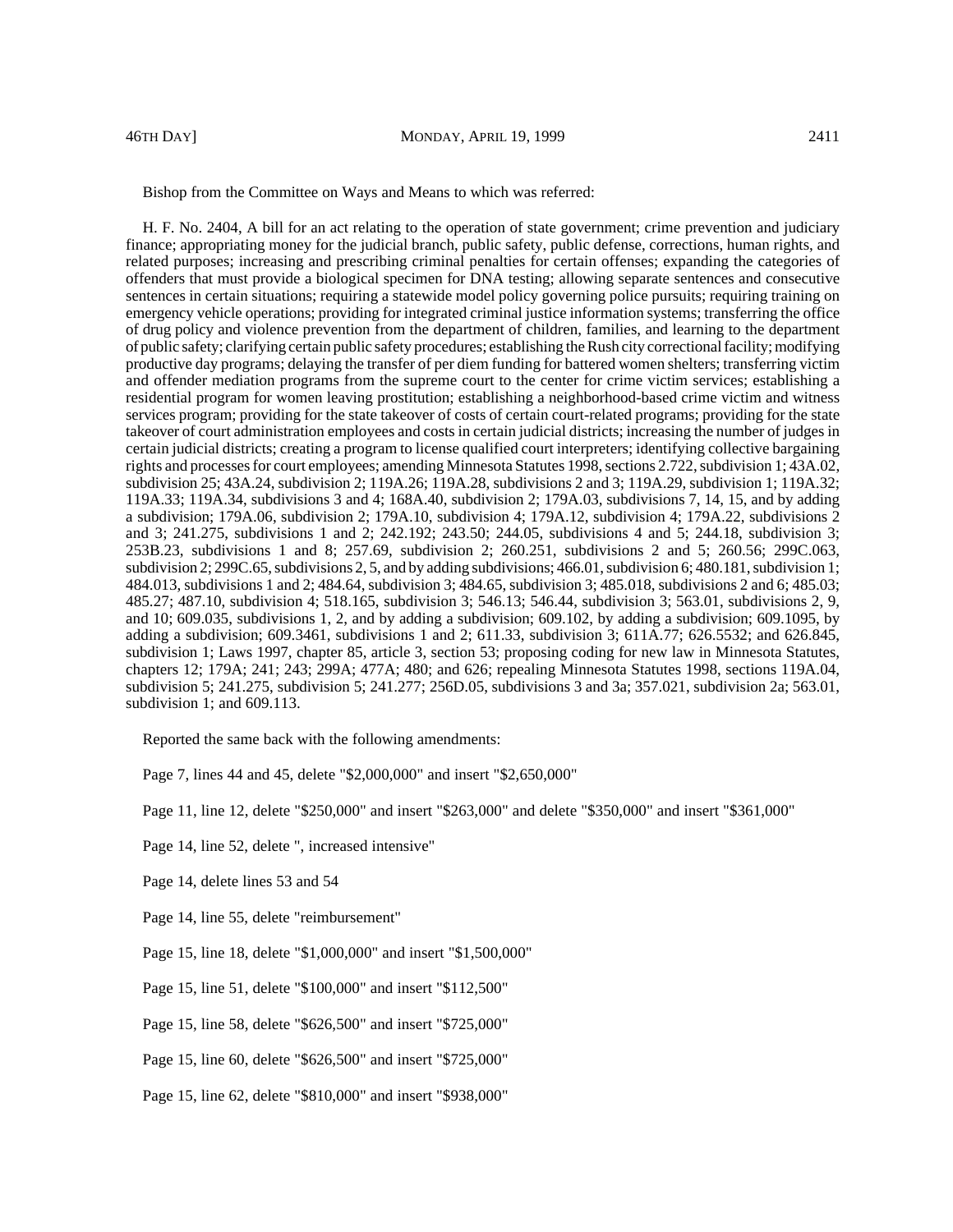Page 16, line 2, delete "\$554,500" and insert "\$642,000"

Page 16, line 4, delete "\$304,500" and insert "\$353,000"

Page 16, line 6, delete "\$238,000" and insert "\$277,000"

Page 16, line 35, delete "\$205,000" and insert "\$230,000"

Page 17, delete lines 2 to 11

Page 25, line 3, delete "Subdivision 1. [ELIGIBILITY.]"

Page 25, line 5, delete "apply" and insert "be considered" and delete "and"

Page 25, line 6, delete "receive"

Pages 25 and 26, delete subdivisions 2 and 3

Page 34, line 7, before the semicolon, insert "and for improved equipment and techniques for responding to automobile thefts"

Page 34, line 18, reinstate the stricken language

Page 34, lines 22 to 24, delete the new language

Page 47, delete lines 4 to 6

Page 51, line 11, after the semicolon, insert "241.41; 241.42; 241.43; 241.44; 241.441; 241.45;"

Renumber the remaining sections in sequence

Adjust the totals accordingly

Amend the title as follows:

Page 2, line 15, after "241.277;" insert "241.41; 241.42; 241.43; 241.44; 241.441; 241.45;"

With the recommendation that when so amended the bill pass.

The report was adopted.

Pawlenty from the Committee on Rules and Legislative Administration to which was referred:

H. R. No. 9, A house resolution commending Minnesota's volunteers during Volunteer Recognition Week, April 18-24, 1999.

Reported the same back with the recommendation that the resolution be adopted.

The report was adopted.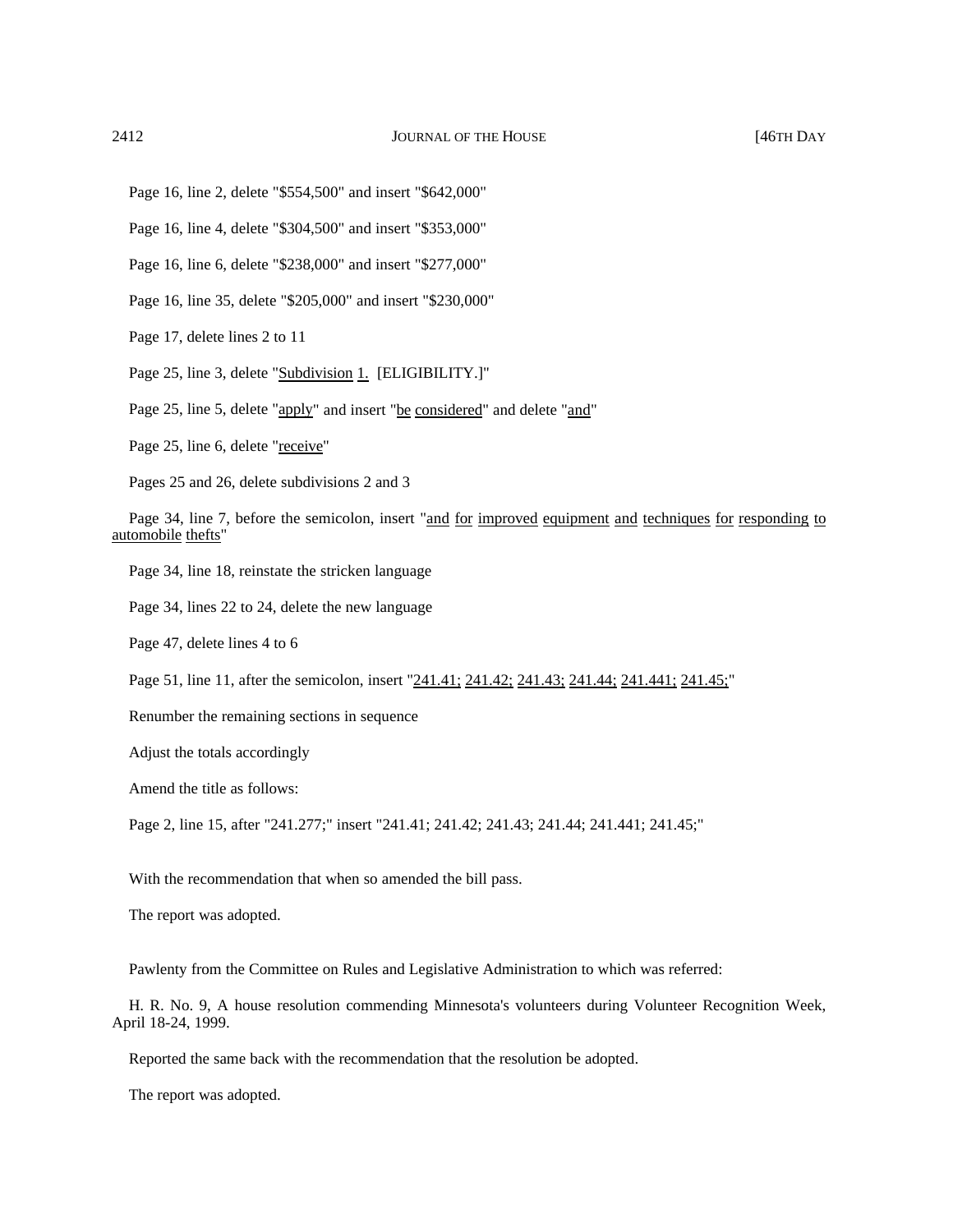H. F. No. 2404 was read for the second time.

# **INTRODUCTION AND FIRST READING OF HOUSE BILLS**

The following House Files were introduced:

Seifert, J., and Biernat introduced:

H. F. No. 2410, A bill for an act relating to civil actions; regulating mediation; providing a nondisclosure privilege; regulating mediator testimony; amending Minnesota Statutes 1998, section 595.02, subdivisions 1 and 1a; proposing coding for new law in Minnesota Statutes, chapter 572; repealing Minnesota Statutes 1998, sections 572.35, subdivision 1; and 572.37.

The bill was read for the first time and referred to the Committee on Civil Law.

Ozment introduced:

H. F. No. 2411, A bill for an act relating to tax increment financing; requiring county approval of certain tax increment financing decisions; amending Minnesota Statutes 1998, section 469.175, subdivision 4, and by adding a subdivision.

The bill was read for the first time and referred to the Committee on Local Government and Metropolitan Affairs.

Goodno introduced:

H. F. No. 2412, A bill for an act relating to health and human services; modifying provisions relating to health; health department; human services; human services department; long-term care; medical assistance; general assistance medical care; MinnesotaCare; state-operated services; chemical dependency; mental health; Minnesota family investment program and adult supports; child support enforcement; child protection; veterans nursing homes board; health-related licensing boards; emergency medical services regulatory board; Minnesota state council on disability; ombudsman for mental health and mental retardation; ombudsman for families; modifying fees; providing penalties; requiring reports; appropriating money; amending Minnesota Statutes 1998, sections 13.46, subdivision 2; 13.99, by adding a subdivision; 15.059, subdivision 5a; 16C.10, subdivision 5; 31.96; 62D.11, subdivision 1; 62J.04, subdivision 3; 62J.06; 62J.07, subdivisions 1 and 3; 62J.09, subdivision 8; 62J.2930, subdivision 3; 62J.451, subdivisions 6a, 6b, and 6c; 62J.69, by adding subdivisions; 62J.77; 62M.01; 62M.02, subdivisions 3, 4, 5, 6, 7, 9, 10, 11, 12, 17, 20, 21, and by adding a subdivision; 62M.03, subdivisions 1 and 3; 62M.04, subdivisions 1, 2, 3, and 4; 62M.05; 62M.06; 62M.07; 62M.09, subdivision 3; 62M.10, subdivisions 2, 5, and 7; 62M.12; 62M.15; 62Q.03, subdivision 5a; 62Q.075; 62Q.106; 62Q.19, subdivisions 1, 2, 5a, and 6; 62R.06, subdivision 1; 62T.04; 72A.201, subdivision 4a; 122A.09, subdivision 4; 125A.08; 125A.21, subdivision 1; 125A.74, subdivisions 1 and 2; 125A.744, subdivision 3; 125A.76, subdivision 2; 144.121, by adding a subdivision; 144.147; 144.1483; 144.1492, subdivision 3; 144.413, subdivision 2; 144.414, subdivision 1; 144.4165; 144.56, subdivision 2b; 144.99, subdivision 1, and by adding a subdivision; 144A.073; 144A.10, by adding subdivisions; 144A.4605, subdivision 2; 144D.01, subdivision 4; 145.924; 145.9255, subdivisions 1 and 4; 148.5194; 245.462, subdivisions 4 and 17; 245.4711, subdivision 1; 245.4712, subdivision 2; 245.4871, subdivisions 4 and 26; 245.4881, subdivision 1; 245B.05, subdivision 7; 245B.07, subdivisions 5, 8, and 10; 246.18, subdivision 6; 252.28,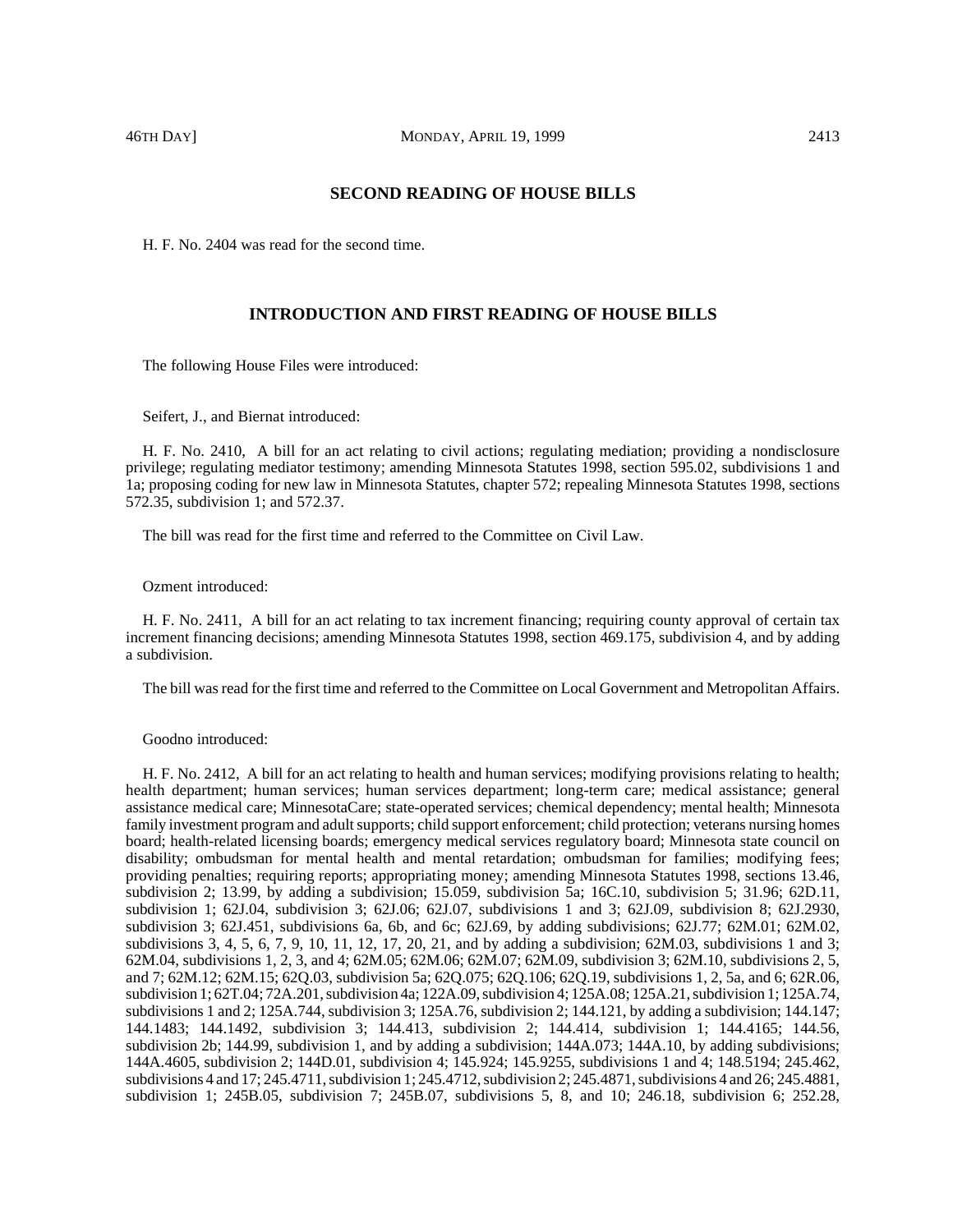subdivision 1; 252.32, subdivision 3a; 252.46, subdivision 6; 253B.045, by adding subdivisions; 253B.07, subdivision 1; 253B.185, by adding a subdivision; 254A.07, subdivision 2; 254B.01, by adding a subdivision; 254B.02, subdivision 3; 254B.03, subdivisions 1 and 2; 254B.05, subdivision 1; 256.01, subdivisions 2, 6, and by adding a subdivision; 256.014, by adding a subdivision; 256.485; 256.87, subdivision 1a; 256.955, subdivisions 2, 3, 4, 7, and 9; 256.9685, subdivision 1a; 256.969, subdivision 1; 256.978, subdivision 1; 256B.04, subdivision 16, and by adding a subdivision; 256B.055, subdivision 3a; 256B.056, subdivision 4; 256B.057, by adding a subdivision; 256B.0575; 256B.0625, subdivisions 6a, 8, 8a, 13, 17, 19c, 26, 28, 30, 32, 35, and by adding subdivisions; 256B.0627, subdivisions 1, 2, 4, 5, 8, and by adding subdivisions; 256B.0635, subdivision 3; 256B.0911, subdivision 6; 256B.0913, subdivisions 5, 10, and 12; 256B.0916; 256B.0917, subdivision 8; 256B.094, subdivisions 3, 5, and 6; 256B.0951, subdivisions 1 and 3; 256B.0955; 256B.431, subdivision 17, and by adding a subdivision; 256B.434, subdivisions 3 and 13; 256B.435; 256B.48, subdivisions 1, 1a, 1b, and 6; 256B.50, subdivision 1e; 256B.501, subdivision 8a, and by adding a subdivision; 256B.5011, subdivisions 1 and 2; 256B.69, subdivisions 3a, 5a, 5b, 6a, 6b, and by adding subdivisions; 256B.692, subdivision 2; 256B.75; 256B.76; 256B.77, subdivisions 7a, 8, 10, 14, and by adding subdivisions; 256D.03, subdivision 4; 256D.06, subdivision 5; 256F.03, subdivision 5; 256F.05, subdivision 8; 256F.10, subdivisions 1, 4, 6, 7, 8, and 10; 256I.04, subdivision 3; 256I.05, subdivisions 1, 1a, and by adding a subdivision; 256J.02, subdivision 2; 256J.08, subdivisions 11, 65, 82, 86a, and by adding subdivisions; 256J.11, subdivisions 2 and 3; 256J.12, subdivisions 1a and 2; 256J.14; 256J.20, subdivision 3; 256J.21, subdivisions 2, 3, and 4; 256J.24, subdivisions 2, 3, 7, 8, and 9; 256J.26, subdivision 1; 256J.30, subdivisions 2, 7, 8, and 9; 256J.31, subdivisions 5 and 12; 256J.32, subdivisions 4 and 6; 256J.33; 256J.34, subdivisions 1, 3, and 4; 256J.35; 256J.36; 256J.37, subdivisions 1, 1a, 2, 9, and 10; 256J.38, subdivision 4; 256J.39, subdivision 1; 256J.42, subdivisions 1 and 5; 256J.43; 256J.45, subdivision 1, and by adding a subdivision; 256J.46, subdivisions 1, 2, and 2a; 256J.47, subdivision 4; 256J.48, subdivisions 2 and 3; 256J.50, subdivision 1; 256J.515; 256J.52, subdivisions 1, 3, 4, 5, and by adding a subdivision; 256J.54, subdivision 2; 256J.55, subdivision 4; 256J.56; 256J.62, subdivisions 1, 6, 7, 8, 9, and by adding a subdivision; 256J.67, subdivision 4; 256J.74, subdivision 2; 256J.76, subdivisions 1, 2, and 4; 256L.01, subdivision 4; 256L.04, subdivisions 2, 8, and 13; 256L.05, subdivision 4; 256L.06, subdivision 3; 256L.07; 256L.15, subdivisions 1, 1b, and 2; 257.071, subdivisions 1, 1d, and 4; 257.62, subdivision 5; 257.75, subdivision 2; 257.85, subdivisions 2, 3, 7, 9, and 11; 259.29, subdivision 2; 259.67, subdivisions 6 and 7; 259.73; 259.85, subdivisions 2, 3, and 5; 259.89, by adding a subdivision; 260.012; 260.015, subdivisions 13 and 29; 260.131, subdivision 1a; 260.133, subdivision 1; 260.135, by adding a subdivision; 260.155, subdivisions 4 and 8; 260.172, subdivision 1, and by adding a subdivision; 260.181, subdivision 3; 260.191, subdivisions 1 and 3b; 260.192; 260.221, subdivisions 1, 1b, 1c, 3, and 5; 518.10; 518.551, by adding a subdivision; 518.57, subdivision 3; 518.5851, by adding a subdivision; 518.5853, by adding a subdivision; 518.64, subdivision 2; 548.09, subdivision 1; 548.091, subdivisions 1, 1a, 2a, 3a, 4, 10, 11, 12, and by adding a subdivision; and 552.05, subdivision 10; Laws 1995, chapter 178, article 2, section 46, subdivision 10; Laws 1995, chapter 207, articles 3, section 21; and 8, section 41, as amended; Laws 1995, chapter 257, article 1, section 35, subdivision 1; Laws 1997, chapter 225, article 4, section 4; proposing coding for new law in Minnesota Statutes, chapters 62J; 62Q; 127A; 144; 144A; 144E; 145; 145A; 214; 245; 246; 252; 256B; 256J; and 518; repealing Minnesota Statutes 1998, sections 13.99, subdivision 19m; 62D.11, subdivisions 1b and 2; 62J.78; 62J.79; 62Q.105; 62Q.11; 62Q.30; 144.0723; 144.1475; 144.148; 144.9507, subdivision 4; 144.9511; 144A.33; 145.46; 157.011, subdivision 2; 254A.03, subdivision 2; 254A.031; 254A.145; 254A.17, subdivision 1a; 256.973; 256B.434, subdivision 17; 256B.501, subdivision 3g; 256B.5011, subdivision 3; 256D.053, subdivision 4; 256J.03; 256J.62, subdivisions 2, 3, and 5; 462A.208; 462A.21, subdivision 19; and 548.091, subdivisions 3, 5, and 6; Laws 1997, chapter 85, article 1, section 63; Laws 1997, chapter 203, article 7, section 27; Laws 1998, chapter 407, article 2, section 104; Minnesota Rules, parts 4685.0100, subparts 4 and 4a; 4685.1700; and 4688.0030.

The bill was read for the first time and referred to the Committee on Ways and Means.

#### **MESSAGES FROM THE SENATE**

The following messages were received from the Senate: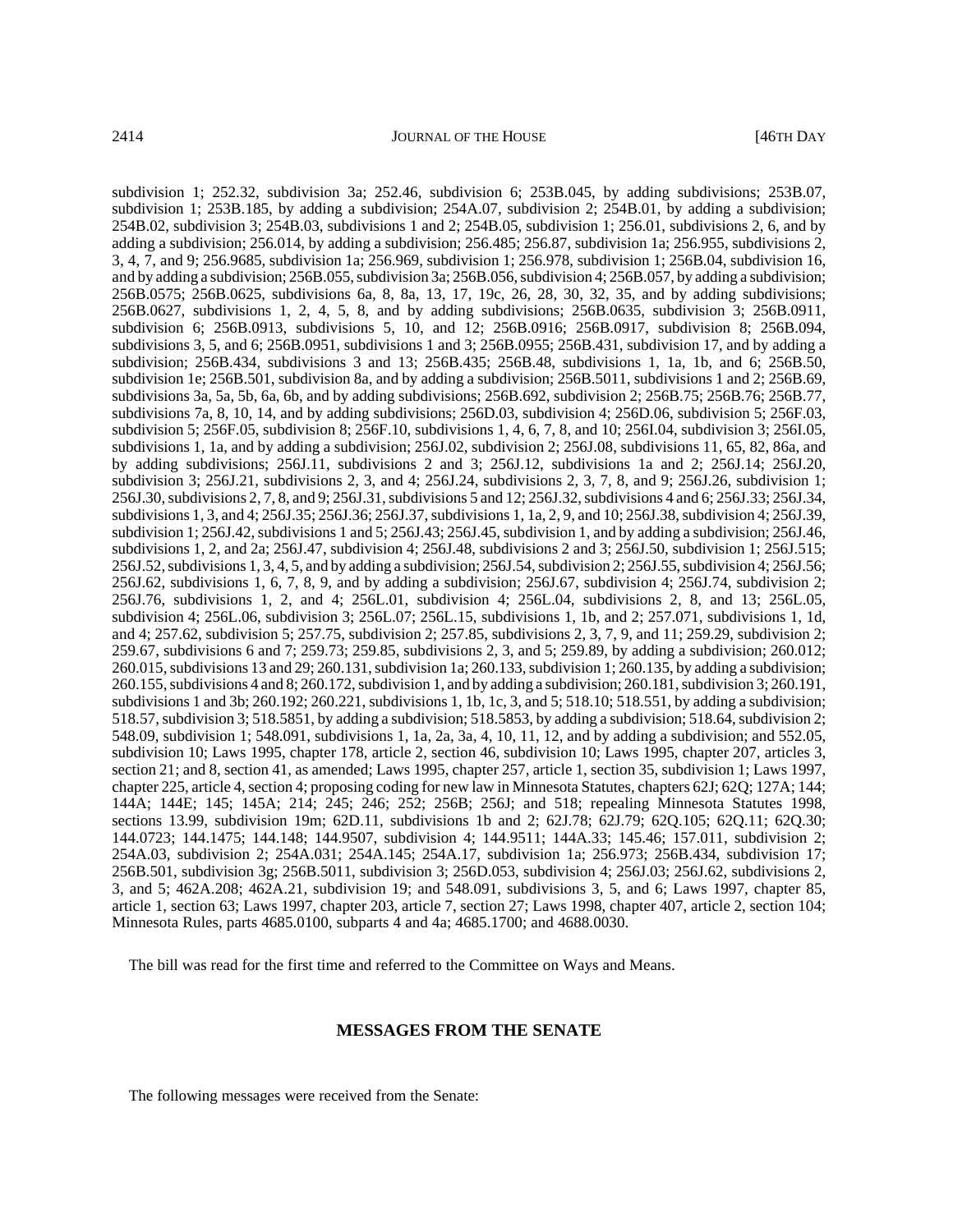46TH DAY] MONDAY, APRIL 19, 1999 2415

# Mr. Speaker:

I hereby announce the passage by the Senate of the following House File, herewith returned:

H. F. No. 1178, A bill for an act relating to landlords and tenants; regulating the taking of prelease deposits; providing for a civil penalty; proposing coding for new law in Minnesota Statutes, chapter 504.

PATRICK E. FLAHAVEN, Secretary of the Senate

## Mr. Speaker:

I hereby announce the passage by the Senate of the following House File, herewith returned, as amended by the Senate, in which amendments the concurrence of the House is respectfully requested:

H. F. No. 142, A bill for an act relating to crime; expanding the definition of "subsequent controlled substance conviction" to include convictions subsequent to a stay of adjudication for a controlled substance crime; amending Minnesota Statutes 1998, section 152.01, subdivision 16a.

PATRICK E. FLAHAVEN, Secretary of the Senate

## CONCURRENCE AND REPASSAGE

Pawlenty moved that the House concur in the Senate amendments to H. F. No. 142 and that the bill be repassed as amended by the Senate. The motion prevailed.

H. F. No. 142, A bill for an act relating to crime; expanding the definition of "subsequent controlled substance conviction" to include convictions subsequent to a stay of adjudication for a controlled substance crime; amending Minnesota Statutes 1998, section 152.01, subdivision 16a.

The bill was read for the third time, as amended by the Senate, and placed upon its repassage.

The question was taken on the repassage of the bill and the roll was called. There were 124 yeas and 0 nays as follows:

| Abeler          | Chaudhary      | Folliard   | Hausman      | Knoblach   | Mares         |
|-----------------|----------------|------------|--------------|------------|---------------|
| <b>Abrams</b>   | Clark, J.      | Fuller     | Hilty        | Koskinen   | Mariani       |
| Anderson, B.    | Clark, K.      | Gerlach    | Holsten      | Kubly      | Marko         |
| Anderson, I.    | Daggett        | Gleason    | <b>Howes</b> | Kuisle     | McCollum      |
| Bakk            | Davids         | Goodno     | Huntley      | Larsen, P. | McElroy       |
| Biernat         | <b>Dawkins</b> | Greenfield | Jaros        | Larson, D. | McGuire       |
| <b>Bishop</b>   | Dehler         | Greiling   | Jennings     | Leighton   | Milbert       |
| Boudreau        | Dempsey        | Gunther    | Johnson      | Lenczewski | Molnau        |
| <b>Bradley</b>  | Dorman         | Haake      | Juhnke       | Leppik     | Mulder        |
| <b>Buesgens</b> | Dorn           | Haas       | Kahn         | Lieder     | Mullery       |
| Carlson         | Erhardt        | Hackbarth  | Kalis        | Lindner    | Murphy        |
| Carruthers      | Erickson       | Harder     | Kelliher     | Luther     | <b>Ness</b>   |
| Cassell         | Finseth        | Hasskamp   | Kielkucki    | Mahoney    | <b>Nornes</b> |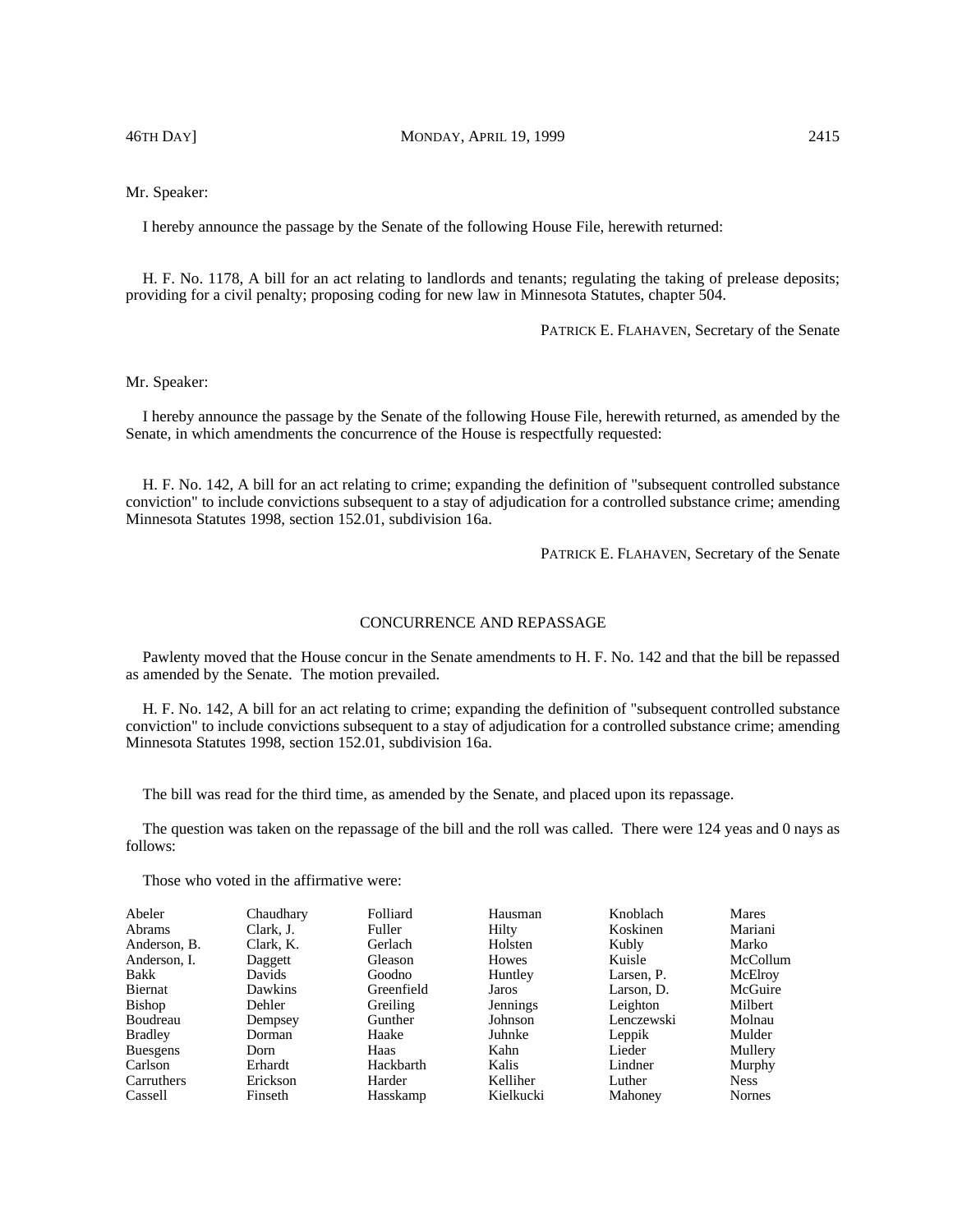## 2416 **JOURNAL OF THE HOUSE CONSERVERT AND SOLUTION** SUMPLE TO A VEHICLE **146TH DAY**

| Olson    | Paymar    | Rostberg    | Smith         | Trimble    | Westrom      |
|----------|-----------|-------------|---------------|------------|--------------|
| Opatz    | Pelowski  | Rukavina    | <b>Stanek</b> | Tuma       | Wilkin       |
| Osskopp  | Peterson  | Schumacher  | Stang         | Tunheim    | Winter       |
| Osthoff  | Pugh      | Seagren     | Storm         | Van Dellen | Wolf         |
| Otremba  | Rest      | Seifert. J. | Swenson       | Vandeveer  | Workman      |
| Ozment   | Reuter    | Seifert, M. | Sykora        | Wenzel     | Spk. Sviggum |
| Paulsen  | Rhodes    | <b>Skoe</b> | Tingelstad    | Westerberg |              |
| Pawlenty | Rifenberg | Skoglund    | Tomassoni     | Westfall   |              |

The bill was repassed, as amended by the Senate, and its title agreed to.

### Mr. Speaker:

I hereby announce the passage by the Senate of the following House File, herewith returned, as amended by the Senate, in which amendments the concurrence of the House is respectfully requested:

H. F. No. 1003, A bill for an act relating to legislature; prescribing the powers and duties of the legislative audit commission and the legislative auditor; making various technical changes; amending Minnesota Statutes 1998, sections 3.97; 3.971; 3.974; 3.975; 6.74; 10.48; 13.46, subdivision 8; 16A.27, subdivision 2; 37.06; 37.07; 85A.02, subdivision 5c; 89.05; 161.08; 192.551; 352.03, subdivision 6; 353.03, subdivision 3a; 353A.05, subdivision 1; 354.06, subdivision 2a; 360.015, subdivision 19; 574.20; and 609.456; Laws 1990, chapter 535, section 5; repealing Minnesota Statutes 1998, sections 3.973; 116.072, subdivision 12; 469.207, subdivision 1; and 574.02.

PATRICK E. FLAHAVEN, Secretary of the Senate

### CONCURRENCE AND REPASSAGE

McElroy moved that the House concur in the Senate amendments to H. F. No. 1003 and that the bill be repassed as amended by the Senate. The motion prevailed.

H. F. No. 1003, A bill for an act relating to legislature; prescribing the powers and duties of the legislative audit commission and the legislative auditor; making various technical changes; amending Minnesota Statutes 1998, sections 3.97; 3.971; 3.974; 3.975; 6.74; 10.48; 13.46, subdivision 8; 16A.27, subdivision 2; 37.06; 37.07; 85A.02, subdivision 5c; 89.05; 161.08; 192.551; 352.03, subdivision 6; 353.03, subdivision 3a; 353A.05, subdivision 1; 354.06, subdivision 2a; 360.015, subdivision 19; 574.20; and 609.456; Laws 1990, chapter 535, section 5; repealing Minnesota Statutes 1998, sections 3.973; 116.072, subdivision 12; 469.207, subdivision 1; and 574.02.

The bill was read for the third time, as amended by the Senate, and placed upon its repassage.

The question was taken on the repassage of the bill and the roll was called. There were 128 yeas and 0 nays as follows:

| Abeler        | Bakk           | Bradlev         | Carruthers | Clark, K. | Dehler  |
|---------------|----------------|-----------------|------------|-----------|---------|
| <b>Abrams</b> | <b>Biernat</b> | <b>Broecker</b> | Cassell    | Daggett   | Dempsey |
| Anderson, B.  | Bishop         | <b>Buesgens</b> | Chaudhary  | Davids    | Dorman  |
| Anderson. I.  | Boudreau       | Carlson         | Clark, J.  | Dawkins   | Dorn    |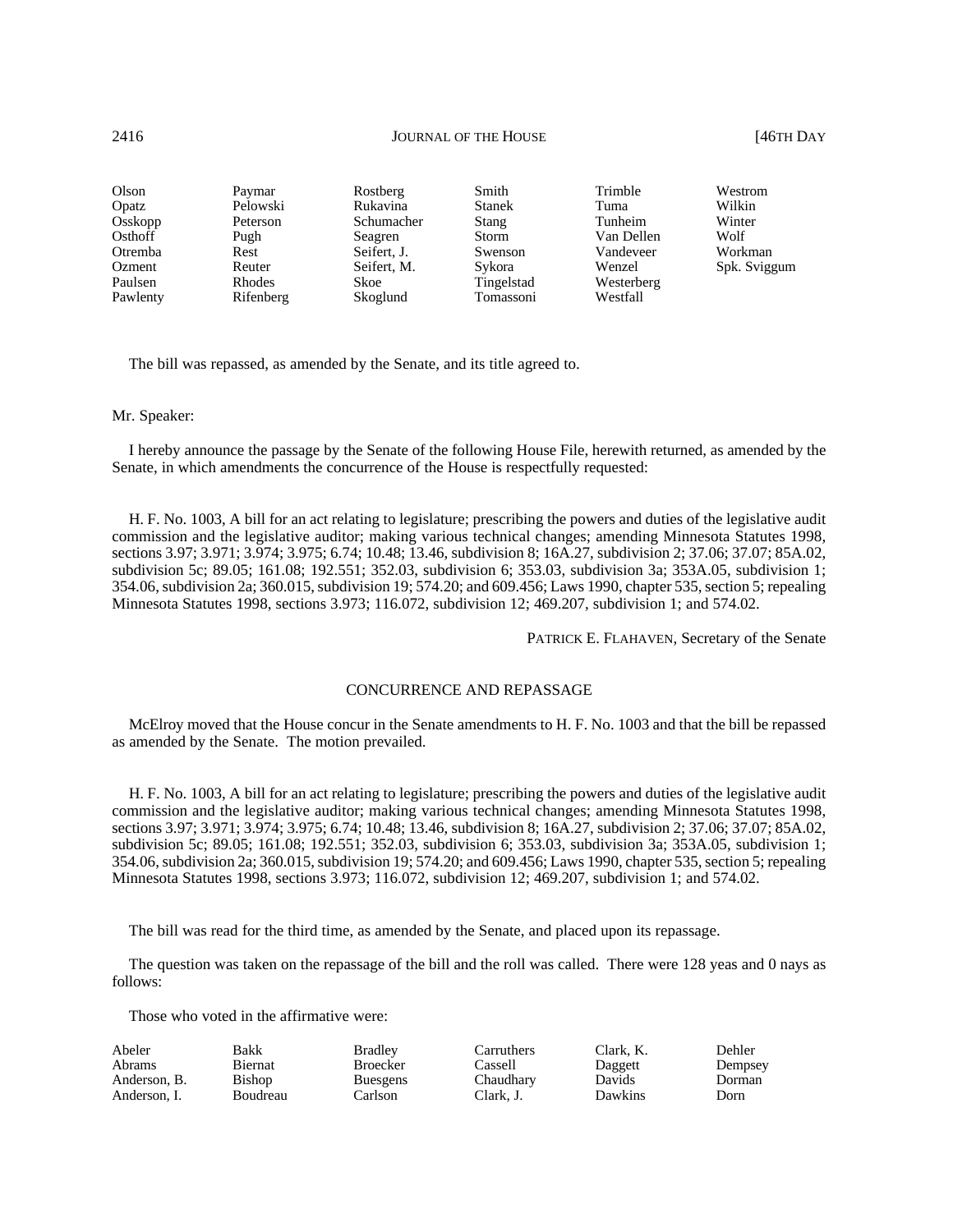# 46TH DAY] MONDAY, APRIL 19, 1999 2417

| Entenza    | Hausman      | Larsen, P. | Mullery       | <b>Rhodes</b> | Trimble      |
|------------|--------------|------------|---------------|---------------|--------------|
| Erhardt    | Hilty        | Larson, D. | Murphy        | Rifenberg     | Tuma         |
| Erickson   | Holberg      | Leighton   | <b>Ness</b>   | Rostberg      | Tunheim      |
| Finseth    | Holsten      | Lenczewski | <b>Nornes</b> | Rukavina      | Van Dellen   |
| Folliard   | <b>Howes</b> | Leppik     | Olson         | Schumacher    | Vandeveer    |
| Fuller     | Huntley      | Lieder     | Opatz         | Seagren       | Wagenius     |
| Gerlach    | Jaros        | Lindner    | Osskopp       | Seifert. J.   | Wenzel       |
| Gleason    | Jennings     | Luther     | Osthoff       | Seifert, M.   | Westerberg   |
| Goodno     | Johnson      | Mahoney    | Otremba       | Skoe          | Westfall     |
| Gray       | Juhnke       | Mares      | Ozment        | Skoglund      | Westrom      |
| Greenfield | Kahn         | Mariani    | Paulsen       | Smith         | Wilkin       |
| Greiling   | Kalis        | Marko      | Pawlenty      | <b>Stanek</b> | Wolf         |
| Gunther    | Kelliher     | McCollum   | Paymar        | Stang         | Workman      |
| Haake      | Kielkucki    | McElroy    | Pelowski      | <b>Storm</b>  | Spk. Sviggum |
| Haas       | Knoblach     | McGuire    | Peterson      | Swenson       |              |
| Hackbarth  | Koskinen     | Milbert    | Pugh          | Sykora        |              |
| Harder     | Kubly        | Molnau     | <b>Rest</b>   | Tingelstad    |              |
| Hasskamp   | Kuisle       | Mulder     | Reuter        | Tomassoni     |              |

The bill was repassed, as amended by the Senate, and its title agreed to.

### Mr. Speaker:

I hereby announce the passage by the Senate of the following House File, herewith returned, as amended by the Senate, in which amendments the concurrence of the House is respectfully requested:

H. F. No. 174, A bill for an act relating to the Paynesville area hospital district; authorizing the district to annex the city of Richmond to the district.

PATRICK E. FLAHAVEN, Secretary of the Senate

Stang moved that the House refuse to concur in the Senate amendments to H. F. No. 174, that the Speaker appoint a Conference Committee of 3 members of the House, and that the House requests that a like committee be appointed by the Senate to confer on the disagreeing votes of the two houses. The motion prevailed.

#### Mr. Speaker:

I hereby announce the passage by the Senate of the following House File, herewith returned, as amended by the Senate, in which amendments the concurrence of the House is respectfully requested:

H. F. No. 371, A bill for an act relating to local government; removing the limit on the amount a local government may contribute for historical work; permitting local governments to make contributions to public or private, nonprofit senior citizen centers or youth centers; amending Minnesota Statutes 1998, section 471.93; proposing coding for new law in Minnesota Statutes, chapter 471.

PATRICK E. FLAHAVEN, Secretary of the Senate

Stang moved that the House refuse to concur in the Senate amendments to H. F. No. 371, that the Speaker appoint a Conference Committee of 3 members of the House, and that the House requests that a like committee be appointed by the Senate to confer on the disagreeing votes of the two houses. The motion prevailed.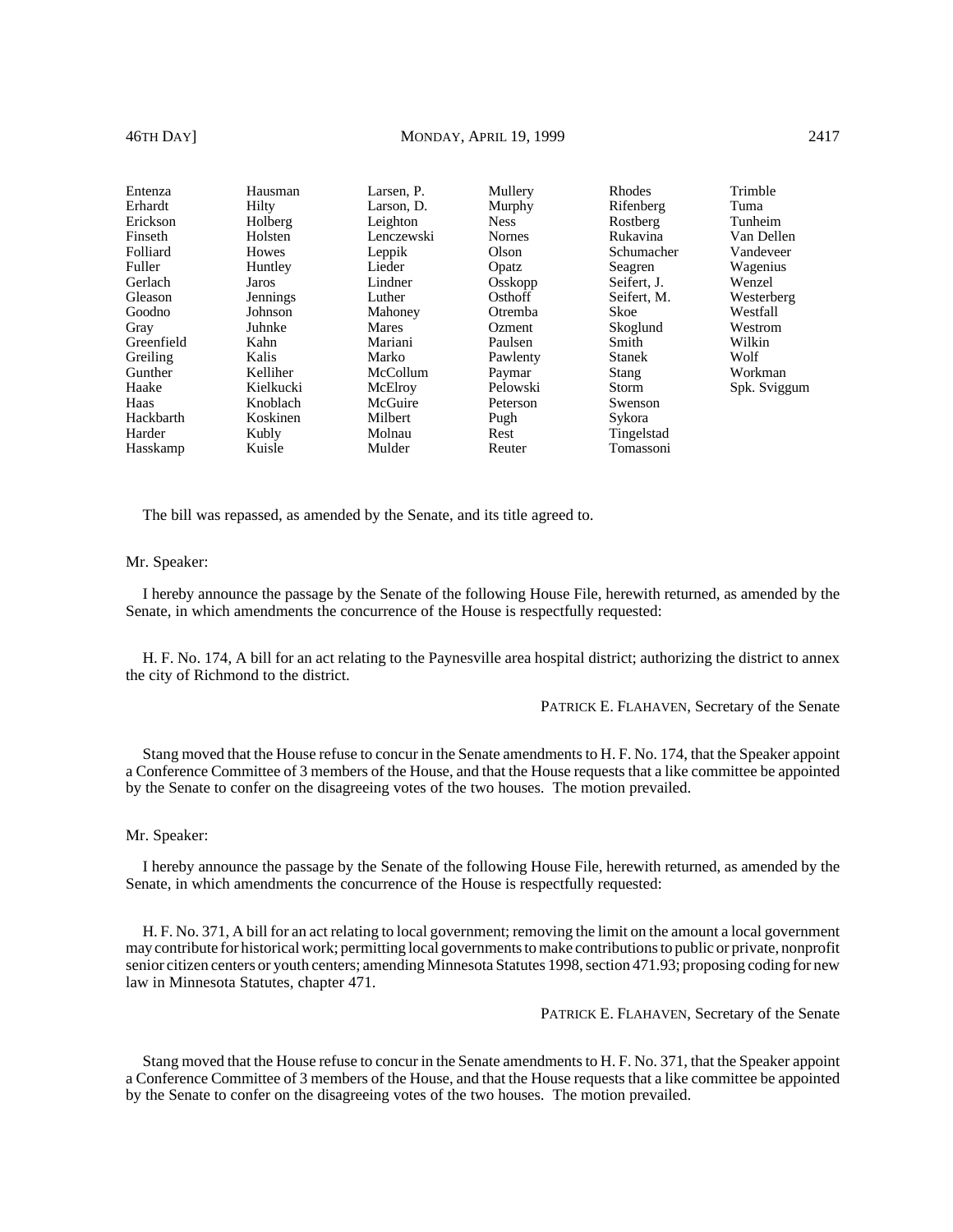2418 **JOURNAL OF THE HOUSE CONSECUTE 5 146TH DAY** 

#### Mr. Speaker:

I hereby announce the passage by the Senate of the following House File, herewith returned, as amended by the Senate, in which amendments the concurrence of the House is respectfully requested:

H. F. No. 270, A bill for an act relating to insurance; prohibiting a maximum lifetime benefit limit on certain policies of the Minnesota comprehensive health insurance plan; amending Minnesota Statutes 1998, section 62E.12.

PATRICK E. FLAHAVEN, Secretary of the Senate

Osskopp moved that the House refuse to concur in the Senate amendments to H. F. No. 270, that the Speaker appoint a Conference Committee of 3 members of the House, and that the House requests that a like committee be appointed by the Senate to confer on the disagreeing votes of the two houses. The motion prevailed.

Mr. Speaker:

I hereby announce the passage by the Senate of the following House File, herewith returned, as amended by the Senate, in which amendments the concurrence of the House is respectfully requested:

H. F. No. 1553, A bill for an act relating to corrections; authorizing offenders conditionally released to perform community work service to file claims for injuries sustained during compensated service; repealing a requirement for a report on training funds; authorizing expenditure of funds for staff working in licensed juvenile facilities; authorizing deduction from an inmate's account of restitution ordered for damage to staff property and personal injuries to another; authorizing Minnesota correctional facility-Red Wing to retain money collected from detention holds and federal contracts; authorizing the commissioner to require any inmate to participate in rehabilitative programs and impose disciplinary sanctions for refusal to participate; exempting licensed contractor requirement for institution work crew program; clarifying that sentence for imprisonment is only for felonies; making certain criminal justice agency records available to commissioner of corrections and probation officers; specifying criteria for commitment of juvenile male offenders at the Minnesota correctional facility-Red Wing; repealing the law authorizing the mutual agreement rehabilitative program; amending Minnesota Statutes 1998, sections 3.739, subdivision 1; 241.01, subdivision 5; 241.0221, subdivisions 1, 2, and 4; 241.26, subdivision 5; 243.23, subdivision 3; 244.03; 244.05, subdivision 1b; 326.84, subdivision 3; 609.105, subdivision 1; and 609.115, subdivision 3; Laws 1997, chapter 239, article 9, section 45; repealing Minnesota Statutes 1998, section 244.02.

PATRICK E. FLAHAVEN, Secretary of the Senate

McGuire moved that the House refuse to concur in the Senate amendments to H. F. No. 1553, that the Speaker appoint a Conference Committee of 3 members of the House, and that the House requests that a like committee be appointed by the Senate to confer on the disagreeing votes of the two houses.

A roll call was requested and properly seconded.

## CALL OF THE HOUSE

On the motion of Seifert, M., and on the demand of 10 members, a call of the House was ordered. The following members answered to their names:

| Abeler       | Anderson. I. | Boudreau       | <b>Buesgens</b> | ∵assell   | Daggett |
|--------------|--------------|----------------|-----------------|-----------|---------|
| Abrams       | Biernat      | <b>Bradley</b> | Carlson         | Chaudharv | Davids  |
| Anderson, B. | Bishop       | Broecker       | Carruthers      | Clark. J. | Dawkins |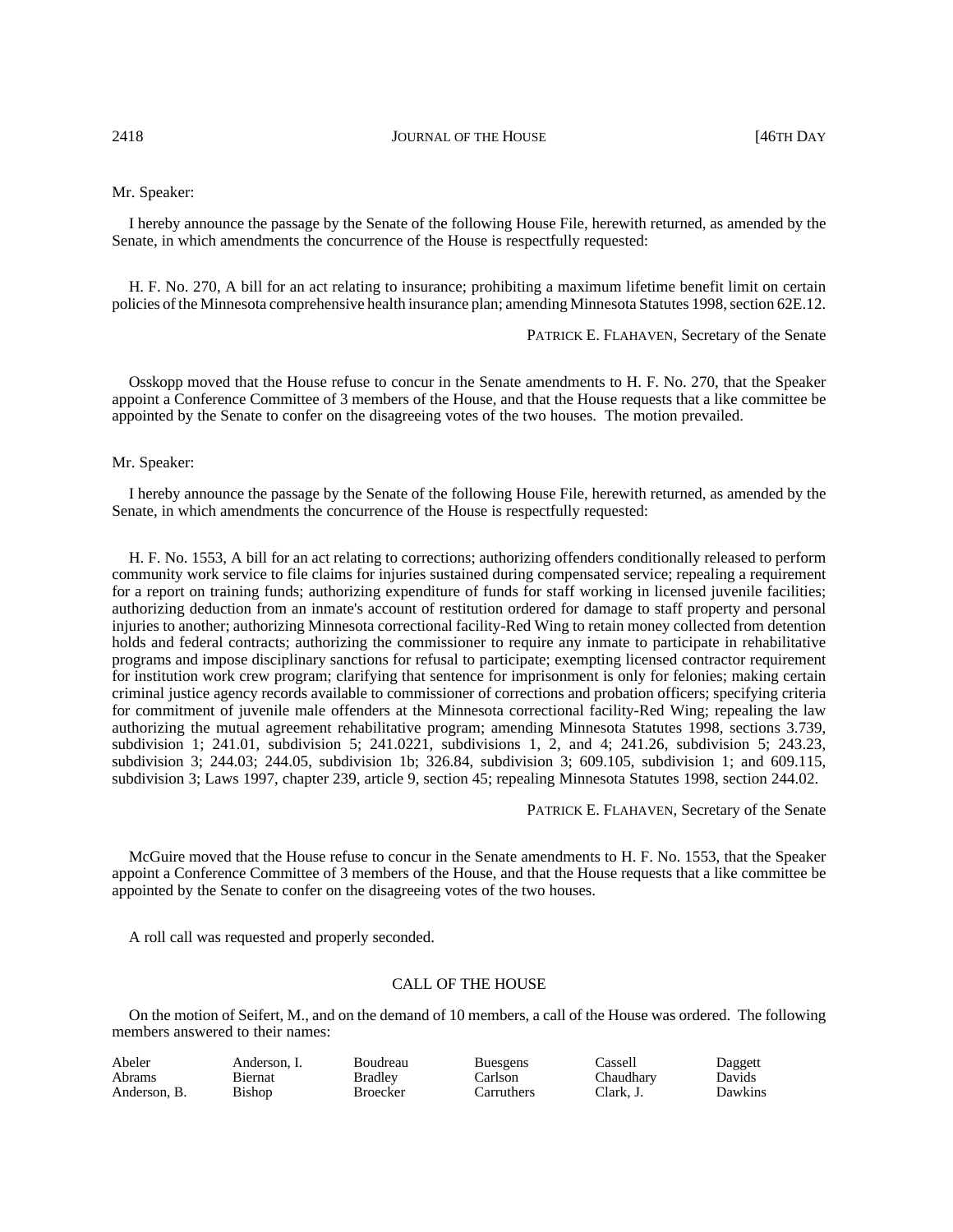# 46TH DAY] MONDAY, APRIL 19, 1999 2419

| Dehler     | Haas            | Knoblach   | McElroy       | <b>Peterson</b> | Sykora       |
|------------|-----------------|------------|---------------|-----------------|--------------|
| Dempsey    | Hackbarth       | Koskinen   | McGuire       | Pugh            | Tingelstad   |
| Dorman     | Harder          | Krinkie    | Milbert       | Rest            | Tomassoni    |
| Dorn       | Hasskamp        | Kubly      | Mulder        | Reuter          | Trimble      |
| Entenza    | Hausman         | Kuisle     | Mullery       | <b>Rhodes</b>   | Tuma         |
| Erhardt    | Hilty           | Larsen, P. | Murphy        | Rifenberg       | Tunheim      |
| Erickson   | Holberg         | Larson. D. | <b>Ness</b>   | Rostberg        | Van Dellen   |
| Finseth    | Holsten         | Leighton   | <b>Nornes</b> | Rukavina        | Vandeveer    |
| Folliard   | <b>Howes</b>    | Lenczewski | Olson         | Seagren         | Wagenius     |
| Fuller     | Huntley         | Leppik     | Opatz         | Seifert, J.     | Wenzel       |
| Gerlach    | Jaros           | Lieder     | Osskopp       | Seifert, M.     | Westerberg   |
| Gleason    | <b>Jennings</b> | Lindner    | Osthoff       | Skoe            | Westfall     |
| Goodno     | Johnson         | Luther     | Otremba       | Skoglund        | Westrom      |
| Gray       | Juhnke          | Mahoney    | <b>Ozment</b> | Smith           | Wilkin       |
| Greenfield | Kahn            | Mares      | Paulsen       | <b>Stanek</b>   | Winter       |
| Greiling   | Kalis           | Mariani    | Pawlenty      | Stang           | Wolf         |
| Gunther    | Kelliher        | Marko      | Paymar        | Storm           | Workman      |
| Haake      | Kielkucki       | McCollum   | Pelowski      | Swenson         | Spk. Sviggum |

Pawlenty moved that further proceedings of the roll call be suspended and that the Sergeant at Arms be instructed to bring in the absentees. The motion prevailed and it was so ordered.

McGuire moved that the Message from the Senate relating to H. F. No. 1553 be continued until Thursday, April 22, 1999. The motion prevailed.

#### Mr. Speaker:

I hereby announce the passage by the Senate of the following House File, herewith returned, as amended by the Senate, in which amendments the concurrence of the House is respectfully requested:

H. F. No. 70, A bill for an act relating to public safety; authorizing law enforcement agencies to sell forfeited firearms, ammunition, and firearm accessories to firearms dealers; allowing certain agencies to retain forfeited money for crime prevention use; amending Minnesota Statutes 1998, section 609.5315, subdivisions 1 and 2.

PATRICK E. FLAHAVEN, Secretary of the Senate

Daggett moved that the House refuse to concur in the Senate amendments to H. F. No. 70, that the Speaker appoint a Conference Committee of 3 members of the House, and that the House requests that a like committee be appointed by the Senate to confer on the disagreeing votes of the two houses. The motion prevailed.

### Mr. Speaker:

I hereby announce the passage by the Senate of the following House File, herewith returned, as amended by the Senate, in which amendments the concurrence of the House is respectfully requested:

H. F. No. 7, A bill for an act relating to motor vehicles; modifying the motor vehicle emissions inspection program and providing for termination of inspection by January 1, 2000, or earlier if redesignated to attainment for carbon monoxide before January 1, 2000; amending Minnesota Statutes 1998, sections 116.60, subdivision 1, and by adding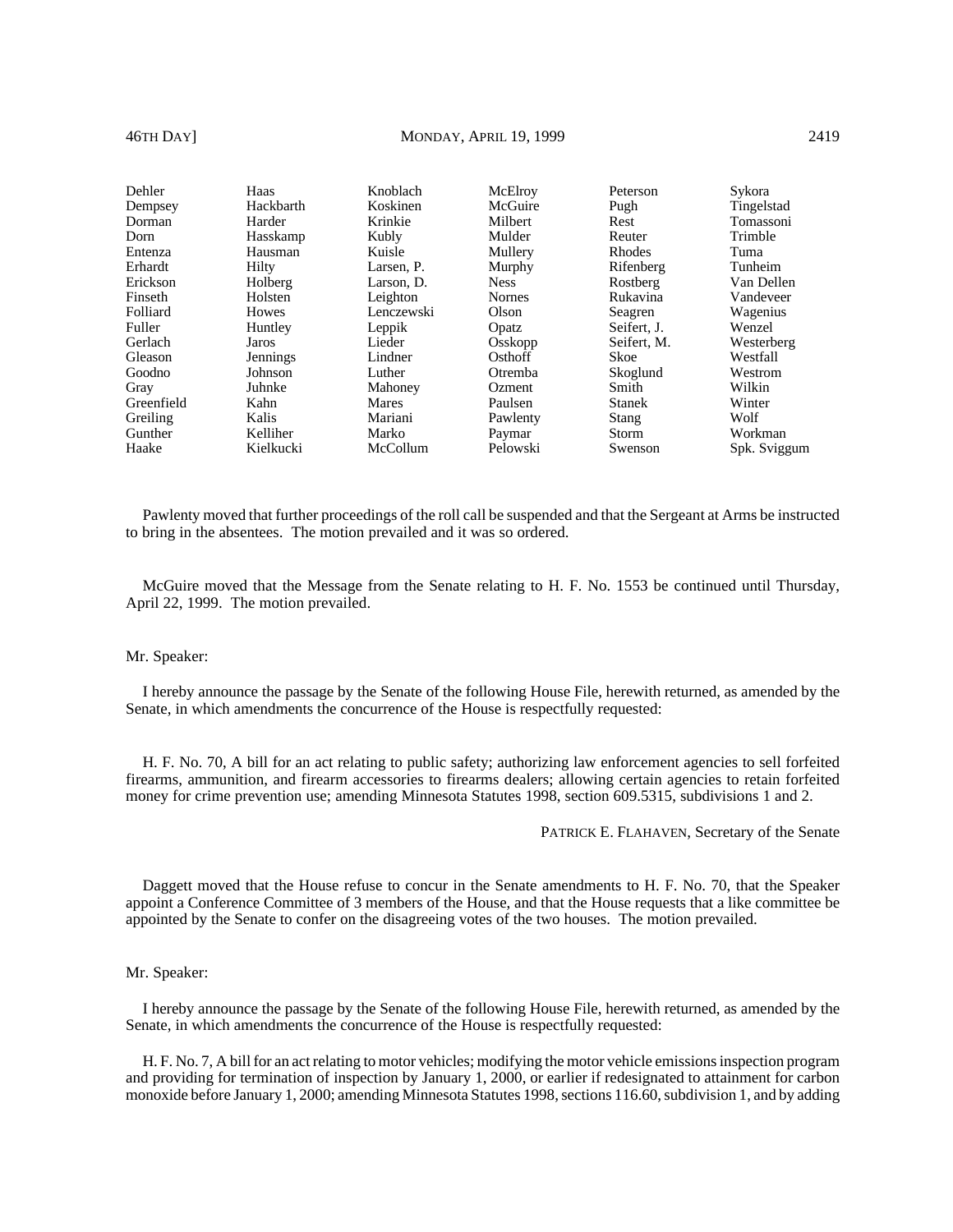a subdivision; 116.61, subdivision 1, and by adding a subdivision; 116.62, subdivisions 2, 3, 5, and by adding a subdivision; and 116.63, subdivision 4; proposing coding for new law in Minnesota Statutes, chapter 116; repealing Minnesota Statutes 1998, sections 116.60; 116.61; 116.62; 116.63; and 116.64.

PATRICK E. FLAHAVEN, Secretary of the Senate

Haake moved that the House refuse to concur in the Senate amendments to H. F. No. 7, that the Speaker appoint a Conference Committee of 3 members of the House, and that the House requests that a like committee be appointed by the Senate to confer on the disagreeing votes of the two houses. The motion prevailed.

#### Mr. Speaker:

I hereby announce the passage by the Senate of the following House File, herewith returned, as amended by the Senate, in which amendments the concurrence of the House is respectfully requested:

H. F. No. 837, A bill for an act relating to insurance; regulating insurers, agents, and coverages; modifying reporting requirements; regulating the rehabilitation and liquidation of insurers; modifying certain notice and disclosure provisions; modifying certain definitions; making technical changes; amending Minnesota Statutes 1998, sections 60A.02, subdivision 1a, and by adding a subdivision; 60A.052, subdivision 2, and by adding a subdivision; 60A.06, subdivisions 1 and 2; 60A.075, by adding a subdivision; 60A.092, subdivisions 6 and 11; 60A.10, subdivision 1; 60A.111, subdivision 1; 60A.13, subdivision 1; 60A.16, subdivisions 2, 3, and 4; 60A.19, subdivision 1; 60A.32; 60B.21, subdivision 2; 60B.25; 60B.26, subdivision 1; 60B.39, subdivision 2; 60B.44, subdivisions 4, 6, and by adding subdivisions; 60D.20, subdivision 2; 60K.02, subdivision 1; 60K.03, subdivisions 2 and 3; 60K.19, subdivision 8; 61A.276, subdivision 2; 61A.60, subdivision 1; 61B.19, subdivision 3; 62A.04, subdivision 3; 62A.135, subdivision 5; 62A.50, subdivision 3; 62A.61; 62A.65, subdivision 5; 62B.04, subdivision 2; 62D.12, subdivision 2; 62E.02, subdivision 1; 62E.05, subdivision 1; 62E.09; 62E.13, subdivisions 6 and 8; 62E.14, subdivision 2; 62E.15, subdivision 2; 62I.07, subdivision 1; 62L.02, subdivision 24; 62L.03, subdivision 5; 62L.05, subdivision 5; 62L.14, subdivision 7; 62Q.185; 62S.01, subdivision 14; 62S.05, subdivision 2; 65A.01, subdivision 1; 65A.27, subdivision 4; 65A.29, subdivision 4; 65B.02, subdivision 2; 65B.44, subdivision 1; 65B.48, subdivision 5; 72A.125, subdivision 3; 72A.20, subdivision 29; 72B.04, subdivision 10; 79A.01, subdivision 10, and by adding a subdivision; 79A.02, subdivisions 1 and 4; 79A.03, subdivisions 6, 7, 9, 10, and by adding a subdivision; 79A.21, subdivision 2; 79A.23, subdivisions 1 and 2; and 256B.0644; proposing coding for new law in Minnesota Statutes, chapter 60B; repealing Minnesota Statutes 1998, sections 60A.11, subdivision 24a; 60B.36; 60B.44, subdivisions 3 and 5; 60K.08; 65A.29, subdivision 12; and 79A.04, subdivision 8; Minnesota Rules, part 2780.0500, item C.

PATRICK E. FLAHAVEN, Secretary of the Senate

Davids moved that the House refuse to concur in the Senate amendments to H. F. No. 837, that the Speaker appoint a Conference Committee of 3 members of the House, and that the House requests that a like committee be appointed by the Senate to confer on the disagreeing votes of the two houses. The motion prevailed.

Mr. Speaker:

I hereby announce the passage by the Senate of the following Senate Files, herewith transmitted:

S. F. Nos. 383, 148, 1202 and 1357.

PATRICK E. FLAHAVEN, Secretary of the Senate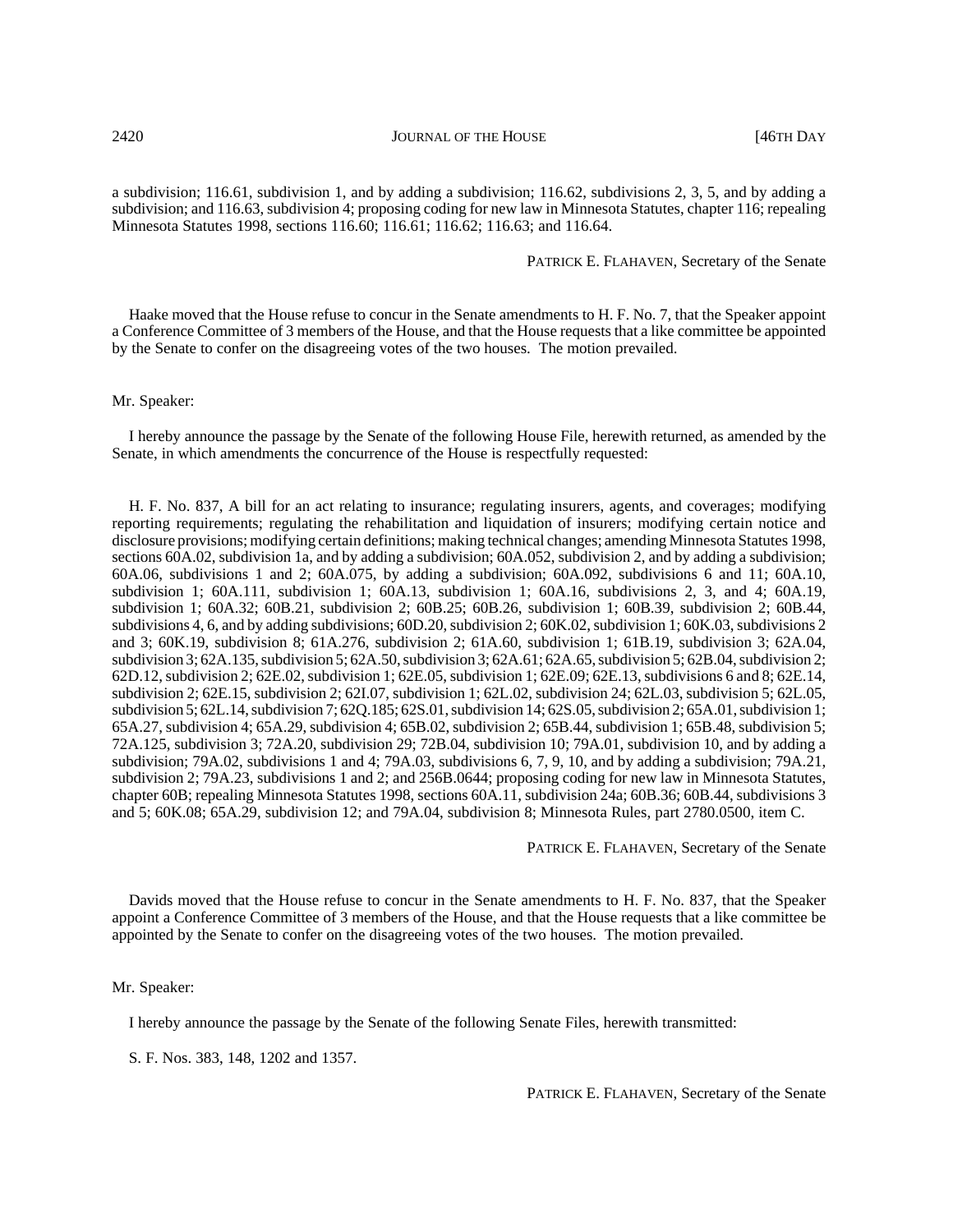S. F. No. 383, A bill for an act relating to health occupations; clarifying licensure requirements for the practice of midwifery; appropriating money; proposing coding for new law as Minnesota Statutes, chapter 147D; repealing Minnesota Statutes 1998, sections 148.30; 148.31; and 148.32; Minnesota Rules, parts 5600.2000; and 5600.2100.

The bill was read for the first time.

Abeler moved that S. F. No. 383 and H. F. No. 949, now on the Calendar for the Day, be referred to the Chief Clerk for comparison. The motion prevailed.

 S. F. No. 148, A bill for an act relating to commerce; providing for the protection of structured settlements; amending Minnesota Statutes 1998, section 176.175, subdivision 2; proposing coding for new law in Minnesota Statutes, chapter 549.

The bill was read for the first time.

Haas moved that S. F. No. 148 and H. F. No. 478, now on the General Register, be referred to the Chief Clerk for comparison. The motion prevailed.

 S. F. No. 1202, A bill for an act relating to health; establishing protocol for occupational exposure to bloodborne pathogens in certain settings; providing criminal penalties; amending Minnesota Statutes 1998, sections 13.99, subdivision 38, and by adding a subdivision; 72A.20, subdivision 29; 144.4804, by adding a subdivision; 214.18, subdivision 5, and by adding a subdivision; 214.19; 214.20; 214.22; 214.23, subdivisions 1 and 2; 214.25, subdivision 2; and 611A.19, subdivisions 1 and 2; proposing coding for new law in Minnesota Statutes, chapters 144; and 241; repealing Minnesota Statutes 1998, sections 144.761; 144.762; 144.763; 144.764; 144.765; 144.766; 144.767; 144.768; 144.769; and 144.7691.

The bill was read for the first time.

Goodno moved that S. F. No. 1202 and H. F. No. 1631, now on the General Register, be referred to the Chief Clerk for comparison. The motion prevailed.

 S. F. No. 1357, A bill for an act relating to utilities; modifying conservation improvement provisions; amending Minnesota Statutes 1998, sections 216B.16, subdivision 6b; and 216B.241, subdivisions 1, 1a, 1b, 2, 2a, and 2b.

The bill was read for the first time.

Wolf moved that S. F. No. 1357 and H. F. No. 1384, now on the General Register, be referred to the Chief Clerk for comparison. The motion prevailed.

## **FISCAL CALENDAR**

Pursuant to rule 1.22, Bishop requested immediate consideration of H. F. No. 2333.

Pawlenty moved that the Fiscal Calendar for today be continued. The motion prevailed.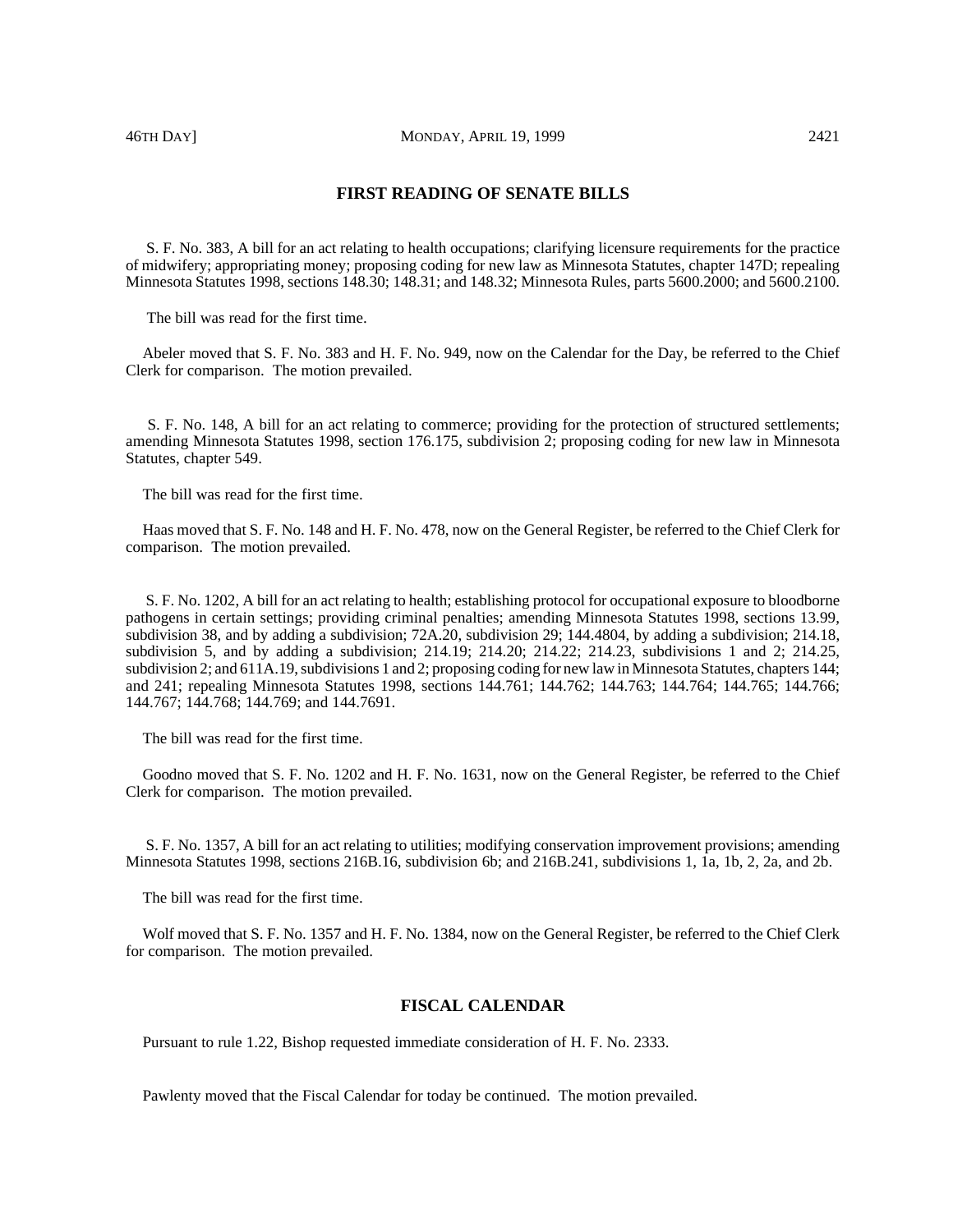## 2422 **JOURNAL OF THE HOUSE JOURNAL OF THE HOUSE 146TH DAY**

# CALL OF THE HOUSE LIFTED

Pawlenty moved that the call of the House be suspended. The motion prevailed and it was so ordered.

The following Conference Committee Report was received:

# CONFERENCE COMMITTEE REPORT ON H. F. NO. 1

A bill for an act relating to taxation; providing for an income and property tax rebate; providing for agricultural assistance; exempting certain storm-damaged tree trimming and removal services from the sales tax; providing for automatic rebates in enacted budget; appropriating money; amending Minnesota Statutes 1998, sections 297A.15, subdivision 6; and 297A.25, by adding a subdivision; proposing coding for new law in Minnesota Statutes, chapter 16A.

April 16, 1999

The Honorable Steve Sviggum Speaker of the House of Representatives

The Honorable Allan H. Spear President of the Senate

We, the undersigned conferees for H. F. No. 1, report that we have agreed upon the items in dispute and recommend as follows:

That the Senate recede from its amendment and that H. F. No. 1 be further amended as follows:

Delete everything after the enacting clause and insert:

"Section 1. [AGRICULTURAL ASSISTANCE IN 1999.]

Subdivision 1. [DEFINITIONS.] (a) The definitions in this subdivision apply to this section.

(b) "Acre" means an acre of effective agricultural use land within the state of Minnesota as reported to the farm service agency on form 156EZ.

(c) "Commissioner" means the commissioner of revenue.

(d) "Effective agricultural use land" means the land suitable for growing an agricultural crop and excludes land enrolled in the conservation reserve program established by Minnesota Statutes, section 103F.515, or the water bank program established by Minnesota Statutes, section 103F.601.

(e) "Farm" or "farm operation" means an agricultural production operationwith a unique farm number asreported on form 156EZ to the farm service agency, which includes at least 40 acres of effective agricultural use land.

(f) "Farm operator" means a person who is identified as the operator of a farm on form 156EZ filed with the farm service agency.

(g) "Farm service agency" means the United States Farm Service Agency.

(h) "Farmer" or "farmer at risk" means a person who produces an agricultural crop or livestock and is reported to the farm service agency as bearing a percentage of the risk for the farm operation.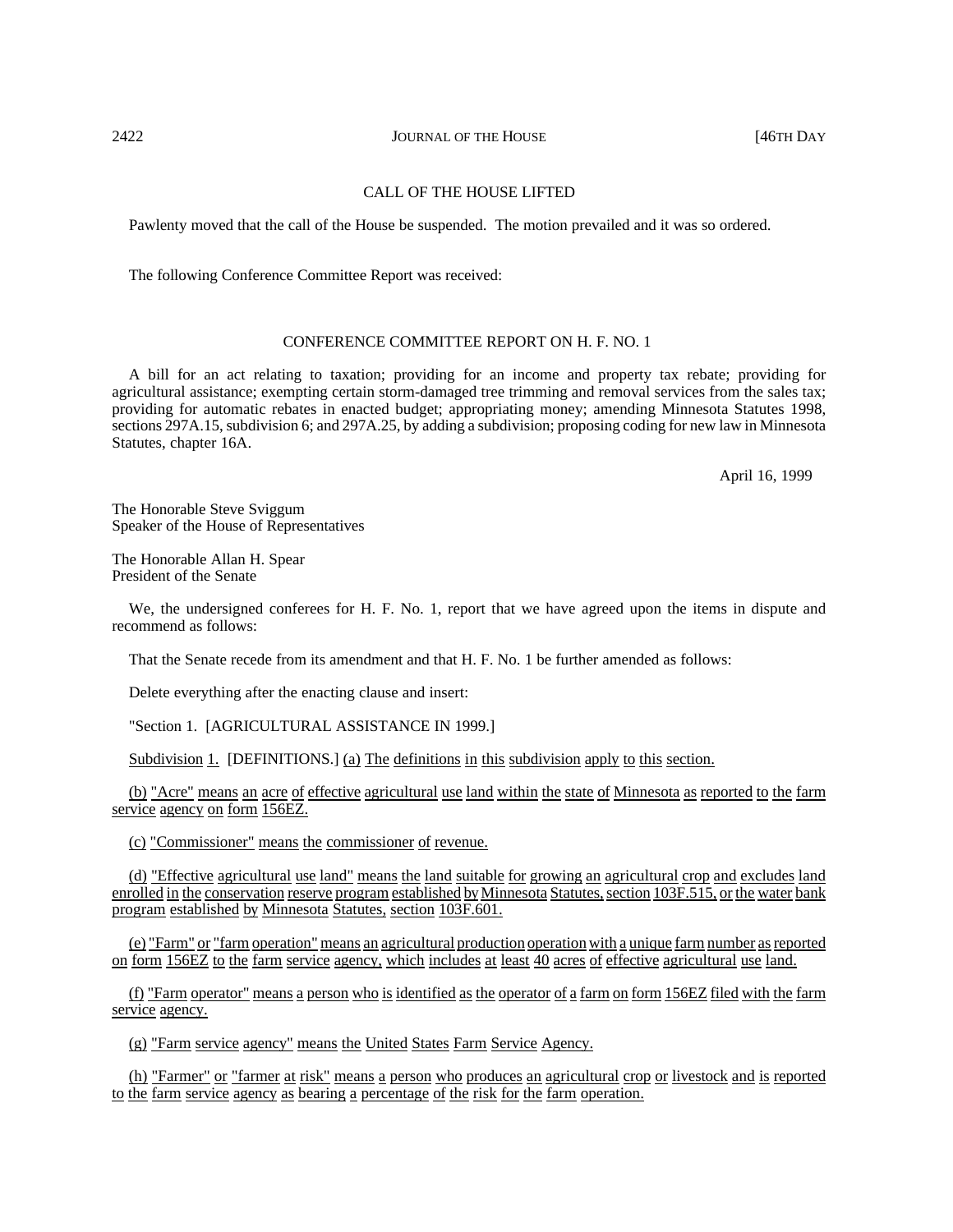(i) "Livestock" means cattle, hogs, poultry, and sheep.

(j) "Livestock production facility" means a farm that has produced at least \$10,000 in sales of unprocessed livestock or unprocessed dairy products as reported on schedule F or form 1065 or form 1120 or 1120S of the farmer's federal income tax return for either taxable years beginning in calendar year 1997 or 1998.

(k) "Person" includes individuals, fiduciaries, estates, trusts, partnerships, joint ventures, and corporations.

Subd. 2. [PAYMENT TO FARMERS.] Every farm operator may apply on a separate form for each farm that they operate to the commissioner for payments as provided under this subdivision. The payment shall be made to each farmer at risk for a farm operation and shall equal \$4, multiplied by the number of acres of the farm operation, multiplied by the percentage of the risk borne by that farmer for that farm operation. If total payments for a farm to all farmers at risk for that farm would exceed \$5,600, the payment to each farmer at risk shall be prorated so that the total payments to all farmers at risk for that farm do not exceed \$5,600.

Applications shall be based on information reported to the farm service agency for crop year 1998 by December 31, 1998. The applications shall include the social security number or federal employer identification number or a producer number assigned by the farm service agency for each farmer and the farm service agency farm number from form 156EZ. The commissioner shall prepare application forms for the payment and ensure that they are available throughout the state. The commissionershall make payments by June 30, 1999, to each eligible farmer who applies by May 31, 1999, or within 30 days of the application if the application is received after May 31, 1999. In no case will applications be accepted after September 30, 1999.

Subd. 3. [LIVESTOCK PRODUCERS.] A farmer who owns and operates a livestock production facility on 160 acres or less may elect the agricultural property tax refund under subdivisions 4 to 8 in lieu of the per acre payment under subdivision 2. To qualify, the farmer must apply for the refund as provided in subdivisions 4 to 8. The 40 acre minimum farm size under subdivision 1 does not apply to eligibility under subdivisions 4 to 8.

Subd. 4. [REFUND.] The refund equals the full amount of the property tax payment due and payable on May 15, 1999, on a livestock production facility that is class 1b agricultural homestead property or class 2a agricultural homestead property as defined in Minnesota Statutes, section 273.13, excluding that portion of the tax attributable to the house, garage, and surrounding acre of land. If a portion of the property was leased for the agricultural production year, the refund amount shall be prorated so that only the portion of the property which was not leased for the agricultural production year qualifies for the refund.

Subd. 5. [CERTIFICATION.] The commissioner shall develop a form by May 10, 1999, for use by the county auditors to ascertain qualification for the refund under subdivisions 4 to 8. The form shall require the property owner to certify (1) that the owner operates a livestock production facility on 160 acres or less, and (2) the percentage of that property, if any, that was leased to anyone for the agricultural production year. Any person qualifying under subdivision 3 shall contact the county auditor in the county where the livestock production facility is located and shall file the required form with the county auditor.

Subd. 6. [VERIFICATION.] The county auditor shall determine the amount of the refund for all qualifying properties in the county for which the owner has applied under subdivision 5. The county auditor shall notify all applicants of the amount of the refund within 14 days of receipt of the application.

Subd. 7. [CERTIFICATION AND PAYMENT.] Any person eligible for the refund under subdivisions 4 to 8 shall send the commissioner a copy of the certification that the taxpayer received from the county auditor. In no case will applications be accepted after November 30, 1999. The commissioner shall issue a refund by July 15, 1999, to each qualifying taxpayer who applied by June 15, 1999, or within 30 days of receipt of the application if received after June 15, 1999.

Subd. 8. [PROPERTY TAX REFUND.] Taxpayers benefiting from the refund under subdivisions 4 to 8 must deduct the amount of the refund from the net property taxes payable when applying for a property tax refund under Minnesota Statutes 1998, section 290A.04, subdivision 2.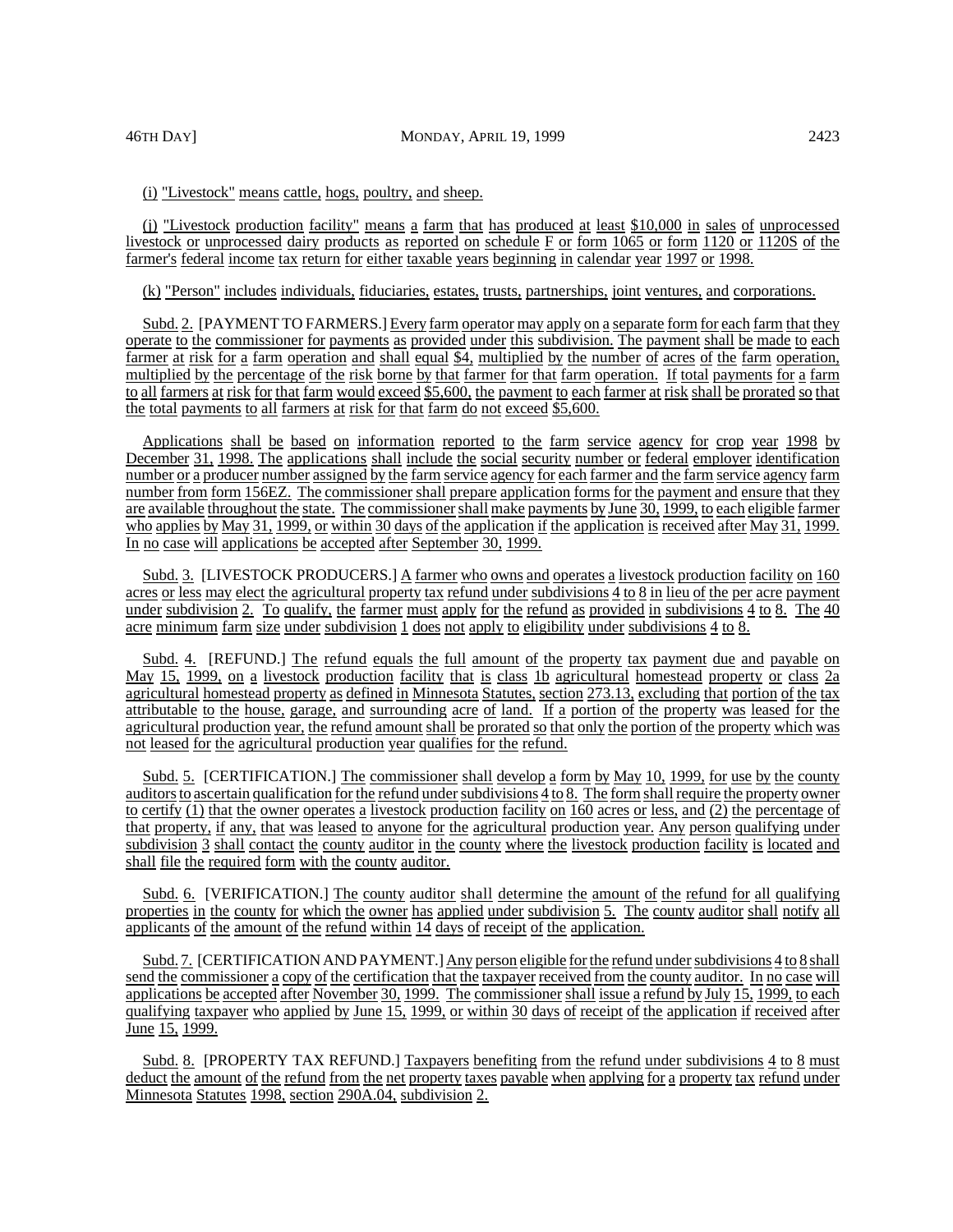Subd. 9. [ALTERNATE QUALIFICATION.] (a) If an agricultural production operation does not meet the definition of a farm under subdivision 1 solely because (1) the farm operator had not filed a form 156EZ with the farm service agency, (2) there was an error in the farm service agency's records, or (3) an operator operates more than one farm and the acres of effective agricultural use land of each farm is less than 40 acres, but the combined acres of effective agricultural use land is at least 40 acres, the commissioner may allow the farm operator to apply for payment under subdivision 2 after providing such information asthe commissioner may require to determine the number of acres that would be comparable to the effective agricultural use land listed on form 156EZ.

(b) If the number of acres of effective agricultural use land for crop year 1998 for a farm is greater than indicated in the farm service agency's records, the commissioner may allow a farm operator to apply for payment on the greater acreage after providing such information as the commissioner may require.

(c) If a person who produced an agricultural crop or livestock in 1998 and bore a portion of the risk for the farm operation does not meet the definition of a farmer under subdivision 1 solely because that information was not reported to the farm service agency, or because there was an error in the farm service agency's records, the commissioner may allow the farmer to be included on an application for payment under subdivision 2 after the farmer provides such information as the commissioner may require to determine the farmer was at risk for that farm.

Subd. 10. [LIMIT.] No person may receive a payment under subdivision 2 or a property tax refund under subdivisions 4 to 8 that exceeds \$5,600.

Subd. 11. [APPLICATION OF OTHER LAWS.] The payments under subdivisions 2 and 7 are a "Minnesota tax law" for purposes of Minnesota Statutes, section 270B.01, subdivision 8.

Subd. 12. [REMEDIES.] A farmer denied a refund may appeal that denial under Minnesota Statutes, section 289A.50, subdivision 7.

Subd. 13. [INTEREST.] Payments under subdivision 2 or subdivisions 4 to 8 shall bear interest at the rate specified in Minnesota Statutes, section 289A.55, subdivision 1, from the later of the payment dates specified under subdivision 2 or 7 or 75 days after a complete payment application was filed with the commissioner.

Subd. 14. [PENALTIES.] If the commissioner determines that claims for payments under subdivisions 2 and 7 are or were excessive and were filed with fraudulent intent, the claim must be disallowed in full. If the claim has been paid, the amount disallowed must be recovered by assessment and collection under Minnesota Statutes, chapter 289A. The assessment must be made within two years after a check is cashed, but if cashing a check constitutes theft under Minnesota Statutes, section 609.52, or forgery under Minnesota Statutes, section 609.631, the assessment may be made at any time. The assessment may be appealed administratively and judicially.

### Sec. 2. [APPROPRIATION.]

(a) The amount necessary to fund the payments required under section 1, subdivisions 2 and 7, is appropriated in fiscal year 1999 from the general fund to the commissioner of revenue. This appropriation is available until June 30, 2000.

(b) \$68,000 is appropriated in fiscal year 1999 to the commissioner of revenue for distribution to counties for the costs of administering section 1, subdivisions 4 to 8. This appropriation is available until June 30, 2000. The distribution to counties shall be based on the number of refunds received under the provisions of section 1, subdivisions 4 to 8.

# Sec. 3. [EFFECTIVE DATE.]

Sections 1 and 2 are effective the day following final enactment."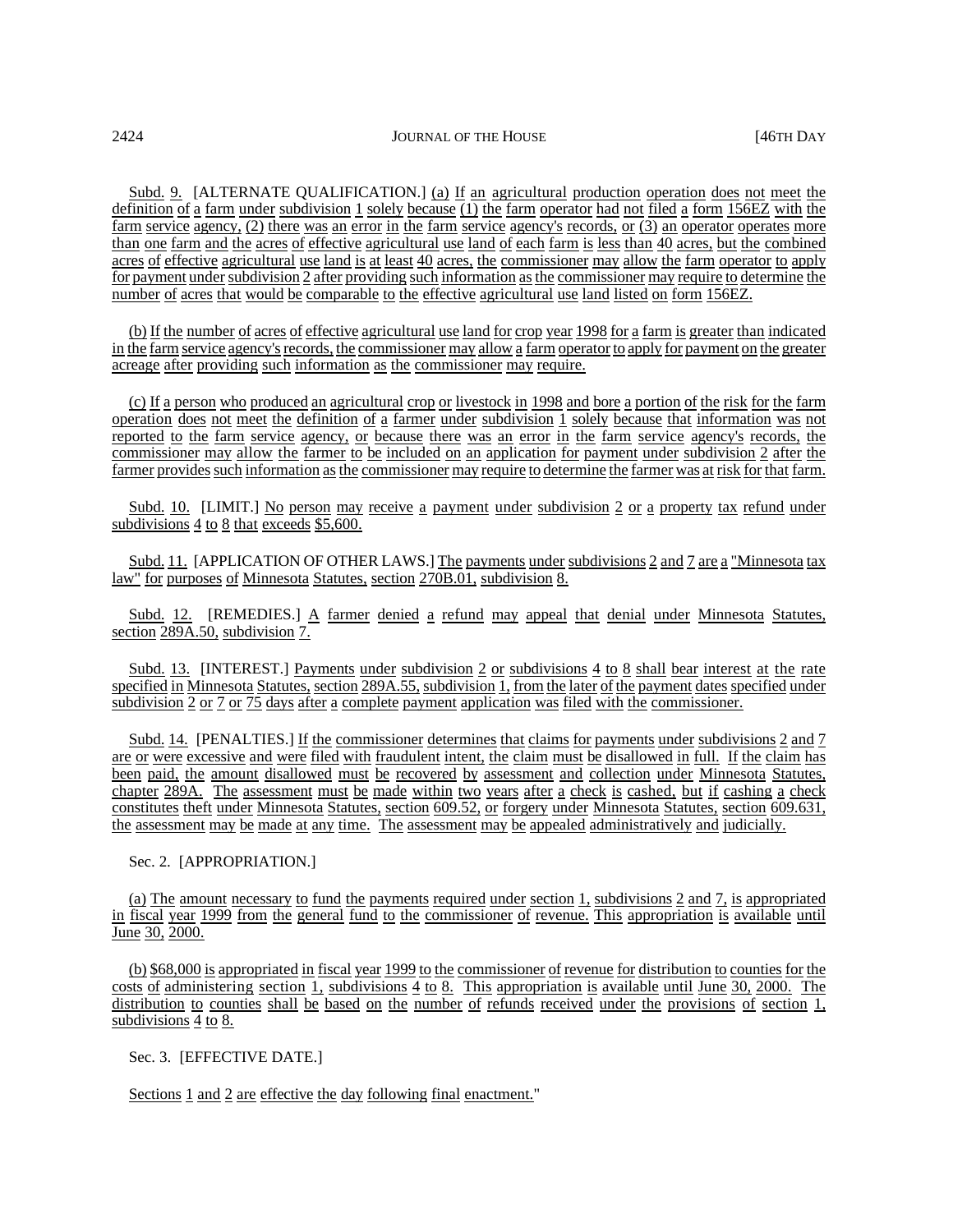46TH DAY] MONDAY, APRIL 19, 1999 2425

Delete the title and insert:

"A bill for an act relating to agricultural relief; providing for a payment to farmers at risk based on the acreage of agricultural use land; providing for an agricultural property tax refund for certain livestock producers; appropriating money."

We request adoption of this report and repassage of the bill.

House Conferees: RON ABRAMS, DAN MCELROY, TOM OSTHOFF, ROXANN DAGGETT AND WILLIAM KUISLE.

Senate Conferees: DOUGLAS J. JOHNSON, JIM VICKERMAN, JOHN C. HOTTINGER, WILLIAM V. BELANGER, JR., AND CAROL FLYNN.

Abrams moved that the report of the Conference Committee on H. F. No. 1 be adopted and that the bill be repassed as amended by the Conference Committee. The motion prevailed.

H. F. No. 1, A bill for an act relating to taxation; providing for an income and property tax rebate; providing for agricultural assistance; exempting certain storm-damaged tree trimming and removal services from the sales tax; providing for automatic rebates in enacted budget; appropriating money; amending Minnesota Statutes 1998, sections 297A.15, subdivision 6; and 297A.25, by adding a subdivision; proposing coding for new law in Minnesota Statutes, chapter 16A.

The bill was read for the third time, as amended by Conference, and placed upon its repassage.

The question was taken on the repassage of the bill and the roll was called. There were 126 yeas and 4 nays as follows:

| Abeler          | Dorman     | Holberg    | Lindner     | Ozment        | Stang        |
|-----------------|------------|------------|-------------|---------------|--------------|
| Abrams          | Dorn       | Holsten    | Luther      | Paulsen       | Storm        |
| Anderson, B.    | Entenza    | Howes      | Mahoney     | Pawlenty      | Swenson      |
| Anderson, I.    | Erhardt    | Huntley    | Mares       | Paymar        | Sykora       |
| Bakk            | Erickson   | Jaros      | Mariani     | Pelowski      | Tingelstad   |
| Biernat         | Finseth    | Jennings   | Marko       | Peterson      | Tomassoni    |
| <b>Bishop</b>   | Folliard   | Johnson    | McCollum    | Pugh          | Trimble      |
| Boudreau        | Fuller     | Juhnke     | McElroy     | Rest          | Tuma         |
| <b>Bradley</b>  | Gerlach    | Kalis      | McGuire     | Reuter        | Tunheim      |
| <b>Broecker</b> | Gleason    | Kelliher   | Milbert     | Rhodes        | Van Dellen   |
| <b>Buesgens</b> | Goodno     | Kielkucki  | Molnau      | Rifenberg     | Vandeveer    |
| Carlson         | Gray       | Knoblach   | Mulder      | Rostberg      | Wagenius     |
| Carruthers      | Greenfield | Koskinen   | Mullery     | Rukavina      | Wenzel       |
| Cassell         | Greiling   | Kubly      | Murphy      | Schumacher    | Westerberg   |
| Chaudhary       | Gunther    | Kuisle     | <b>Ness</b> | Seagren       | Westfall     |
| Clark, J.       | Haake      | Larsen, P. | Nornes      | Seifert, J.   | Westrom      |
| Clark, K.       | Haas       | Larson, D. | Olson       | Seifert, M.   | Wilkin       |
| Daggett         | Hackbarth  | Leighton   | Opatz       | Skoe          | Winter       |
| Davids          | Harder     | Lenczewski | Osskopp     | Skoglund      | Wolf         |
| Dehler          | Hasskamp   | Leppik     | Osthoff     | Smith         | Workman      |
| Dempsey         | Hilty      | Lieder     | Otremba     | <b>Stanek</b> | Spk. Sviggum |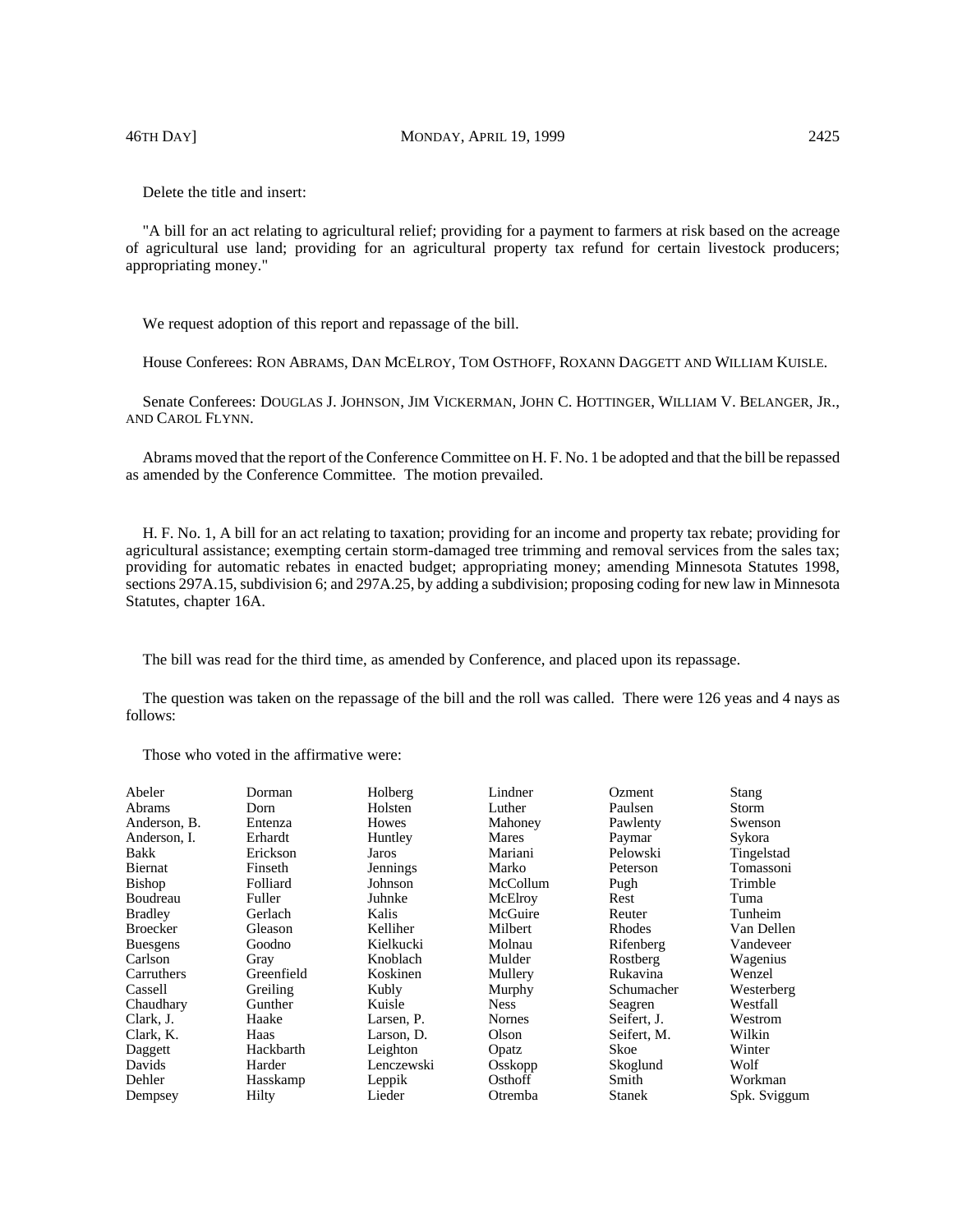Those who voted in the negative were:

Dawkins Hausman Kahn Krinkie

The bill was repassed, as amended by Conference, and its title agreed to.

The Speaker called Abrams to the Chair.

# **CALENDAR FOR THE DAY**

S. F. No. 1182, A bill for an act relating to commerce; regulating insurance for funeral or burial expenses; allowing funeral establishments to sell funeral insurance and receive commissions for these sales; amending Minnesota Statutes 1998, section 72A.325.

The bill was read for the third time and placed upon its final passage.

The question was taken on the passage of the bill and the roll was called. There were 107 yeas and 23 nays as follows:

Those who voted in the affirmative were:

| Abeler          | Dempsey   | Hilty           | Lieder        | Pawlenty      | Storm        |
|-----------------|-----------|-----------------|---------------|---------------|--------------|
| Anderson, B.    | Dorman    | Holberg         | Lindner       | Pelowski      | Swenson      |
| Anderson. I.    | Dorn      | Holsten         | Luther        | Peterson      | Sykora       |
| Bakk            | Entenza   | Howes           | Mahoney       | Pugh          | Tingelstad   |
| Biernat         | Erhardt   | Huntley         | <b>Mares</b>  | Rest          | Tomassoni    |
| <b>Bishop</b>   | Erickson  | <b>Jennings</b> | McElroy       | Reuter        | Trimble      |
| Boudreau        | Finseth   | Johnson         | McGuire       | <b>Rhodes</b> | Tuma         |
| <b>Bradley</b>  | Fuller    | Juhnke          | Milbert       | Rifenberg     | Tunheim      |
| <b>Broecker</b> | Gerlach   | Kahn            | Molnau        | Rostberg      | Van Dellen   |
| <b>Buesgens</b> | Goodno    | Kalis           | Mulder        | Rukavina      | Wenzel       |
| Carlson         | Gray      | Kielkucki       | Murphy        | Schumacher    | Westerberg   |
| Cassell         | Greiling  | Knoblach        | <b>Ness</b>   | Seagren       | Westfall     |
| Chaudhary       | Gunther   | Kubly           | <b>Nornes</b> | Seifert, J.   | Westrom      |
| Clark, J.       | Haake     | Kuisle          | Opatz         | Seifert, M.   | Wilkin       |
| Daggett         | Haas      | Larsen, P.      | Osskopp       | Skoe          | Wolf         |
| Davids          | Hackbarth | Larson, D.      | Osthoff       | Smith         | Workman      |
| Dawkins         | Harder    | Leighton        | Ozment        | <b>Stanek</b> | Spk. Sviggum |
| Dehler          | Hasskamp  | Leppik          | Paulsen       | Stang         |              |

Those who voted in the negative were:

| Abrams     | Gleason    | Kelliher   | Mariani  | Olson    | Vandeveer |
|------------|------------|------------|----------|----------|-----------|
| Carruthers | Greenfield | Koskinen   | Marko    | Otremba  | Wagenius  |
| Clark, K.  | Hausman    | Krinkie    | McCollum | Paymar   | Winter    |
| Folliard   | Jaros      | Lenczewski | Mullery  | Skoglund |           |

The bill was passed and its title agreed to.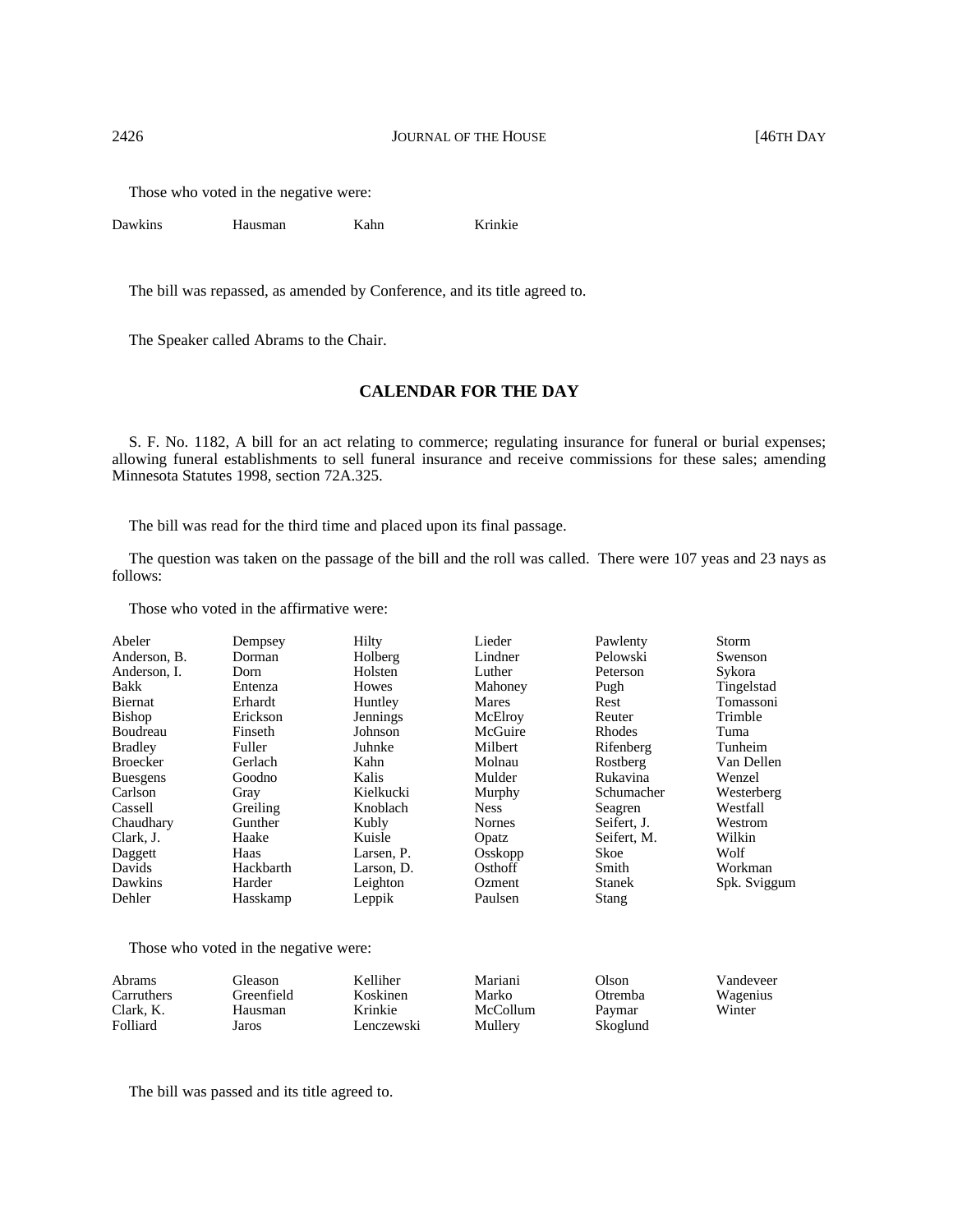S. F. No. 983 was reported to the House.

Skoglund moved to amend S. F. No. 983 as follows:

Page 9, after line 9, insert:

"(d) Paragraphs (a) and (b) do not apply to a person whose report pertains to the person's own conduct."

The motion prevailed and the amendment was adopted.

S. F. No. 983, A bill for an act relating to professions; modifying provisions relating to psychologists' licensing; amending Minnesota Statutes 1998, sections 148.89, subdivisions 2a, 4, 5, and by adding a subdivision; 148.915; 148.925, subdivision 7; 148.941, subdivisions 2 and 6; and 148.96, subdivision 3; proposing coding for new law in Minnesota Statutes, chapter 148.

The bill was read for the third time, as amended, and placed upon its final passage.

The question was taken on the passage of the bill and the roll was called. There were 129 yeas and 0 nays as follows:

Those who voted in the affirmative were:

| Abeler<br>Abrams<br>Anderson, B.<br>Anderson, I.<br><b>Bakk</b><br>Biernat<br><b>Bishop</b><br>Boudreau<br><b>Bradley</b><br><b>Broecker</b><br><b>Buesgens</b><br>Carlson<br>Carruthers<br>Cassell<br>Chaudhary<br>Clark, J.<br>Clark. K.<br>Daggett<br>Davids<br>Dawkins<br>Dehler | Dorman<br>Dorn<br>Entenza<br>Erhardt<br>Erickson<br>Finseth<br>Folliard<br>Fuller<br>Gerlach<br>Gleason<br>Goodno<br>Gray<br>Greenfield<br>Greiling<br>Gunther<br>Haake<br>Haas<br>Hackbarth<br>Harder<br>Hasskamp<br>Hausman | Holberg<br>Holsten<br>Howes<br>Huntley<br>Jaros<br>Jennings<br>Johnson<br>Juhnke<br>Kahn<br>Kalis<br>Kelliher<br>Kielkucki<br>Knoblach<br>Koskinen<br>Krinkie<br>Kubly<br>Kuisle<br>Larsen, P.<br>Larson, D.<br>Leighton<br>Lenczewski | Lieder<br>Lindner<br>Luther<br>Mahoney<br>Mares<br>Mariani<br>Marko<br>McCollum<br>McElroy<br>McGuire<br>Milbert<br>Molnau<br>Mulder<br>Mullery<br>Murphy<br><b>Ness</b><br>Nornes<br>Olson<br>Opatz<br>Osskopp<br>Osthoff | Ozment<br>Paulsen<br>Pawlenty<br>Paymar<br>Pelowski<br>Peterson<br>Pugh<br>Rest<br>Reuter<br>Rhodes<br>Rifenberg<br>Rostberg<br>Rukavina<br>Schumacher<br>Seagren<br>Seifert, J.<br>Seifert. M.<br>Skoe<br>Skoglund<br>Smith<br><b>Stanek</b> | Storm<br>Swenson<br>Sykora<br>Tingelstad<br>Tomassoni<br>Trimble<br>Tuma<br>Tunheim<br>Van Dellen<br>Vandeveer<br>Wagenius<br>Wenzel<br>Westerberg<br>Westfall<br>Westrom<br>Wilkin<br>Wolf<br>Workman<br>Spk. Sviggum |
|--------------------------------------------------------------------------------------------------------------------------------------------------------------------------------------------------------------------------------------------------------------------------------------|-------------------------------------------------------------------------------------------------------------------------------------------------------------------------------------------------------------------------------|----------------------------------------------------------------------------------------------------------------------------------------------------------------------------------------------------------------------------------------|----------------------------------------------------------------------------------------------------------------------------------------------------------------------------------------------------------------------------|-----------------------------------------------------------------------------------------------------------------------------------------------------------------------------------------------------------------------------------------------|------------------------------------------------------------------------------------------------------------------------------------------------------------------------------------------------------------------------|
| Dempsey                                                                                                                                                                                                                                                                              | Hilty                                                                                                                                                                                                                         | Leppik                                                                                                                                                                                                                                 | Otremba                                                                                                                                                                                                                    | <b>Stang</b>                                                                                                                                                                                                                                  |                                                                                                                                                                                                                        |

The bill was passed, as amended, and its title agreed to.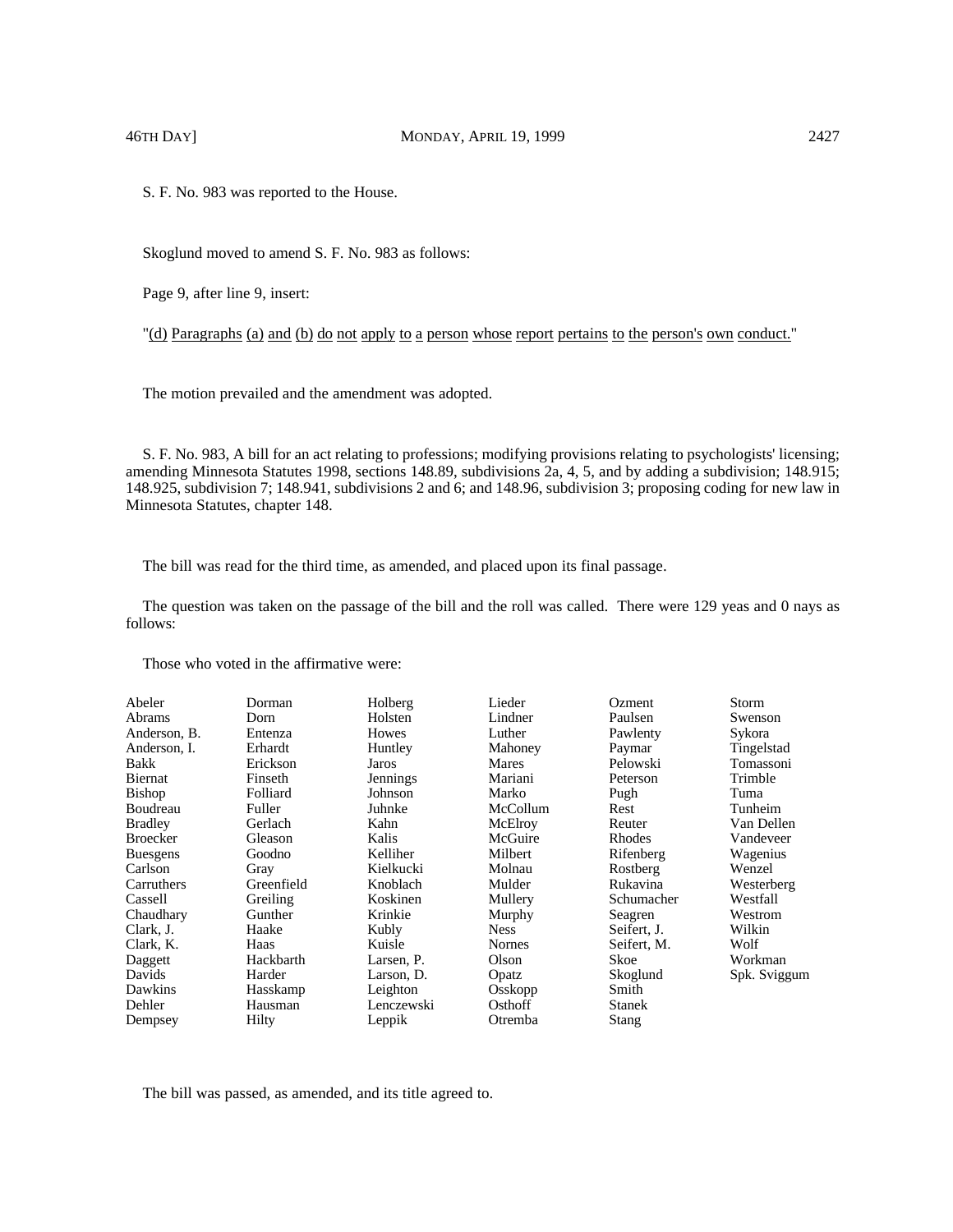S. F. No. 1527, A bill for an act relating to school boards; a person convicted of a sex offense who is required to be registered under the predatory offender law is not eligible to be a candidate for the office of school board member; amending Minnesota Statutes 1998, sections 123B.09, by adding a subdivision; and 205A.06, by adding a subdivision.

The bill was read for the third time and placed upon its final passage.

The question was taken on the passage of the bill and the roll was called. There were 130 yeas and 0 nays as follows:

Those who voted in the affirmative were:

| Abeler          | Dorman     | Holberg    | Lieder        | Ozment        | Storm        |
|-----------------|------------|------------|---------------|---------------|--------------|
| Abrams          | Dorn       | Holsten    | Lindner       | Paulsen       | Swenson      |
| Anderson, B.    | Entenza    | Howes      | Luther        | Pawlenty      | Sykora       |
| Anderson, I.    | Erhardt    | Huntley    | Mahoney       | Paymar        | Tingelstad   |
| Bakk            | Erickson   | Jaros      | Mares         | Pelowski      | Tomassoni    |
| Biernat         | Finseth    | Jennings   | Mariani       | Peterson      | Trimble      |
| <b>Bishop</b>   | Folliard   | Johnson    | Marko         | Pugh          | Tuma         |
| Boudreau        | Fuller     | Juhnke     | McCollum      | Rest          | Tunheim      |
| <b>Bradley</b>  | Gerlach    | Kahn       | McElroy       | Reuter        | Van Dellen   |
| <b>Broecker</b> | Gleason    | Kalis      | McGuire       | Rhodes        | Vandeveer    |
| <b>Buesgens</b> | Goodno     | Kelliher   | Milbert       | Rifenberg     | Wagenius     |
| Carlson         | Gray       | Kielkucki  | Molnau        | Rostberg      | Wenzel       |
| Carruthers      | Greenfield | Knoblach   | Mulder        | Rukavina      | Westerberg   |
| Cassell         | Greiling   | Koskinen   | Mullery       | Schumacher    | Westfall     |
| Chaudhary       | Gunther    | Krinkie    | Murphy        | Seagren       | Westrom      |
| Clark, J.       | Haake      | Kubly      | <b>Ness</b>   | Seifert, J.   | Wilkin       |
| Clark, K.       | Haas       | Kuisle     | <b>Nornes</b> | Seifert, M.   | Winter       |
| Daggett         | Hackbarth  | Larsen, P. | Olson         | Skoe          | Wolf         |
| Davids          | Harder     | Larson, D. | Opatz         | Skoglund      | Workman      |
| Dawkins         | Hasskamp   | Leighton   | Osskopp       | Smith         | Spk. Sviggum |
| Dehler          | Hausman    | Lenczewski | Osthoff       | <b>Stanek</b> |              |
| Dempsey         | Hilty      | Leppik     | Otremba       | Stang         |              |

The bill was passed and its title agreed to.

S. F. No. 1273, A bill for an act relating to professions; modifying provisions relating to nursing home administrator licensing, the board of examiners for nursing home administrators, immunity for board members and staff, and acting administrator permits; amending Minnesota Statutes 1998, sections 144A.19, subdivision 1; 144A.20, subdivision 1; 144A.22; 144A.24; and 144A.27; proposing coding for new law in Minnesota Statutes, chapter 144A; repealing Minnesota Statutes 1998, sections 144A.19, subdivision 3; 144A.20, subdivision 2; and 144A.29.

The bill was read for the third time and placed upon its final passage.

The question was taken on the passage of the bill and the roll was called. There were 128 yeas and 0 nays as follows:

| Abeler       | Anderson. I. | Bishop   | <b>Broecker</b> | Carruthers | Clark. J. |
|--------------|--------------|----------|-----------------|------------|-----------|
| Abrams       | Bakk         | Boudreau | <b>Buesgens</b> | Cassell    | Clark, K. |
| Anderson, B. | Biernat      | Bradlev  | Carlson         | Chaudharv  | Daggett   |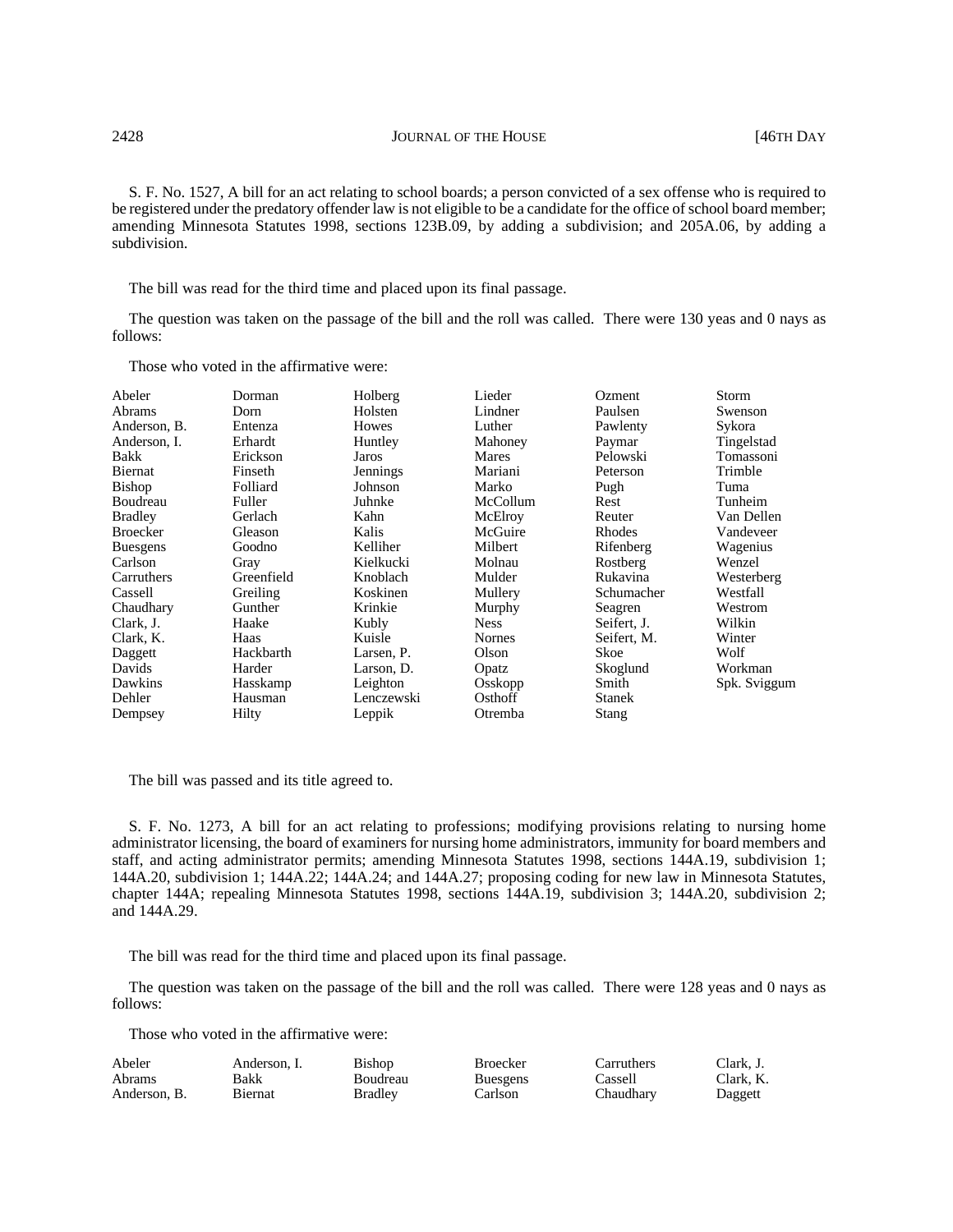# 46TH DAY] MONDAY, APRIL 19, 1999 2429

| Davids<br>Trimble<br>McGuire<br>Haake<br>Knoblach<br>Reuter<br>Koskinen<br>Milbert<br>Dawkins<br>Haas<br><b>Rhodes</b><br>Tuma<br>Krinkie<br>Dehler<br>Hackbarth<br>Molnau<br>Rifenberg<br>Tunheim<br>Mulder<br>Van Dellen<br>Harder<br>Kubly<br>Rostberg<br>Dempsey<br>Rukavina<br>Kuisle<br>Mullery<br>Vandeveer<br>Dorman<br>Hasskamp<br>Dorn<br>Hausman<br>Larsen, P.<br>Murphy<br>Schumacher<br>Wagenius<br>Hilty<br>Entenza<br><b>Ness</b><br>Wenzel<br>Larson, D.<br>Seagren<br>Olson<br>Erhardt<br>Leighton<br>Holberg<br>Seifert, J.<br>Westerberg<br>Erickson<br>Holsten<br>Westfall<br>Lenczewski<br>Seifert, M.<br>Opatz<br>Skoe<br>Finseth<br>Howes<br>Leppik<br>Osskopp<br>Westrom<br>Osthoff<br>Wilkin<br>Folliard<br>Lieder<br>Skoglund<br>Huntley<br>Fuller<br>Winter<br>Lindner<br>Smith<br>Otremba<br>Jaros<br>Gerlach<br>Wolf<br>Luther<br><b>Stanek</b><br>Jennings<br>Ozment<br>Workman<br>Johnson<br>Gleason<br>Mahoney<br>Pawlenty<br>Stang<br>Juhnke<br>Goodno<br>Mares<br>Storm<br>Paymar<br>Pelowski<br>Kahn<br>Mariani<br>Swenson<br>Gray<br>Greenfield<br>Kalis<br>Marko<br>Sykora<br>Peterson<br>Greiling<br>Kelliher<br>Tingelstad<br>McCollum<br>Pugh |         |           |         |      |           |              |
|---------------------------------------------------------------------------------------------------------------------------------------------------------------------------------------------------------------------------------------------------------------------------------------------------------------------------------------------------------------------------------------------------------------------------------------------------------------------------------------------------------------------------------------------------------------------------------------------------------------------------------------------------------------------------------------------------------------------------------------------------------------------------------------------------------------------------------------------------------------------------------------------------------------------------------------------------------------------------------------------------------------------------------------------------------------------------------------------------------------------------------------------------------------------------------------|---------|-----------|---------|------|-----------|--------------|
|                                                                                                                                                                                                                                                                                                                                                                                                                                                                                                                                                                                                                                                                                                                                                                                                                                                                                                                                                                                                                                                                                                                                                                                       |         |           |         |      |           |              |
|                                                                                                                                                                                                                                                                                                                                                                                                                                                                                                                                                                                                                                                                                                                                                                                                                                                                                                                                                                                                                                                                                                                                                                                       |         |           |         |      |           |              |
|                                                                                                                                                                                                                                                                                                                                                                                                                                                                                                                                                                                                                                                                                                                                                                                                                                                                                                                                                                                                                                                                                                                                                                                       |         |           |         |      |           |              |
|                                                                                                                                                                                                                                                                                                                                                                                                                                                                                                                                                                                                                                                                                                                                                                                                                                                                                                                                                                                                                                                                                                                                                                                       |         |           |         |      |           |              |
|                                                                                                                                                                                                                                                                                                                                                                                                                                                                                                                                                                                                                                                                                                                                                                                                                                                                                                                                                                                                                                                                                                                                                                                       |         |           |         |      |           |              |
|                                                                                                                                                                                                                                                                                                                                                                                                                                                                                                                                                                                                                                                                                                                                                                                                                                                                                                                                                                                                                                                                                                                                                                                       |         |           |         |      |           |              |
|                                                                                                                                                                                                                                                                                                                                                                                                                                                                                                                                                                                                                                                                                                                                                                                                                                                                                                                                                                                                                                                                                                                                                                                       |         |           |         |      |           |              |
|                                                                                                                                                                                                                                                                                                                                                                                                                                                                                                                                                                                                                                                                                                                                                                                                                                                                                                                                                                                                                                                                                                                                                                                       |         |           |         |      |           |              |
|                                                                                                                                                                                                                                                                                                                                                                                                                                                                                                                                                                                                                                                                                                                                                                                                                                                                                                                                                                                                                                                                                                                                                                                       |         |           |         |      |           |              |
|                                                                                                                                                                                                                                                                                                                                                                                                                                                                                                                                                                                                                                                                                                                                                                                                                                                                                                                                                                                                                                                                                                                                                                                       |         |           |         |      |           |              |
|                                                                                                                                                                                                                                                                                                                                                                                                                                                                                                                                                                                                                                                                                                                                                                                                                                                                                                                                                                                                                                                                                                                                                                                       |         |           |         |      |           |              |
|                                                                                                                                                                                                                                                                                                                                                                                                                                                                                                                                                                                                                                                                                                                                                                                                                                                                                                                                                                                                                                                                                                                                                                                       |         |           |         |      |           |              |
|                                                                                                                                                                                                                                                                                                                                                                                                                                                                                                                                                                                                                                                                                                                                                                                                                                                                                                                                                                                                                                                                                                                                                                                       |         |           |         |      |           |              |
|                                                                                                                                                                                                                                                                                                                                                                                                                                                                                                                                                                                                                                                                                                                                                                                                                                                                                                                                                                                                                                                                                                                                                                                       |         |           |         |      |           |              |
|                                                                                                                                                                                                                                                                                                                                                                                                                                                                                                                                                                                                                                                                                                                                                                                                                                                                                                                                                                                                                                                                                                                                                                                       |         |           |         |      |           | Spk. Sviggum |
|                                                                                                                                                                                                                                                                                                                                                                                                                                                                                                                                                                                                                                                                                                                                                                                                                                                                                                                                                                                                                                                                                                                                                                                       |         |           |         |      |           |              |
|                                                                                                                                                                                                                                                                                                                                                                                                                                                                                                                                                                                                                                                                                                                                                                                                                                                                                                                                                                                                                                                                                                                                                                                       |         |           |         |      |           |              |
|                                                                                                                                                                                                                                                                                                                                                                                                                                                                                                                                                                                                                                                                                                                                                                                                                                                                                                                                                                                                                                                                                                                                                                                       |         |           |         |      |           |              |
|                                                                                                                                                                                                                                                                                                                                                                                                                                                                                                                                                                                                                                                                                                                                                                                                                                                                                                                                                                                                                                                                                                                                                                                       | Gunther | Kielkucki | McElroy | Rest | Tomassoni |              |

The bill was passed and its title agreed to.

S. F. No. 436 was reported to the House.

Stanek moved to amend S. F. No. 436 as follows:

Delete everything after the enacting clause and insert:

"Section 1. Minnesota Statutes 1998, section 466.03, is amended by adding a subdivision to read:

Subd. 19. [EMERGENCY MEDICAL DISPATCH.] Any claim based upon the acts or omissions of a 911 telecommunicator or dispatcher, who is certified in emergency medical dispatch by a program incorporating nationally recognized standards, acting in good faith in providing prearrival medical instruction based upon the emergency medical dispatch protocols adopted by the dispatching agency.

Sec. 2. [EFFECTIVE DATE.]

Section 1 is effective the day following final enactment and applies to causes of action arising on or after that date."

Delete the title and insert:

"A bill for an act relating to municipal tort liability; limiting liability for 911 dispatchers providing prearrival medical instruction; amending Minnesota Statutes 1998, section 466.03, by adding a subdivision."

The motion prevailed and the amendment was adopted.

S. F. No. 436, A bill for an act relating to municipal tort liability; limiting liability for 911 dispatchers providing prearrival medical instruction; amending Minnesota Statutes 1998, section 466.03, by adding a subdivision.

The bill was read for the third time, as amended, and placed upon its final passage.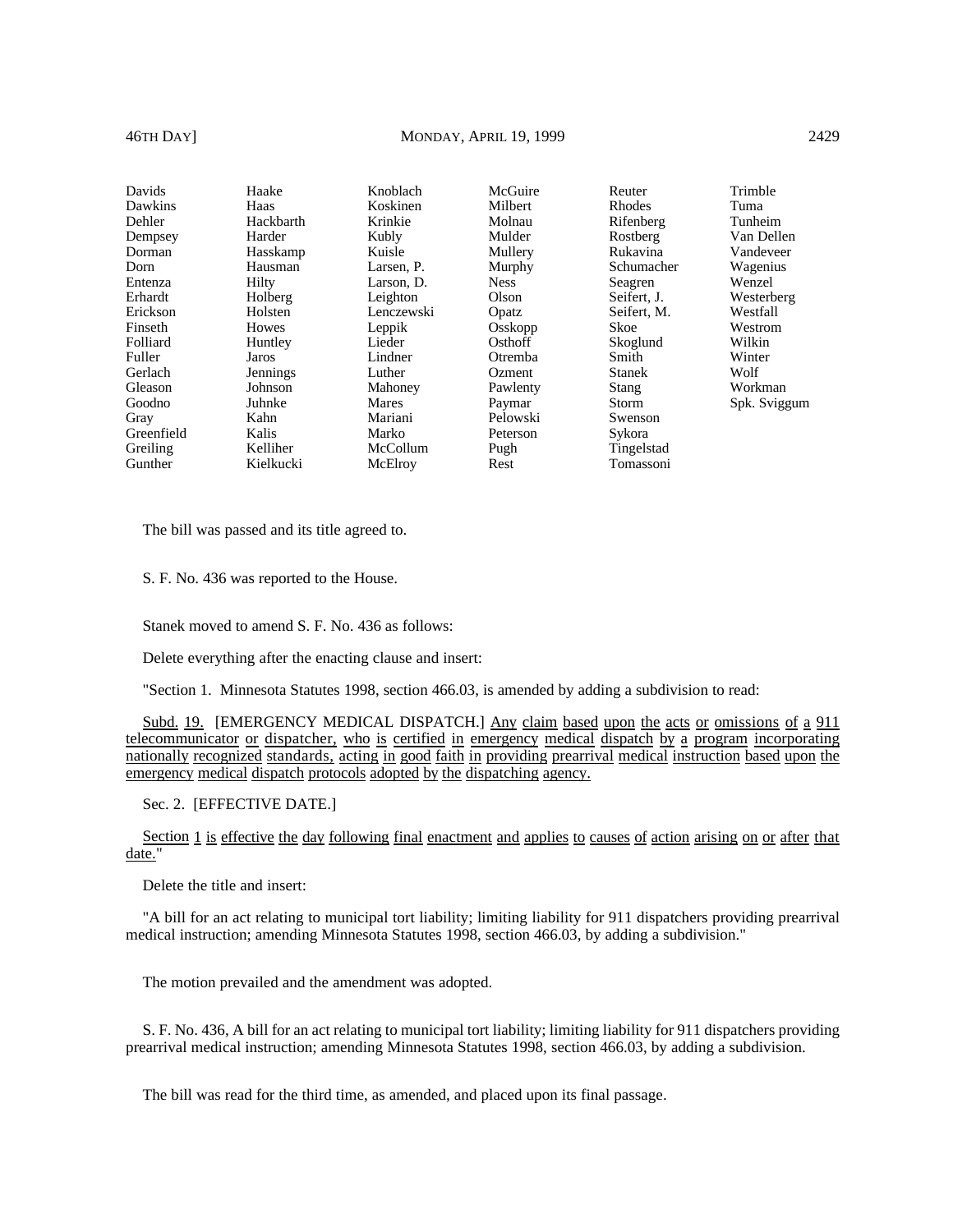The question was taken on the passage of the bill and the roll was called. There were 130 yeas and 0 nays as follows:

Those who voted in the affirmative were:

| Abeler          | Dorman     | Holberg    | Lieder        | Ozment      | Storm        |
|-----------------|------------|------------|---------------|-------------|--------------|
| <b>Abrams</b>   | Dorn       | Holsten    | Lindner       | Paulsen     | Swenson      |
| Anderson, B.    | Entenza    | Howes      | Luther        | Pawlenty    | Sykora       |
| Anderson, I.    | Erhardt    | Huntley    | Mahoney       | Paymar      | Tingelstad   |
| Bakk            | Erickson   | Jaros      | Mares         | Pelowski    | Tomassoni    |
| Biernat         | Finseth    | Jennings   | Mariani       | Peterson    | Trimble      |
| Bishop          | Folliard   | Johnson    | Marko         | Pugh        | Tuma         |
| Boudreau        | Fuller     | Juhnke     | McCollum      | Rest        | Tunheim      |
| <b>Bradley</b>  | Gerlach    | Kahn       | McElroy       | Reuter      | Van Dellen   |
| <b>Broecker</b> | Gleason    | Kalis      | McGuire       | Rhodes      | Vandeveer    |
| <b>Buesgens</b> | Goodno     | Kelliher   | Milbert       | Rifenberg   | Wagenius     |
| Carlson         | Gray       | Kielkucki  | Molnau        | Rostberg    | Wenzel       |
| Carruthers      | Greenfield | Knoblach   | Mulder        | Rukavina    | Westerberg   |
| Cassell         | Greiling   | Koskinen   | Mullery       | Schumacher  | Westfall     |
| Chaudhary       | Gunther    | Krinkie    | Murphy        | Seagren     | Westrom      |
| Clark, J.       | Haake      | Kubly      | <b>Ness</b>   | Seifert, J. | Wilkin       |
| Clark, K.       | Haas       | Kuisle     | <b>Nornes</b> | Seifert, M. | Winter       |
| Daggett         | Hackbarth  | Larsen, P. | Olson         | Skoe        | Wolf         |
| Davids          | Harder     | Larson, D. | Opatz         | Skoglund    | Workman      |
| Dawkins         | Hasskamp   | Leighton   | Osskopp       | Smith       | Spk. Sviggum |
| Dehler          | Hausman    | Lenczewski | Osthoff       | Stanek      |              |
| Dempsey         | Hilty      | Leppik     | Otremba       | Stang       |              |
|                 |            |            |               |             |              |

The bill was passed, as amended, and its title agreed to.

H. F. No. 1163 was reported to the House.

Dawkins moved to amend H. F. No. 1163 as follows:

Page 1, line 24, delete "charges" and insert "lessor's costs"

Page 2, line 2, delete "fee a lessor charges" and insert "lessor's costs"

Page 2, line 3, after "for" insert "providing"

A roll call was requested and properly seconded.

The question was taken on the Dawkins amendment and the roll was called. There were 50 yeas and 80 nays as follows:

Those who voted in the affirmative were:

| Carruthers | Dempsey  |
|------------|----------|
| Chaudhary  | Dorn     |
| Clark. K.  | Entenza  |
| Dawkins    | Folliard |
|            |          |

Gleason Gray Greenfield Greiling

Hasskamp Hausman Hilty Jaros

Kahn Kalis Kelliher Koskinen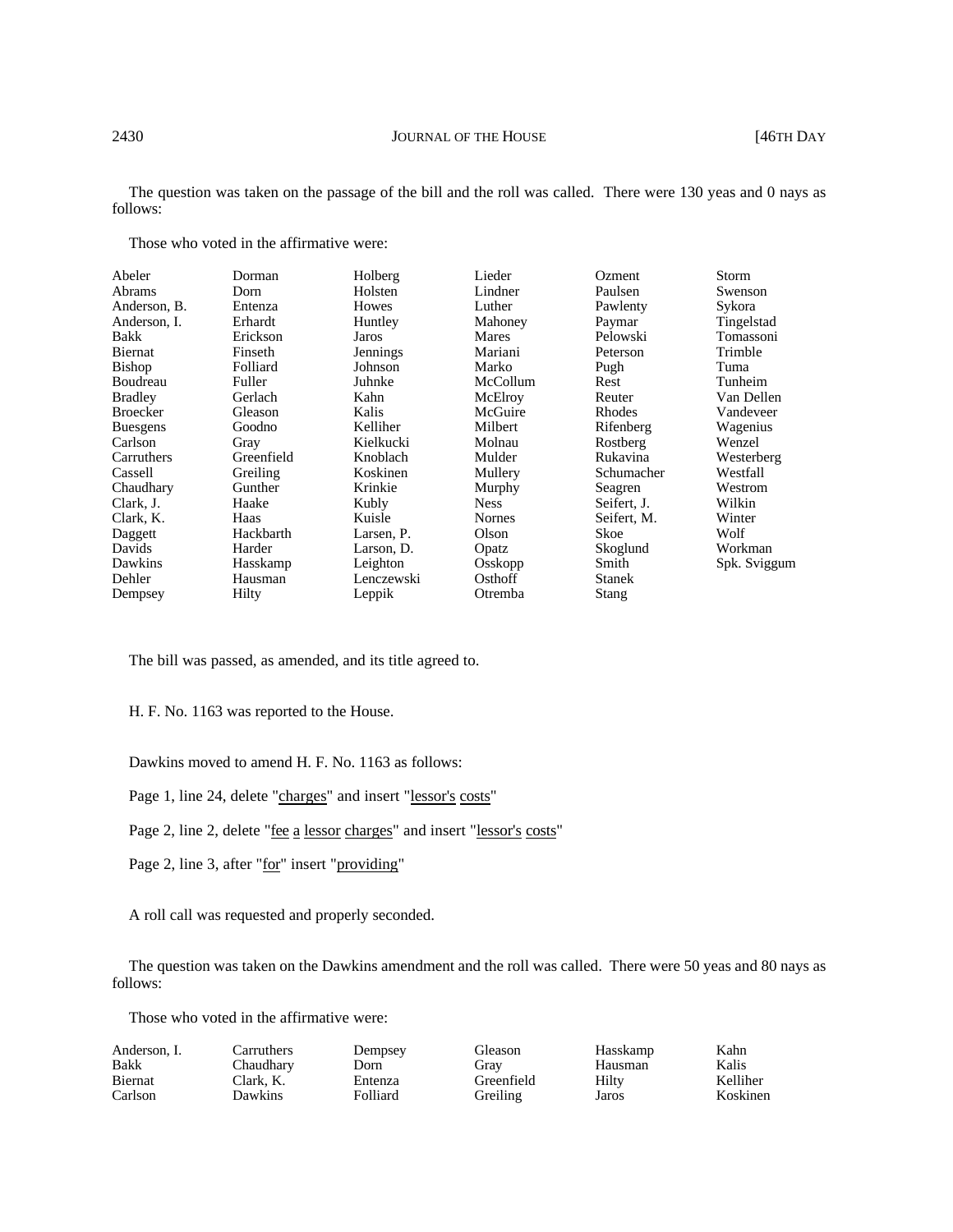| Leighton        | Mariani                               | Murphy          | Pelowski      | Smith         | Winter       |
|-----------------|---------------------------------------|-----------------|---------------|---------------|--------------|
| Lenczewski      | Marko                                 | Opatz           | Rest          | Tomassoni     |              |
| Lieder          | McCollum                              | Otremba         | Rukavina      | Trimble       |              |
| Luther          | McGuire                               | Ozment          | Skoe          | Wagenius      |              |
| Mahoney         | Mullery                               | Paymar          | Skoglund      | Wenzel        |              |
|                 | Those who voted in the negative were: |                 |               |               |              |
| Abeler          | Erhardt                               | Huntley         | McElroy       | <b>Rhodes</b> | Tunheim      |
| Abrams          | Erickson                              | <b>Jennings</b> | Milbert       | Rifenberg     | Van Dellen   |
| Anderson, B.    | Finseth                               | Johnson         | Molnau        | Rostberg      | Vandeveer    |
| <b>Bishop</b>   | Fuller                                | Juhnke          | Mulder        | Schumacher    | Westerberg   |
| Boudreau        | Gerlach                               | Kielkucki       | <b>Ness</b>   | Seagren       | Westfall     |
| <b>Bradley</b>  | Goodno                                | Knoblach        | <b>Nornes</b> | Seifert, J.   | Westrom      |
| <b>Broecker</b> | Gunther                               | Krinkie         | Olson         | Seifert, M.   | Wilkin       |
| <b>Buesgens</b> | Haake                                 | Kubly           | Osskopp       | Stanek        | Wolf         |
| Cassell         | Haas                                  | Kuisle          | Osthoff       | <b>Stang</b>  | Workman      |
| Clark, J.       | Hackbarth                             | Larsen, P.      | Paulsen       | Storm         | Spk. Sviggum |
| Daggett         | Harder                                | Larson, D.      | Pawlenty      | Swenson       |              |
| Davids          | Holberg                               | Leppik          | Peterson      | Sykora        |              |
| Dehler          | Holsten                               | Lindner         | Pugh          | Tingelstad    |              |
| Dorman          | Howes                                 | Mares           | Reuter        | Tuma          |              |

The motion did not prevail and the amendment was not adopted.

Chaudhary, Mahoney, Rukavina, Smith, Gleason, Entenza, Carruthers, Bakk, Gray and Mullery moved to amend H. F. No. 1163 as follows:

Page 4, delete lines 20 to 23 and insert:

"Subd. 4. [COST-OF-LEASE SERVICES.] The total amount charged by the lessor for the cost-of-lease services under a rental-purchase agreement must not exceed an amount equivalent to 36 percent per year of the unpaid balance of the cash price."

A roll call was requested and properly seconded.

The question was taken on the Chaudhary et al amendment and the roll was called. There were 55 yeas and 74 nays as follows:

| Abeler       | Folliard   | Kahn       | Mahoney  | Pelowski    | Trimble    |
|--------------|------------|------------|----------|-------------|------------|
| Anderson, I. | Gleason    | Kalis      | Mariani  | Peterson    | Wagenius   |
| Bakk         | Gray       | Kelliher   | Marko    | Rest        | Wenzel     |
| Biernat      | Greenfield | Koskinen   | McCollum | Rukavina    | Westerberg |
| Carlson      | Greiling   | Kubly      | McGuire  | Schumacher  | Winter     |
| Carruthers   | Hasskamp   | Larsen, P. | Mullery  | Seifert, J. |            |
| Chaudhary    | Hausman    | Leighton   | Murphy   | Skoe        |            |
| Clark, K.    | Hilty      | Lenczewski | Otremba  | Skoglund    |            |
| Dawkins      | Jaros      | Lieder     | Ozment   | Smith       |            |
| Entenza      | Johnson    | Luther     | Paymar   | Tomassoni   |            |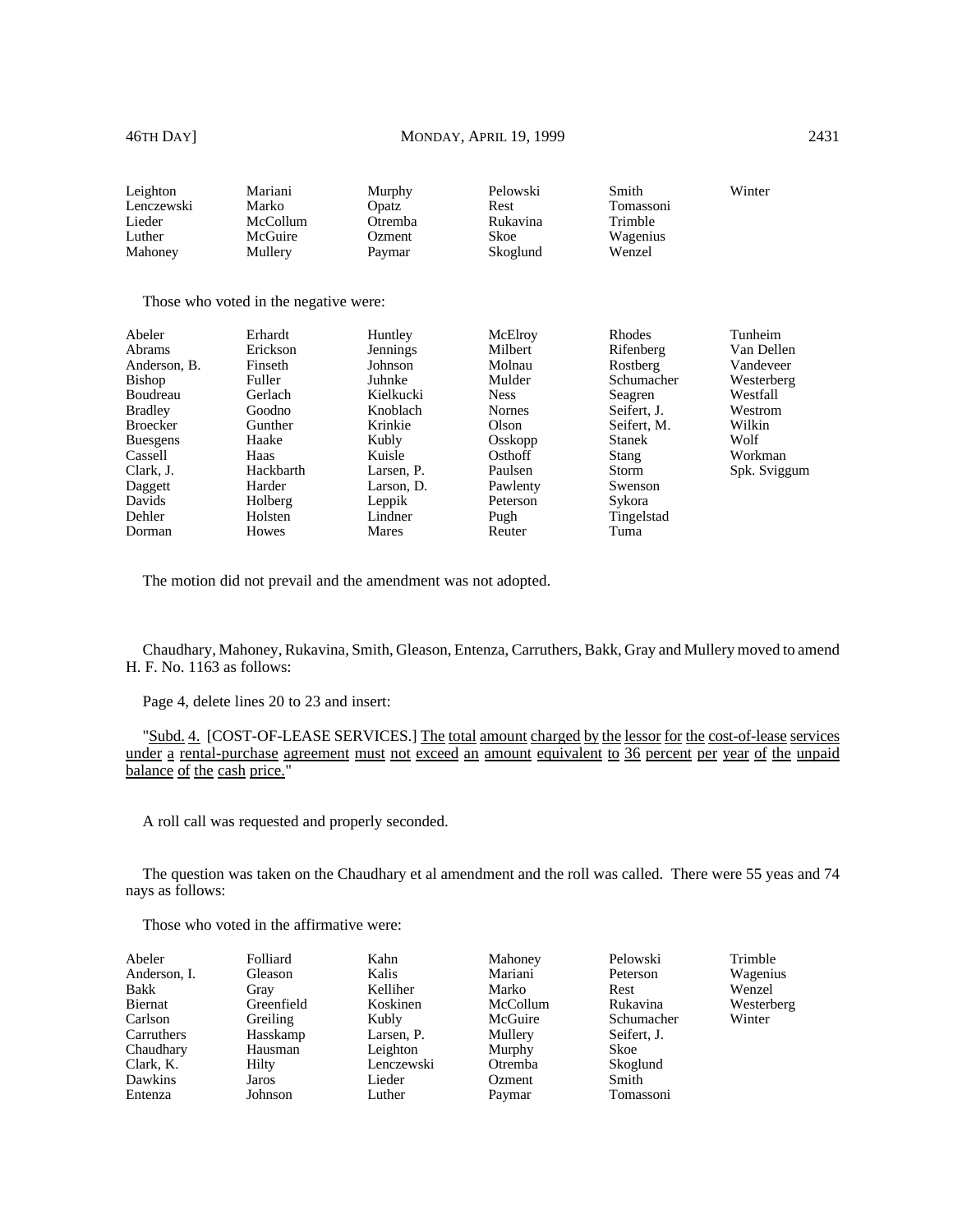| Abrams          | Dorman    | Holberg    | Mares         | Pugh          | Tunheim      |
|-----------------|-----------|------------|---------------|---------------|--------------|
| Anderson, B.    | Dorn      | Holsten    | McElroy       | Reuter        | Van Dellen   |
| Bishop          | Erhardt   | Howes      | Milbert       | Rhodes        | Vandeveer    |
| Boudreau        | Erickson  | Huntley    | Molnau        | Rostberg      | Westfall     |
| <b>Bradley</b>  | Finseth   | Jennings   | Mulder        | Seagren       | Westrom      |
| Broecker        | Fuller    | Juhnke     | <b>Ness</b>   | Seifert, M.   | Wilkin       |
| <b>Buesgens</b> | Gerlach   | Kielkucki  | <b>Nornes</b> | <b>Stanek</b> | Wolf         |
| Cassell         | Goodno    | Knoblach   | Olson         | Stang         | Workman      |
| Clark, J.       | Gunther   | Krinkie    | Opatz         | <b>Storm</b>  | Spk. Sviggum |
| Daggett         | Haake     | Kuisle     | Osskopp       | Swenson       |              |
| Davids          | Haas      | Larson, D. | Osthoff       | Sykora        |              |
| Dehler          | Hackbarth | Leppik     | Paulsen       | Tingelstad    |              |
| Dempsey         | Harder    | Lindner    | Pawlenty      | Tuma          |              |

Those who voted in the negative were:

The motion did not prevail and the amendment was not adopted.

Clark, K.; Gray; Mullery and Mariani moved to amend H. F. No. 1163 as follows:

Page 4, delete lines 20 to 23 and insert:

"Subd. 4. [LIMIT ON COST OF LEASE SERVICES.] (a) The cost of lease services, taking into account the amounts and timing of the payments required, must not exceed the equivalent of charging an interest rate of 18 percent per year.

(b) The cost of lease services, in terms of its interest rate equivalent, must be disclosed in writing to the consumer prior to entering into the rental-purchase agreement."

The motion did not prevail and the amendment was not adopted.

Chaudhary moved to amend H. F. No. 1163 as follows:

Page 1, delete section 1

Page 4, delete section 5

Renumber the sections in sequence and correct the internal references

Amend the title accordingly

The motion did not prevail and the amendment was not adopted.

H. F. No. 1163, A bill for an act relating to commerce; regulating rental-purchase agreements; modifying the definitions of certain terms; providing for the calculation of the cash price of property; limiting charges for cost-oflease services; amending Minnesota Statutes 1998, sections 325F.84, subdivision 3, and by adding a subdivision; 325F.85; 325F.86; and 325F.91, by adding subdivisions.

The bill was read for the third time and placed upon its final passage.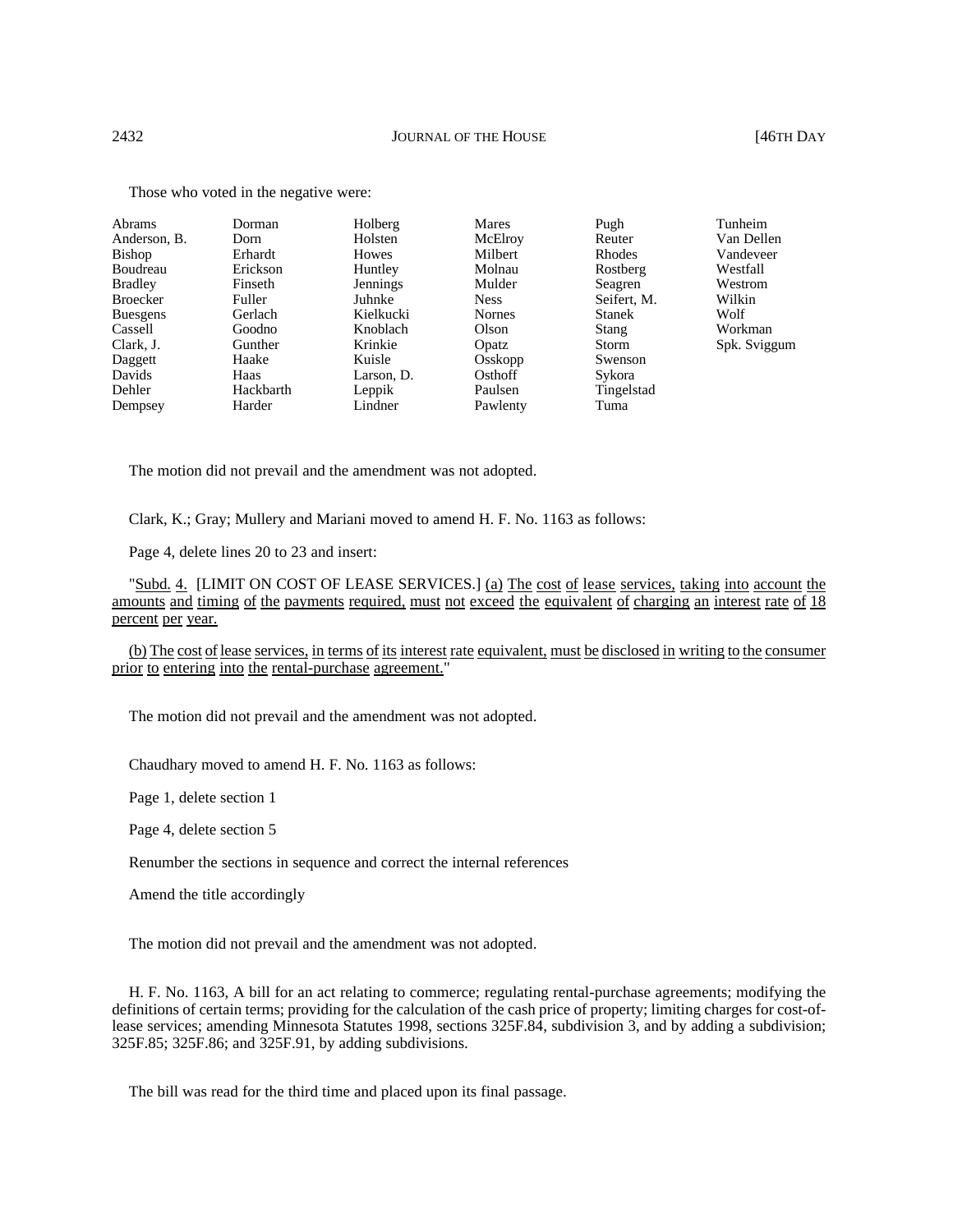The question was taken on the passage of the bill and the roll was called. There were 79 yeas and 51 nays as follows:

| Abeler          | Dorn      | <b>Howes</b> | Mulder        | Rostberg      | Van Dellen   |
|-----------------|-----------|--------------|---------------|---------------|--------------|
| <b>Abrams</b>   | Erhardt   | Jennings     | <b>Ness</b>   | Schumacher    | Vandeveer    |
| Anderson, B.    | Erickson  | Juhnke       | <b>Nornes</b> | Seagren       | Westerberg   |
| Bishop          | Finseth   | Kalis        | Olson         | Seifert, J.   | Westfall     |
| Boudreau        | Fuller    | Kielkucki    | Osskopp       | Seifert, M.   | Westrom      |
| <b>Bradley</b>  | Gerlach   | Knoblach     | Osthoff       | <b>Stanek</b> | Wilkin       |
| <b>Broecker</b> | Goodno    | Krinkie      | Paulsen       | Stang         | Wolf         |
| <b>Buesgens</b> | Gunther   | Kuisle       | Pawlenty      | Storm         | Workman      |
| Cassell         | Haake     | Larson. D.   | Pelowski      | Swenson       | Spk. Sviggum |
| Clark, J.       | Haas      | Leppik       | Peterson      | Sykora        |              |
| Daggett         | Hackbarth | Lindner      | Pugh          | Tingelstad    |              |
| Davids          | Harder    | Mares        | Reuter        | Tomassoni     |              |
| Dehler          | Holberg   | Milbert      | Rhodes        | Tuma          |              |
| Dorman          | Holsten   | Molnau       | Rifenberg     | Tunheim       |              |

Those who voted in the affirmative were:

Those who voted in the negative were:

| Anderson, I. | Entenza    | Huntley    | Lenczewski | Mullery  | Skoglund |
|--------------|------------|------------|------------|----------|----------|
| Bakk         | Folliard   | Jaros      | Lieder     | Murphy   | Smith    |
| Biernat      | Gleason    | Johnson    | Luther     | Opatz    | Trimble  |
| Carlson      | Gray       | Kahn       | Mahoney    | Otremba  | Wagenius |
| Carruthers   | Greenfield | Kelliher   | Mariani    | Ozment   | Wenzel   |
| Chaudhary    | Greiling   | Koskinen   | Marko      | Paymar   | Winter   |
| Clark, K.    | Hasskamp   | Kubly      | McCollum   | Rest     |          |
| Dawkins      | Hausman    | Larsen, P. | McElroy    | Rukavina |          |
| Dempsey      | Hilty      | Leighton   | McGuire    | Skoe     |          |

The bill was passed and its title agreed to.

S. F. No. 1012 was reported to the House.

Bakk moved that S. F. No. 1012 be continued on the Calendar for the Day. The motion prevailed.

S. F. No. 832, A bill for an act relating to securities regulation; making changes applicable to securities registered under the small company offering registration; amending Minnesota Statutes 1998, section 80A.115, subdivisions 4 and 9.

The bill was read for the third time and placed upon its final passage.

The question was taken on the passage of the bill and the roll was called. There were 129 yeas and 0 nays as follows:

| Abeler        | Anderson. I. | Bishop   | Broecker        | Carruthers | Clark. J. |
|---------------|--------------|----------|-----------------|------------|-----------|
| <b>Abrams</b> | Bakk         | Boudreau | <b>Buesgens</b> | Cassell    | Clark. K. |
| Anderson, B.  | Biernat      | Bradlev  | Carlson         | Thaudharv  | Daggett   |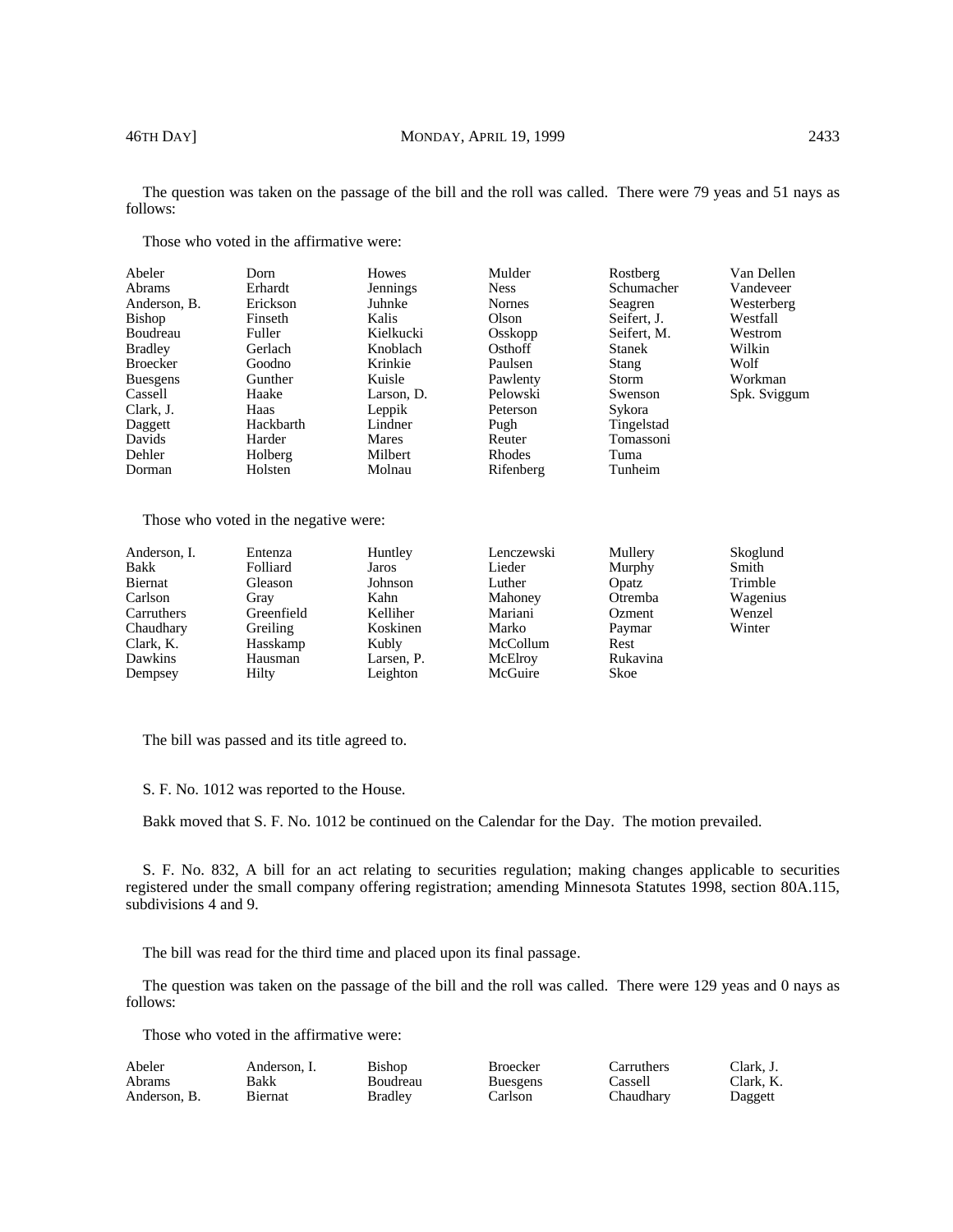# 2434 **JOURNAL OF THE HOUSE** [46TH DAY

| Davids   | Haas      | Koskinen   | Milbert       | Rest          | Tomassoni    |
|----------|-----------|------------|---------------|---------------|--------------|
| Dawkins  | Hackbarth | Krinkie    | Molnau        | Reuter        | Trimble      |
| Dehler   | Harder    | Kubly      | Mulder        | <b>Rhodes</b> | Tuma         |
| Dempsey  | Hasskamp  | Kuisle     | Mullery       | Rifenberg     | Tunheim      |
| Dorman   | Hausman   | Larsen, P. | Murphy        | Rostberg      | Van Dellen   |
| Dorn     | Hilty     | Larson, D. | <b>Ness</b>   | Rukavina      | Vandeveer    |
| Entenza  | Holberg   | Leighton   | <b>Nornes</b> | Schumacher    | Wagenius     |
| Erhardt  | Holsten   | Lenczewski | Olson         | Seagren       | Wenzel       |
| Erickson | Howes     | Leppik     | Opatz         | Seifert. J.   | Westerberg   |
| Finseth  | Huntley   | Lieder     | Osskopp       | Seifert, M.   | Westfall     |
| Folliard | Jaros     | Lindner    | Osthoff       | Skoe          | Westrom      |
| Fuller   | Jennings  | Luther     | Otremba       | Skoglund      | Wilkin       |
| Gerlach  | Johnson   | Mahoney    | <b>Ozment</b> | Smith         | Winter       |
| Gleason  | Juhnke    | Mares      | Paulsen       | <b>Stanek</b> | Wolf         |
| Goodno   | Kahn      | Mariani    | Pawlenty      | Stang         | Workman      |
| Gray     | Kalis     | Marko      | Paymar        | Storm         | Spk. Sviggum |
| Greiling | Kelliher  | McCollum   | Pelowski      | Swenson       |              |
| Gunther  | Kielkucki | McElroy    | Peterson      | Sykora        |              |
| Haake    | Knoblach  | McGuire    | Pugh          | Tingelstad    |              |

The bill was passed and its title agreed to.

S. F. No. 1017, A bill for an act relating to civil actions; requiring the summons to include notice of the alternative dispute resolution process; amending Minnesota Statutes 1998, section 518.091; proposing coding for new law in Minnesota Statutes, chapter 543.

The bill was read for the third time and placed upon its final passage.

The question was taken on the passage of the bill and the roll was called. There were 128 yeas and 0 nays as follows:

| <b>Broecker</b><br>Folliard<br>Fuller<br><b>Buesgens</b><br>Carlson<br>Gerlach<br>Carruthers<br>Gleason<br>Goodno<br>Cassell<br>Greenfield<br>Chaudhary<br>Clark, J.<br>Greiling<br>Clark, K.<br>Gunther | Hilty<br>Holberg<br>Holsten<br><b>Howes</b><br>Huntley<br>Jaros<br>Jennings<br>Johnson<br>Juhnke<br>Kahn<br>Kalis<br>Kelliher<br>Kielkucki | Larson, D.<br>Leighton<br>Lenczewski<br>Leppik<br>Lieder<br>Lindner<br>Luther<br>Mahoney<br><b>Mares</b><br>Mariani<br>Marko<br>McCollum<br>McElroy | <b>Ness</b><br><b>Nornes</b><br>Olson<br>Opatz<br>Osskopp<br>Osthoff<br>Otremba<br>Ozment<br>Paulsen<br>Pawlenty<br>Pelowski<br>Peterson<br>Pugh | Schumacher<br>Seagren<br>Seifert, J.<br>Seifert, M.<br>Skoe<br>Skoglund<br>Smith<br><b>Stanek</b><br>Stang<br>Storm<br>Swenson<br>Sykora<br>Tingelstad |
|----------------------------------------------------------------------------------------------------------------------------------------------------------------------------------------------------------|--------------------------------------------------------------------------------------------------------------------------------------------|-----------------------------------------------------------------------------------------------------------------------------------------------------|--------------------------------------------------------------------------------------------------------------------------------------------------|--------------------------------------------------------------------------------------------------------------------------------------------------------|
| Haake<br>Daggett<br>Davids<br>Haas                                                                                                                                                                       | Knoblach<br>Koskinen                                                                                                                       | McGuire<br>Milbert                                                                                                                                  | Rest<br>Reuter                                                                                                                                   | Tomassoni<br>Trimble                                                                                                                                   |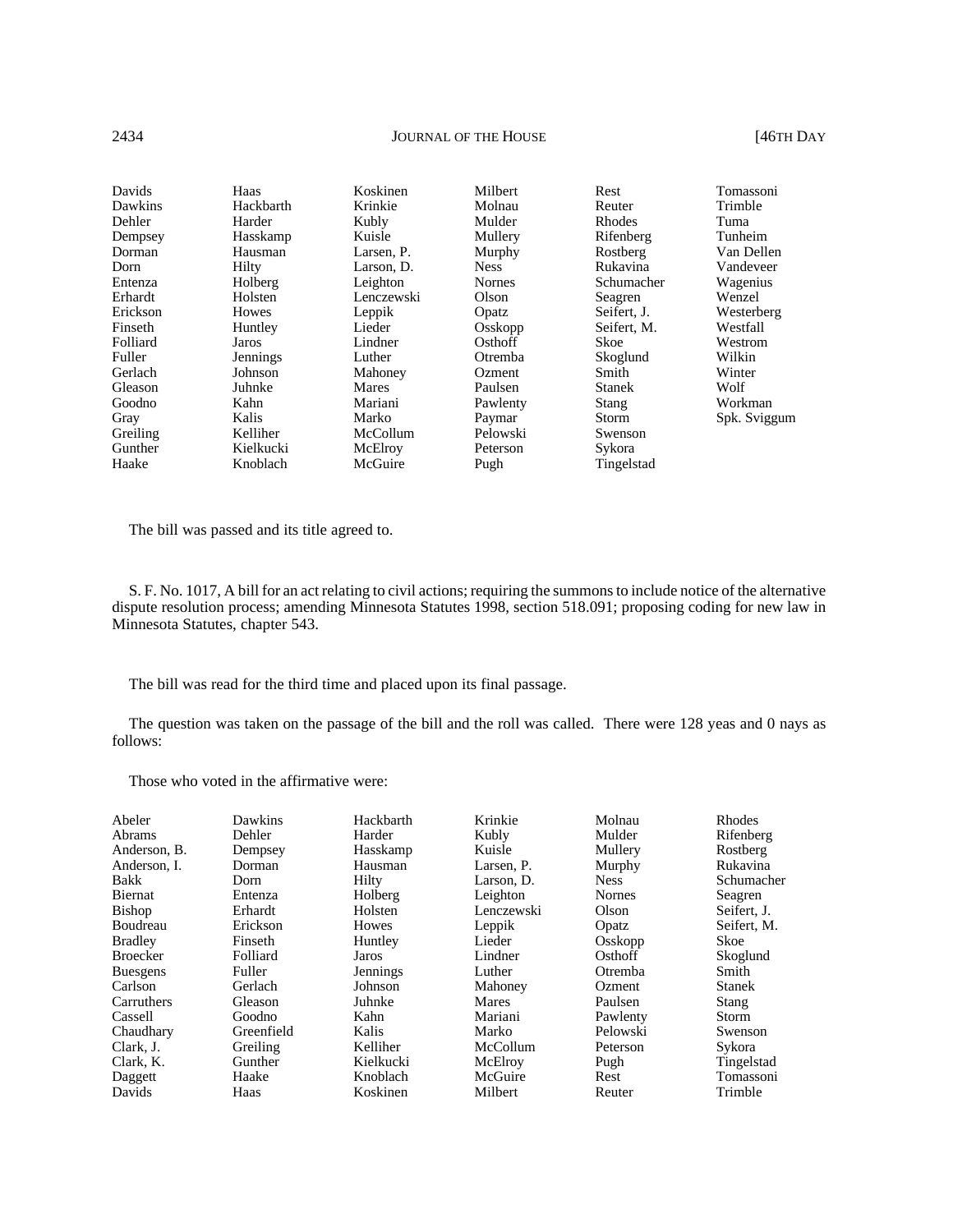| Tuma       | Vandeveer | Westerberg | Wilkin | Workman      |
|------------|-----------|------------|--------|--------------|
| Tunheim    | Wagenius  | Westfall   | Winter | Spk. Sviggum |
| Van Dellen | Wenzel    | Westrom    | Wolf   |              |

The bill was passed and its title agreed to.

S. F. No. 1041 was reported to the House.

Dorman moved to amend S. F. No. 1041 as follows:

Page 3, line 24, after the period, insert ""Household goods warehouse operator" does not include persons, corporations, or other parties operating storage facilities for storage on a seasonal basis of boats, boating accessories, recreational vehicles, or recreational equipment, or facilities in which the party storing goods rents and occupies space as a tenant and the entire risk of loss is with the tenant pursuant to written contract between the landlord and tenant."

The motion prevailed and the amendment was adopted.

S. F. No. 1041, A bill for an act relating to agriculture; changing and clarifying provisions of the warehouse law; amending Minnesota Statutes 1998, sections 231.01; 231.04; 231.08; 231.09; 231.11; 231.12; 231.13; 231.14; 231.15; 231.16; 231.17; 231.18, subdivisions 1 and 6; 231.24; 231.28; 231.34; 231.36; 231.37; 231.38; and 231.39; proposing coding for new law in Minnesota Statutes, chapter 231; repealing Minnesota Statutes 1998, sections 231.02; 231.03; 231.05; 231.06; 231.07; 231.10; 231.15; and 231.35.

The bill was read for the third time, as amended, and placed upon its final passage.

The question was taken on the passage of the bill and the roll was called. There were 129 yeas and 0 nays as follows:

| Abeler          | Dawkins    | Haas         | Koskinen   | Molnau        | Reuter        |
|-----------------|------------|--------------|------------|---------------|---------------|
| <b>Abrams</b>   | Dehler     | Hackbarth    | Krinkie    | Mulder        | <b>Rhodes</b> |
| Anderson, B.    | Dempsey    | Harder       | Kubly      | Mullery       | Rifenberg     |
| Anderson, I.    | Dorman     | Hasskamp     | Kuisle     | Murphy        | Rostberg      |
| <b>Bakk</b>     | Dorn       | Hausman      | Larsen. P. | <b>Ness</b>   | Rukavina      |
| <b>Biernat</b>  | Entenza    | Hilty        | Larson, D. | <b>Nornes</b> | Schumacher    |
| <b>Bishop</b>   | Erhardt    | Holberg      | Leighton   | Olson         | Seagren       |
| Boudreau        | Erickson   | Holsten      | Lenczewski | Opatz         | Seifert. J.   |
| <b>Bradley</b>  | Finseth    | <b>Howes</b> | Leppik     | Osskopp       | Seifert, M.   |
| <b>Broecker</b> | Folliard   | Huntley      | Lieder     | Osthoff       | Skoe          |
| <b>Buesgens</b> | Fuller     | Jaros        | Lindner    | Otremba       | Skoglund      |
| Carlson         | Gerlach    | Jennings     | Luther     | Ozment        | Smith         |
| Carruthers      | Gleason    | Johnson      | Mahoney    | Paulsen       | <b>Stanek</b> |
| Cassell         | Goodno     | Juhnke       | Mares      | Pawlenty      | Stang         |
| Chaudhary       | Gray       | Kahn         | Mariani    | Paymar        | Storm         |
| Clark, J.       | Greenfield | Kalis        | McCollum   | Pelowski      | Swenson       |
| Clark, K.       | Greiling   | Kelliher     | McElroy    | Peterson      | Sykora        |
| Daggett         | Gunther    | Kielkucki    | McGuire    | Pugh          | Tingelstad    |
| Davids          | Haake      | Knoblach     | Milbert    | Rest          | Tomassoni     |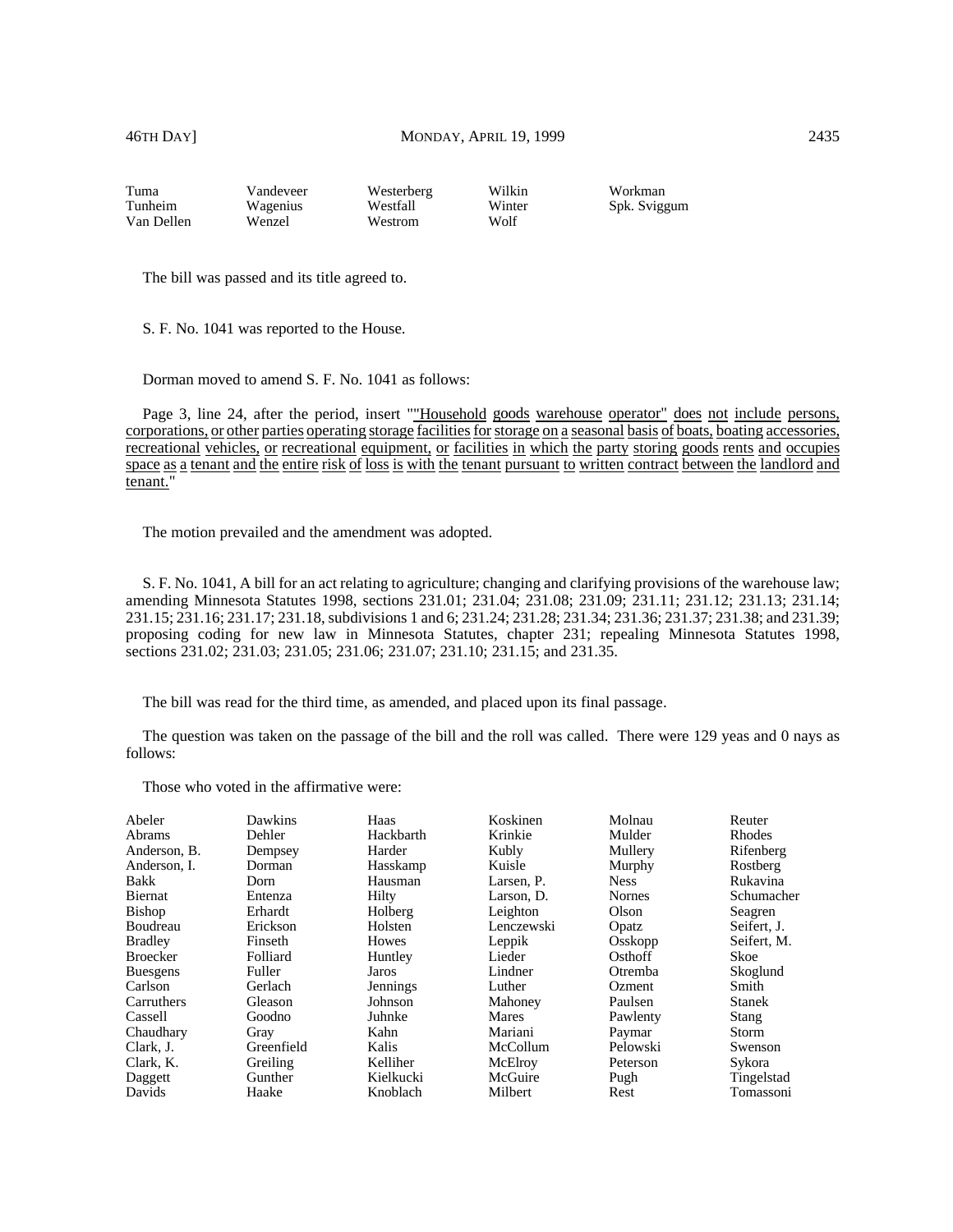| Trimble | Van Dellen- | Wenzel     | Westrom | Wolf         |
|---------|-------------|------------|---------|--------------|
| Tuma    | Vandeveer   | Westerberg | Wilkin  | Workman      |
| Tunheim | Wagenius    | Westfall   | Winter  | Spk. Sviggum |

The bill was passed, as amended, and its title agreed to.

H. F. No. 979 was reported to the House.

Dawkins moved to amend H. F. No. 979, the first engrossment, as follows:

Page 2, line 1, delete the second "the" and insert "an equitable"

Page 2, line 2, after "apportionment" insert "and the frequency of billing by the owner"

Page 2, line 3, after the period, insert "All written and oral leases must contain a provision that, upon request from a tenant, an owner must provide a copy of the actual utility bill for the building along with each apportioned utility bill. Upon a tenant's request an owner must also provide past copies of actual utility bills for any period of the tenancy for which tenants received an apportioned utility bill."

The motion prevailed and the amendment was adopted.

H. F. No. 979, A bill for an act relating to landlords and tenants; providing that landlords may apportion utility payments among residential units; amending Minnesota Statutes 1998, section 504.185, subdivision 1a.

The bill was read for the third time, as amended, and placed upon its final passage.

The question was taken on the passage of the bill and the roll was called. There were 129 yeas and 0 nays as follows:

| Abeler          | Daggett  | Greenfield   | Juhnke     | Luther      | Osthoff        |
|-----------------|----------|--------------|------------|-------------|----------------|
| <b>Abrams</b>   | Davids   | Greiling     | Kahn       | Mahoney     | <b>Otremba</b> |
| Anderson, B.    | Dawkins  | Gunther      | Kalis      | Mares       | Ozment         |
| Anderson. I.    | Dehler   | Haake        | Kelliher   | Mariani     | Paulsen        |
| <b>Bakk</b>     | Dempsey  | Haas         | Kielkucki  | McCollum    | Pawlenty       |
| <b>Biernat</b>  | Dorman   | Hackbarth    | Knoblach   | McElroy     | Paymar         |
| Bishop          | Dorn     | Harder       | Koskinen   | McGuire     | Pelowski       |
| Boudreau        | Entenza  | Hasskamp     | Krinkie    | Milbert     | Peterson       |
| <b>Bradley</b>  | Erhardt  | Hausman      | Kubly      | Molnau      | Pugh           |
| <b>Broecker</b> | Erickson | Hilty        | Kuisle     | Mulder      | Rest           |
| <b>Buesgens</b> | Finseth  | Holberg      | Larsen. P. | Mullery     | Reuter         |
| Carlson         | Folliard | Holsten      | Larson, D. | Murphy      | Rhodes         |
| Carruthers      | Fuller   | <b>Howes</b> | Leighton   | <b>Ness</b> | Rifenberg      |
| Cassell         | Gerlach  | Huntley      | Lenczewski | Nornes      | Rostberg       |
| Chaudhary       | Gleason  | Jaros        | Leppik     | Olson       | Rukavina       |
| Clark. J.       | Goodno   | Jennings     | Lieder     | Opatz       | Schumacher     |
| Clark. K.       | Gray     | Johnson      | Lindner    | Osskopp     | Seagren        |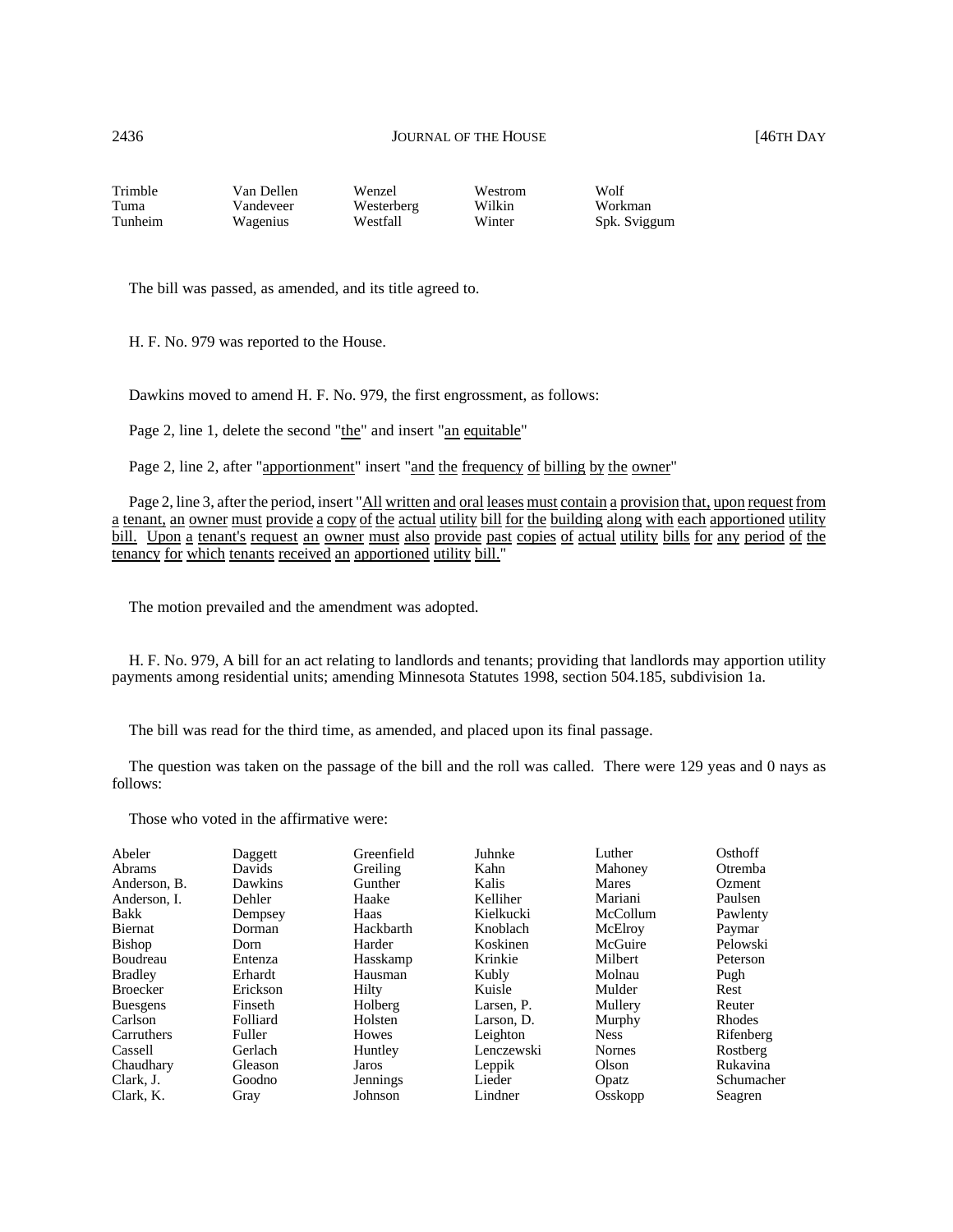# 46TH DAY] MONDAY, APRIL 19, 1999 2437

| Seifert, J. | Stanek  | Tingelstad | Van Dellen | Westfall | Workman      |
|-------------|---------|------------|------------|----------|--------------|
| Seifert, M. | Stang   | Tomassoni  | Vandeveer  | Westrom  | Spk. Sviggum |
| Skoe        | Storm   | Trimble    | Wagenius   | Wilkin   |              |
| Skoglund    | Swenson | Tuma       | Wenzel     | Winter   |              |
| Smith       | Svkora  | Tunheim    | Westerberg | Wolf     |              |

The bill was passed, as amended, and its title agreed to.

S. F. No. 451, A bill for an act relating to agriculture; regulating security interests in agricultural crops; modifying the treatment of certain collateral; amending Minnesota Statutes 1998, sections 336.9-203; 336.9-401; and 336.9-402.

The bill was read for the third time and placed upon its final passage.

The question was taken on the passage of the bill and the roll was called. There were 104 yeas and 25 nays as follows:

Those who voted in the affirmative were:

| Abeler          | Dempsey   | Holsten    | Luther        | Pawlenty      | Sykora       |
|-----------------|-----------|------------|---------------|---------------|--------------|
| Abrams          | Dorman    | Howes      | Mahoney       | Pelowski      | Tingelstad   |
| Anderson. B.    | Dorn      | Jennings   | Mares         | Pugh          | Tomassoni    |
| Anderson, I.    | Erhardt   | Johnson    | McElroy       | Rest          | Tuma         |
| Bakk            | Erickson  | Juhnke     | McGuire       | Reuter        | Tunheim      |
| Bishop          | Finseth   | Kahn       | Milbert       | Rhodes        | Van Dellen   |
| Boudreau        | Fuller    | Kalis      | Molnau        | Rifenberg     | Vandeveer    |
| Bradley         | Gerlach   | Kielkucki  | Mulder        | Rostberg      | Westerberg   |
| Broecker        | Gleason   | Knoblach   | Mullery       | Schumacher    | Westfall     |
| <b>Buesgens</b> | Goodno    | Krinkie    | Murphy        | Seagren       | Westrom      |
| Carlson         | Gunther   | Kuisle     | <b>Ness</b>   | Seifert, J.   | Wilkin       |
| Carruthers      | Haake     | Larsen, P. | <b>Nornes</b> | Seifert, M.   | Wolf         |
| Cassell         | Haas      | Larson. D. | Olson         | <b>Skoe</b>   | Workman      |
| Clark, J.       | Hackbarth | Leighton   | Opatz         | Smith         | Spk. Sviggum |
| Clark, K.       | Harder    | Lenczewski | Osskopp       | <b>Stanek</b> |              |
| Daggett         | Hasskamp  | Leppik     | Osthoff       | Stang         |              |
| Davids          | Hilty     | Lieder     | Ozment        | <b>Storm</b>  |              |
| Dehler          | Holberg   | Lindner    | Paulsen       | Swenson       |              |
|                 |           |            |               |               |              |

Those who voted in the negative were:

| Gray       | Jaros    | McCollum | Skoglund |
|------------|----------|----------|----------|
| Greenfield | Kelliher | Otremba  | Trimble  |
| Greiling   | Koskinen |          | Wagenius |
| Hausman    | Kubly    | Peterson | Wenzel   |
| Huntley    | Mariani  | Rukavina | Winter   |
|            |          |          | Paymar   |

The bill was passed and its title agreed to.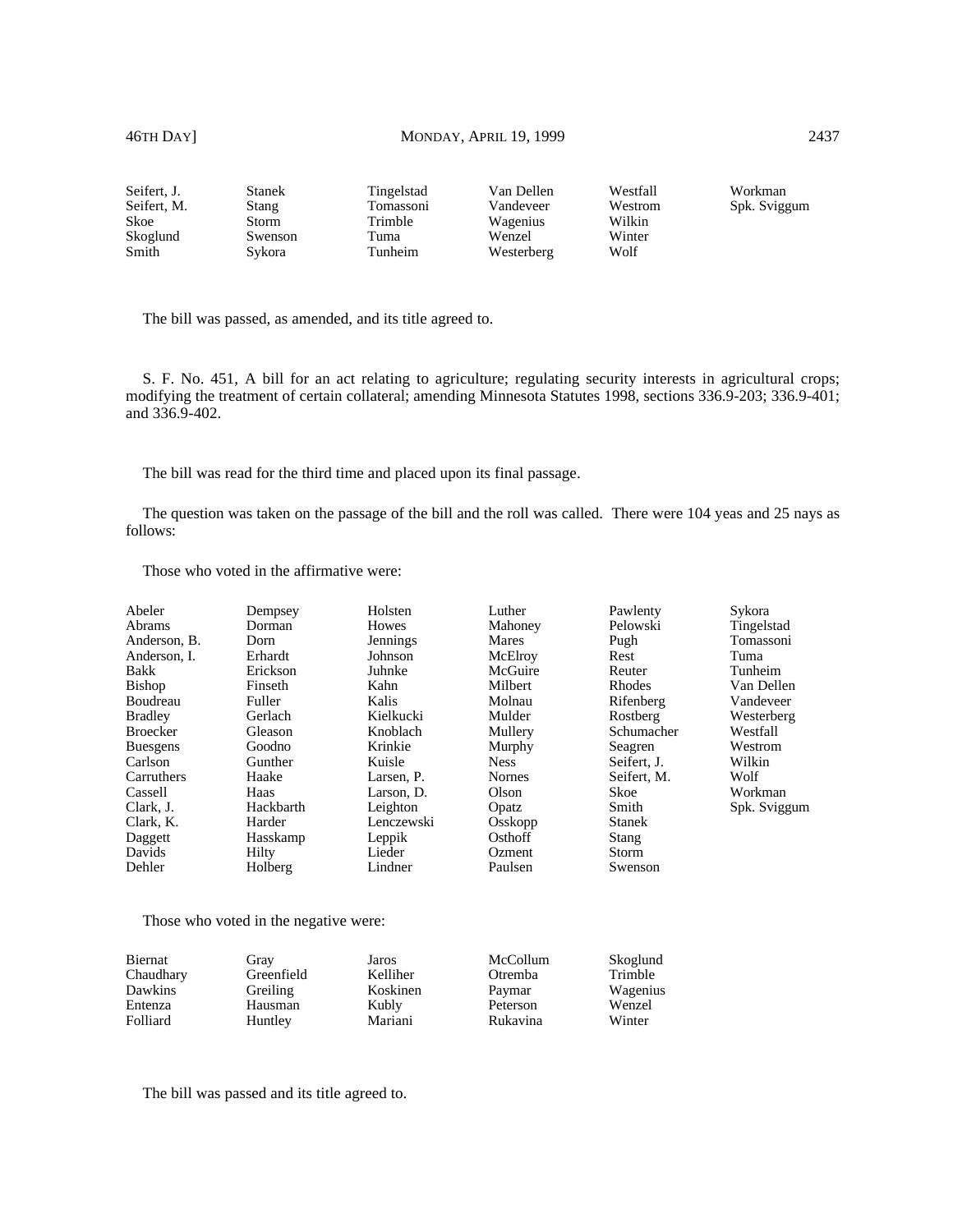H. F. No. 1369, A bill for an act relating to political subdivisions; providing that certain checks of a political subdivision are exempt from Minnesota Statutes, sections 345.31 to 345.60; amending Minnesota Statutes 1998, section 345.38, by adding a subdivision.

The bill was read for the third time and placed upon its final passage.

The question was taken on the passage of the bill and the roll was called. There were 128 yeas and 0 nays as follows:

Those who voted in the affirmative were:

| Abeler          | Dorman     | Holberg    | Lieder        | Pawlenty      | Sykora       |
|-----------------|------------|------------|---------------|---------------|--------------|
| Abrams          | Dorn       | Holsten    | Lindner       | Paymar        | Tingelstad   |
| Anderson, B.    | Entenza    | Howes      | Luther        | Pelowski      | Tomassoni    |
| Anderson, I.    | Erhardt    | Huntley    | Mahoney       | Peterson      | Trimble      |
| Bakk            | Erickson   | Jaros      | Mares         | Pugh          | Tuma         |
| Biernat         | Finseth    | Jennings   | Mariani       | Rest          | Tunheim      |
| <b>Bishop</b>   | Folliard   | Johnson    | McCollum      | Reuter        | Van Dellen   |
| Boudreau        | Fuller     | Juhnke     | McElroy       | Rhodes        | Vandeveer    |
| <b>Bradley</b>  | Gerlach    | Kahn       | McGuire       | Rifenberg     | Wagenius     |
| <b>Broecker</b> | Gleason    | Kalis      | Milbert       | Rostberg      | Wenzel       |
| <b>Buesgens</b> | Goodno     | Kelliher   | Molnau        | Rukavina      | Westerberg   |
| Carlson         | Gray       | Kielkucki  | Mulder        | Schumacher    | Westfall     |
| Carruthers      | Greenfield | Knoblach   | Mullery       | Seagren       | Westrom      |
| Cassell         | Greiling   | Koskinen   | <b>Ness</b>   | Seifert, J.   | Wilkin       |
| Chaudhary       | Gunther    | Krinkie    | <b>Nornes</b> | Seifert, M.   | Winter       |
| Clark, J.       | Haake      | Kubly      | Olson         | Skoe          | Wolf         |
| Clark, K.       | Haas       | Kuisle     | Opatz         | Skoglund      | Workman      |
| Daggett         | Hackbarth  | Larsen, P. | Osskopp       | Smith         | Spk. Sviggum |
| Davids          | Harder     | Larson, D. | Osthoff       | <b>Stanek</b> |              |
| Dawkins         | Hasskamp   | Leighton   | Otremba       | <b>Stang</b>  |              |
| Dehler          | Hausman    | Lenczewski | Ozment        | Storm         |              |
| Dempsey         | Hilty      | Leppik     | Paulsen       | Swenson       |              |

The bill was passed and its title agreed to.

S. F. No. 2017 was reported to the House.

Haas moved to amend S. F. No. 2017 as follows:

Page 9, delete sections 15 and 16

Page 11, line 22, after the semicolon, insert "43A.317;"

Renumber the sections in sequence and correct the internal references

Amend the title accordingly

The motion prevailed and the amendment was adopted.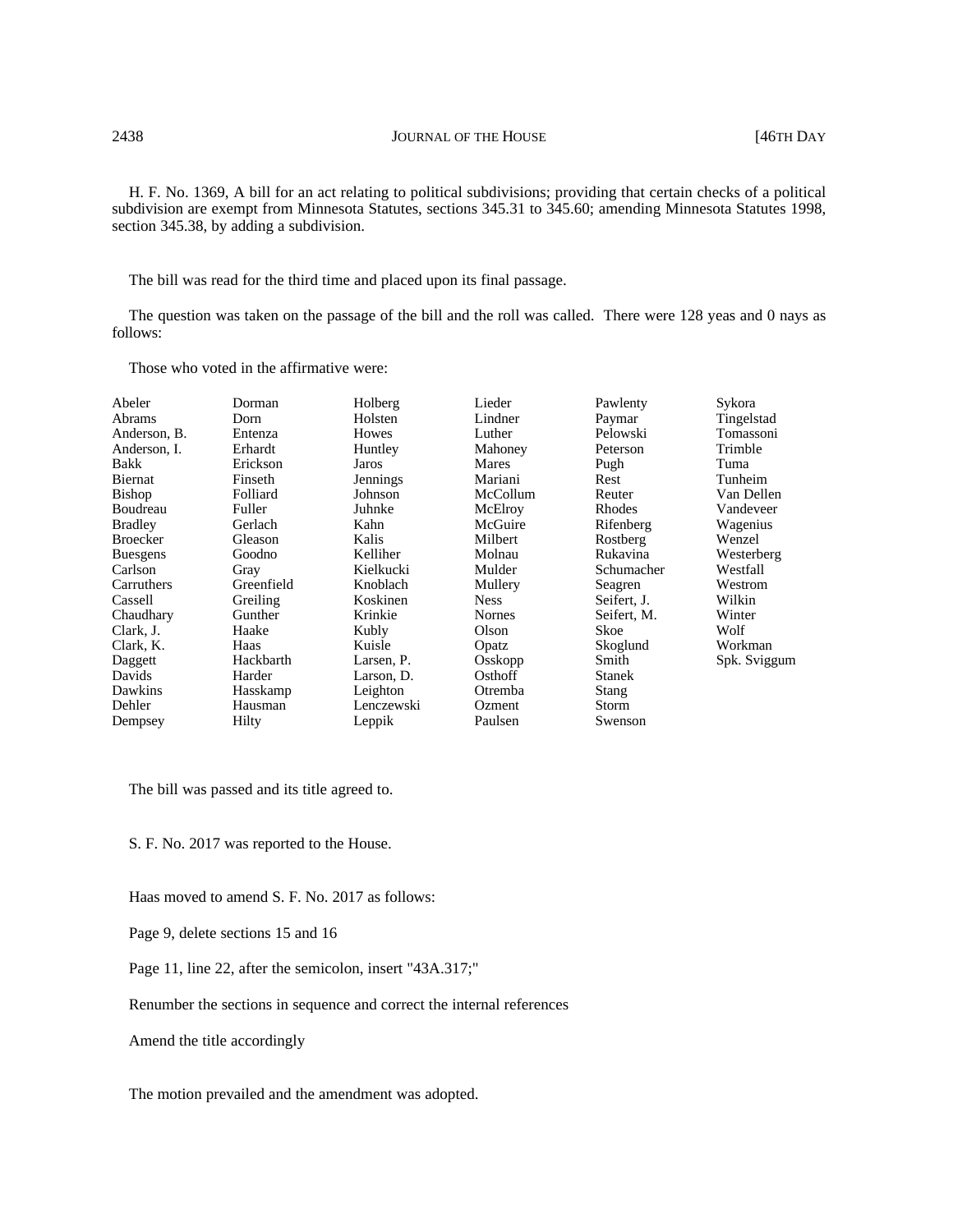S. F. No. 2017, A bill for an act relating to public employment; making technical and administrative changes; modifying definitions; redesigning administrative procedures for certain pilot projects; amending Minnesota Statutes 1998, sections 13.43, subdivision 2; 43A.02, subdivisions 11 and 33; 43A.04, subdivision 4; 43A.06, subdivision 8; 43A.07, subdivisions 4 and 6; 43A.13, subdivision 3; 43A.15, subdivision 6, and by adding a subdivision; 43A.17, subdivision 8; 43A.18, subdivision 1; 43A.19, subdivision 3; 43A.20; 43A.317, subdivisions 3 and 4; and 43A.421; Laws 1995, chapter 248, article 13, section 2, subdivisions 5, as amended, and 6, as amended; repealing Minnesota Statutes 1998, sections 43A.13, subdivision 9; 43A.40; 43A.41; 43A.42; 43A.43, subdivision 2; 43A.44; 43A.45; 43A.46; and 43A.465; Laws 1995, chapter 248, article 13, section 2, subdivision 8; Minnesota Rules, parts 3910.0100; 3910.0200; 3910.0300; 3910.0400; 3910.0500; 3910.0600; 3910.0700; 3910.0800; 3910.0900; 3910.1000; 3910.1100; 3910.1200; 3910.1300; 3910.1400; 3910.1500; 3910.1600; and 3910.1700.

The bill was read for the third time, as amended, and placed upon its final passage.

The question was taken on the passage of the bill and the roll was called. There were 129 yeas and 0 nays as follows:

Those who voted in the affirmative were:

| Abeler<br><b>Abrams</b><br>Anderson, B.<br>Anderson, I.<br>Bakk<br>Biernat<br><b>Bishop</b><br>Boudreau<br><b>Bradley</b><br><b>Broecker</b><br><b>Buesgens</b><br>Carlson<br>Carruthers<br>Cassell<br>Chaudhary<br>Clark, J.<br>Clark, K.<br>Daggett<br>Davids<br>Dawkins<br>Dehler | Dorman<br>Dorn<br>Entenza<br>Erhardt<br>Erickson<br>Finseth<br>Folliard<br>Fuller<br>Gerlach<br>Gleason<br>Goodno<br>Gray<br>Greenfield<br>Greiling<br>Gunther<br>Haake<br>Haas<br>Hackbarth<br>Harder<br>Hasskamp<br>Hausman | Holberg<br>Holsten<br>Howes<br>Huntley<br>Jaros<br>Jennings<br>Johnson<br>Juhnke<br>Kahn<br>Kalis<br>Kelliher<br>Kielkucki<br>Knoblach<br>Koskinen<br>Krinkie<br>Kubly<br>Kuisle<br>Larsen, P.<br>Larson, D.<br>Leighton<br>Lenczewski | Lieder<br>Lindner<br>Luther<br>Mahoney<br>Mares<br>Mariani<br>McCollum<br>McElroy<br>McGuire<br>Milbert<br>Molnau<br>Mulder<br>Mullery<br>Murphy<br><b>Ness</b><br><b>Nornes</b><br>Olson<br>Opatz<br>Osskopp<br>Osthoff<br>Otremba | Paulsen<br>Pawlenty<br>Paymar<br>Pelowski<br>Peterson<br>Pugh<br>Rest<br>Reuter<br>Rhodes<br>Rifenberg<br>Rostberg<br>Rukavina<br>Schumacher<br>Seagren<br>Seifert, J.<br>Seifert, M.<br>Skoe<br>Skoglund<br>Smith<br><b>Stanek</b><br><b>Stang</b> | Swenson<br>Sykora<br>Tingelstad<br>Tomassoni<br>Trimble<br>Tuma<br>Tunheim<br>Van Dellen<br>Vandeveer<br>Wagenius<br>Wenzel<br>Westerberg<br>Westfall<br>Westrom<br>Wilkin<br>Winter<br>Wolf<br>Workman<br>Spk. Sviggum |
|--------------------------------------------------------------------------------------------------------------------------------------------------------------------------------------------------------------------------------------------------------------------------------------|-------------------------------------------------------------------------------------------------------------------------------------------------------------------------------------------------------------------------------|----------------------------------------------------------------------------------------------------------------------------------------------------------------------------------------------------------------------------------------|-------------------------------------------------------------------------------------------------------------------------------------------------------------------------------------------------------------------------------------|-----------------------------------------------------------------------------------------------------------------------------------------------------------------------------------------------------------------------------------------------------|-------------------------------------------------------------------------------------------------------------------------------------------------------------------------------------------------------------------------|
| Dempsey                                                                                                                                                                                                                                                                              | Hilty                                                                                                                                                                                                                         | Leppik                                                                                                                                                                                                                                 | Ozment                                                                                                                                                                                                                              | Storm                                                                                                                                                                                                                                               |                                                                                                                                                                                                                         |

The bill was passed, as amended, and its title agreed to.

S. F. No. 303 was reported to the House.

Seifert, J.; Smith; Stanek; Tunheim; Greenfield; Rifenberg; Jennings; Holberg; Biernat; McElroy; Lieder; Mares and Clark, J., moved to amend S. F. No. 303 as follows:

Delete everything after the enacting clause and insert:

"Section 1. [REPEALER.]

Minnesota Statutes, section 169.685, subdivision 4, is repealed."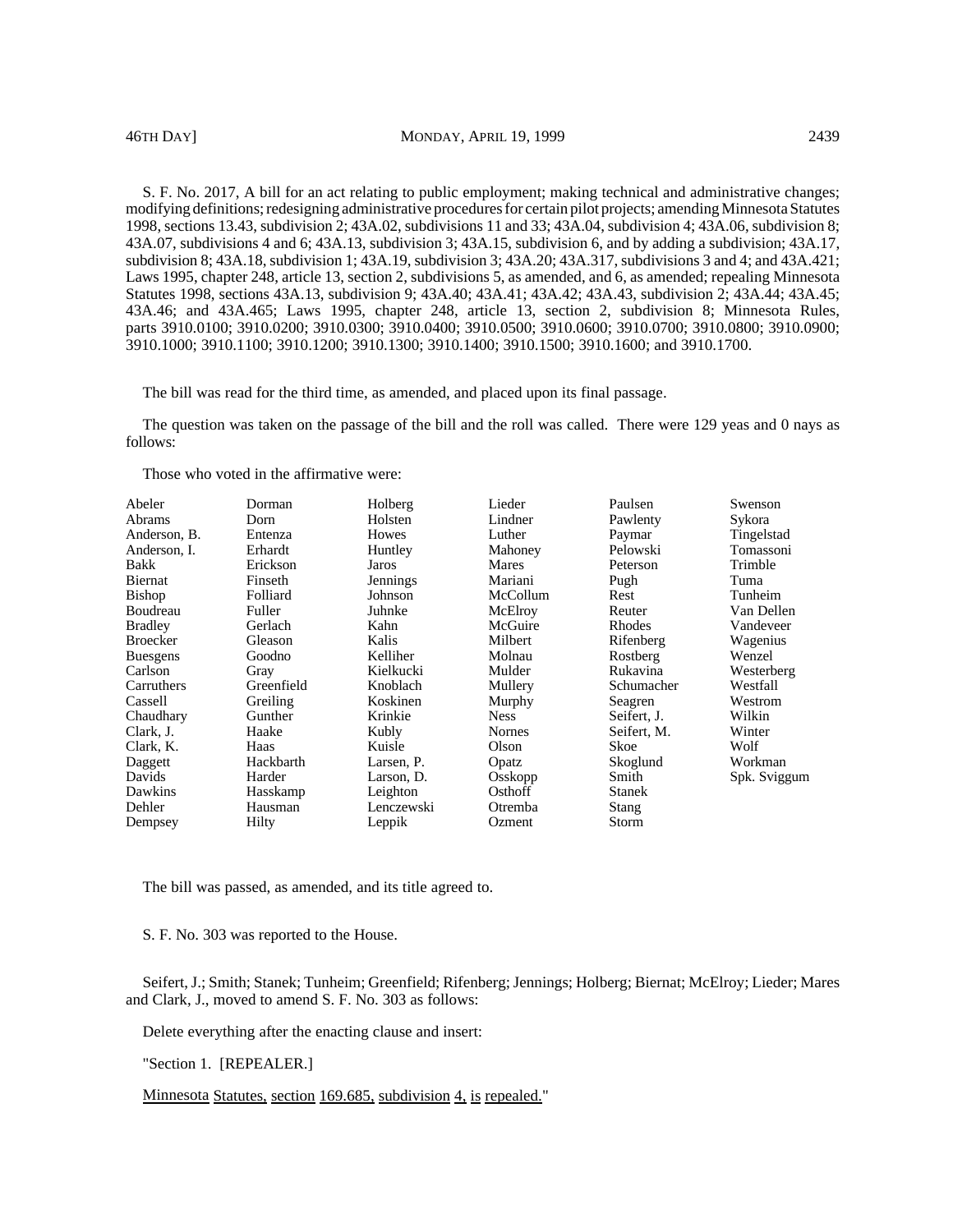### 2440 **JOURNAL OF THE HOUSE 146TH DAY**

Delete the title and insert:

"A bill for an act relating to civil actions; eliminating the prohibition on admitting into evidence use of seat belts and child passenger restraint systems; repealing Minnesota Statutes 1998, section 169.685, subdivision 4."

A roll call was requested and properly seconded.

# POINT OF ORDER

Pugh raised a point of order pursuant to rule 3.21 that the Seifert, J., et al amendment was not in order. Speaker pro tempore Abrams ruled the point of order not well taken and the Seifert, J., et al amendment in order.

Hasskamp; Rukavina; Bakk; Tunheim; Anderson, I., and Tomassoni offered an amendment to the amendment to S. F. No. 303.

# POINT OF ORDER

Seifert, J., raised a point of order pursuant to rule 3.21 that the Hasskamp et al amendment to the amendment was not in order. Speaker pro tempore Abrams ruled the point of order well taken and the Hasskamp et al amendment to the amendment out of order.

The question recurred on the Seifert, J., et al amendment and the roll was called. There were 34 yeas and 90 nays as follows:

Those who voted in the affirmative were:

| Biernat         | Dorn       | Kahn       | Lenczewski    | Pawlenty      | Westerberg   |
|-----------------|------------|------------|---------------|---------------|--------------|
| <b>Bradley</b>  | Erickson   | Kalis      | Mares         | Rifenberg     | Wilkin       |
| <b>Broecker</b> | Greenfield | Knoblach   | McElroy       | Seifert, J.   | Wolf         |
| <b>Buesgens</b> | Haake      | Krinkie    | <b>Nornes</b> | Smith         | Spk. Sviggum |
| Clark, J.       | Harder     | Kuisle     | Opatz         | <b>Stanek</b> |              |
| Davids          | Holberg    | Larsen. P. | Paulsen       | Tunheim       |              |

Those who voted in the negative were:

| Abeler       | Entenza   | Hilty        | Mahoney     | Paymar        | Storm      |
|--------------|-----------|--------------|-------------|---------------|------------|
| Anderson, B. | Erhardt   | <b>Howes</b> | Mariani     | Pelowski      | Swenson    |
| Anderson. I. | Finseth   | Huntley      | McCollum    | Peterson      | Sykora     |
| Bakk         | Folliard  | Jaros        | McGuire     | Pugh          | Tingelstad |
| Boudreau     | Fuller    | Johnson      | Milbert     | Rest          | Tomassoni  |
| Carlson      | Gerlach   | Juhnke       | Molnau      | Reuter        | Trimble    |
| Carruthers   | Gleason   | Kelliher     | Mulder      | <b>Rhodes</b> | Tuma       |
| Cassell      | Goodno    | Kielkucki    | Mullery     | Rostberg      | Van Dellen |
| Chaudhary    | Gray      | Koskinen     | Murphy      | Rukavina      | Vandeveer  |
| Clark, K.    | Greiling  | Kubly        | <b>Ness</b> | Schumacher    | Wagenius   |
| Daggett      | Gunther   | Larson, D.   | Olson       | Seagren       | Wenzel     |
| Dawkins      | Haas      | Leighton     | Osskopp     | Seifert, M.   | Westfall   |
| Dehler       | Hackbarth | Leppik       | Osthoff     | Skoe          | Westrom    |
| Dempsey      | Hasskamp  | Lindner      | Otremba     | Skoglund      | Winter     |
| Dorman       | Hausman   | Luther       | Ozment      | Stang         | Workman    |

The motion did not prevail and the amendment was not adopted.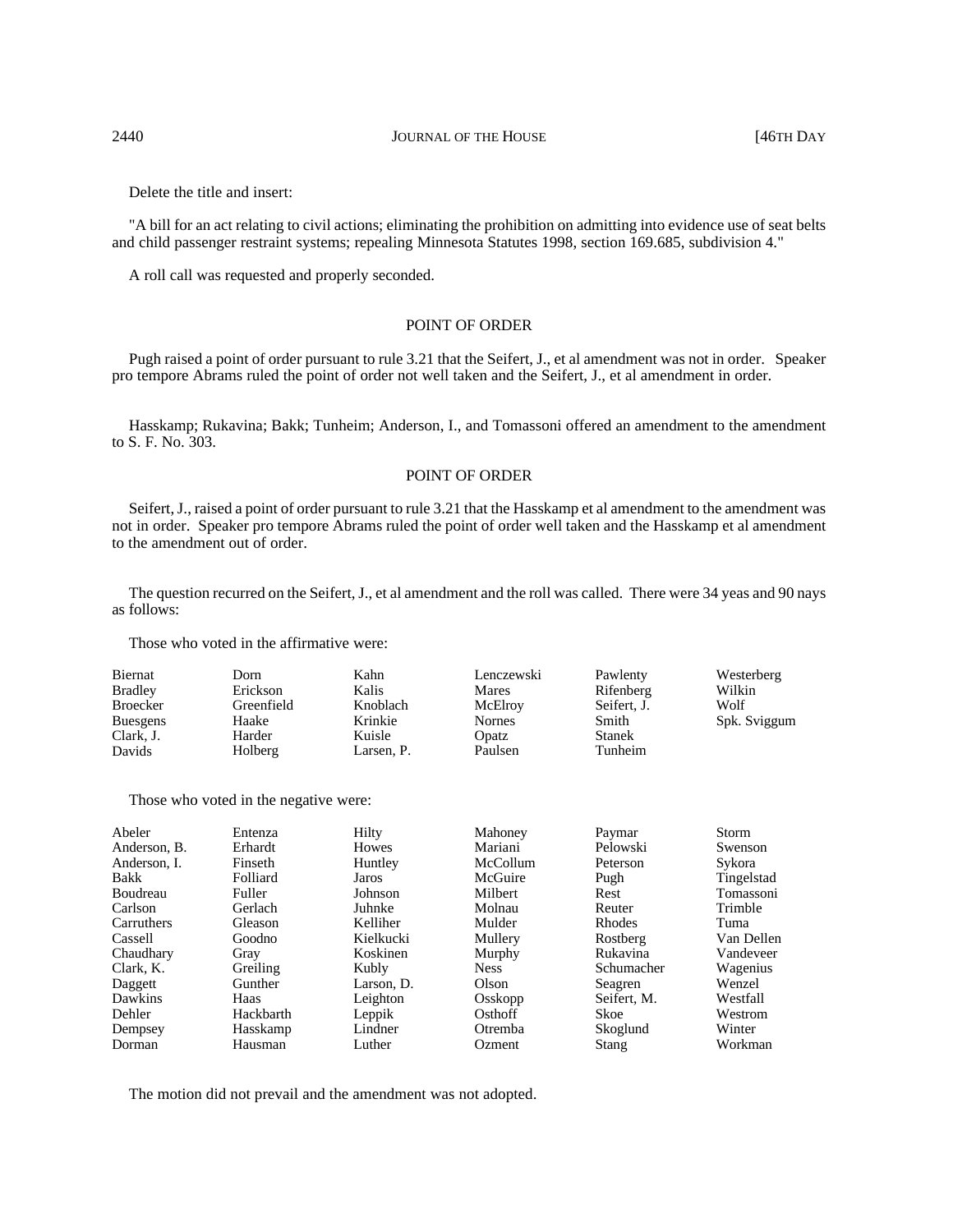Workman offered an amendment to S. F. No. 303.

# POINT OF ORDER

Pugh raised a point of order pursuant to rule 3.21 that the Workman amendment was not in order. Speaker pro tempore Abrams ruled the point of order well taken and the Workman amendment out of order.

S. F. No. 303, A bill for an act relating to civil actions; clarifying admissibility of evidence regarding seat belts and child passenger restraint systems in certain actions; amending Minnesota Statutes 1998, section 169.685, subdivision 4.

The bill was read for the third time and placed upon its final passage.

The question was taken on the passage of the bill and the roll was called. There were 118 yeas and 11 nays as follows:

Those who voted in the affirmative were:

| Abeler<br>Abrams<br>Anderson, B.<br>Anderson. I.<br>Bakk<br><b>Biernat</b><br><b>Bishop</b><br>Boudreau<br><b>Bradley</b><br><b>Broecker</b><br>Carlson<br>Carruthers | Dorman<br>Dorn<br>Entenza<br>Erhardt<br>Erickson<br>Finseth<br>Folliard<br>Fuller<br>Gleason<br>Goodno<br>Gray<br>Greenfield | Hilty<br>Holberg<br>Holsten<br><b>Howes</b><br>Huntley<br>Jaros<br>Jennings<br>Johnson<br>Juhnke<br>Kahn<br>Kalis<br>Kelliher | Leppik<br>Lieder<br>Lindner<br>Luther<br>Mahoney<br>Mariani<br>McCollum<br>McElroy<br>McGuire<br>Milbert<br>Molnau<br>Mullery | Paulsen<br>Pawlenty<br>Paymar<br>Pelowski<br>Peterson<br>Pugh<br>Rest<br>Reuter<br>Rhodes<br>Rostberg<br>Rukavina<br>Schumacher | Swenson<br>Sykora<br>Tingelstad<br>Tomassoni<br>Trimble<br>Tuma<br>Tunheim<br>Van Dellen<br>Vandeveer<br>Wagenius<br>Wenzel<br>Westerberg |
|-----------------------------------------------------------------------------------------------------------------------------------------------------------------------|------------------------------------------------------------------------------------------------------------------------------|-------------------------------------------------------------------------------------------------------------------------------|-------------------------------------------------------------------------------------------------------------------------------|---------------------------------------------------------------------------------------------------------------------------------|-------------------------------------------------------------------------------------------------------------------------------------------|
|                                                                                                                                                                       |                                                                                                                              |                                                                                                                               |                                                                                                                               |                                                                                                                                 |                                                                                                                                           |
|                                                                                                                                                                       |                                                                                                                              |                                                                                                                               |                                                                                                                               |                                                                                                                                 |                                                                                                                                           |
|                                                                                                                                                                       |                                                                                                                              |                                                                                                                               |                                                                                                                               |                                                                                                                                 |                                                                                                                                           |
|                                                                                                                                                                       |                                                                                                                              |                                                                                                                               |                                                                                                                               |                                                                                                                                 |                                                                                                                                           |
|                                                                                                                                                                       |                                                                                                                              |                                                                                                                               |                                                                                                                               |                                                                                                                                 |                                                                                                                                           |
|                                                                                                                                                                       |                                                                                                                              |                                                                                                                               |                                                                                                                               |                                                                                                                                 |                                                                                                                                           |
| Cassell                                                                                                                                                               | Greiling                                                                                                                     | Knoblach                                                                                                                      | Murphy                                                                                                                        | Seagren                                                                                                                         | Westfall                                                                                                                                  |
| Chaudhary                                                                                                                                                             | Gunther                                                                                                                      | Koskinen                                                                                                                      | <b>Ness</b>                                                                                                                   | Seifert, J.                                                                                                                     | Westrom                                                                                                                                   |
| Clark, J.                                                                                                                                                             | Haake                                                                                                                        | Kubly                                                                                                                         | <b>Nornes</b>                                                                                                                 | Skoe                                                                                                                            | Winter                                                                                                                                    |
| Clark, K.                                                                                                                                                             | Haas                                                                                                                         | Kuisle                                                                                                                        | Olson                                                                                                                         | Skoglund                                                                                                                        | Wolf                                                                                                                                      |
| Daggett                                                                                                                                                               | Hackbarth                                                                                                                    | Larsen, P.                                                                                                                    | Opatz                                                                                                                         | Smith                                                                                                                           | Workman                                                                                                                                   |
| Dawkins                                                                                                                                                               | Harder                                                                                                                       | Larson, D.                                                                                                                    | Osthoff                                                                                                                       | <b>Stanek</b>                                                                                                                   | Spk. Sviggum                                                                                                                              |
| Dehler                                                                                                                                                                | Hasskamp                                                                                                                     | Leighton                                                                                                                      | Otremba                                                                                                                       | Stang                                                                                                                           |                                                                                                                                           |
| Dempsey                                                                                                                                                               | Hausman                                                                                                                      | Lenczewski                                                                                                                    | Ozment                                                                                                                        | Storm                                                                                                                           |                                                                                                                                           |

Those who voted in the negative were:

| Buesgens | Gerlach   | Krinkie | Mulder  | Rifenberg   | Wilkin |
|----------|-----------|---------|---------|-------------|--------|
| Davids   | Kielkucki | Mares   | Osskopp | Seifert, M. |        |

The bill was passed and its title agreed to.

H. F. No. 1106 was reported to the House.

Larsen, P., moved to amend H. F. No. 1106, the first engrossment, as follows:

Page 1, line 18, after "on" insert "the fact of"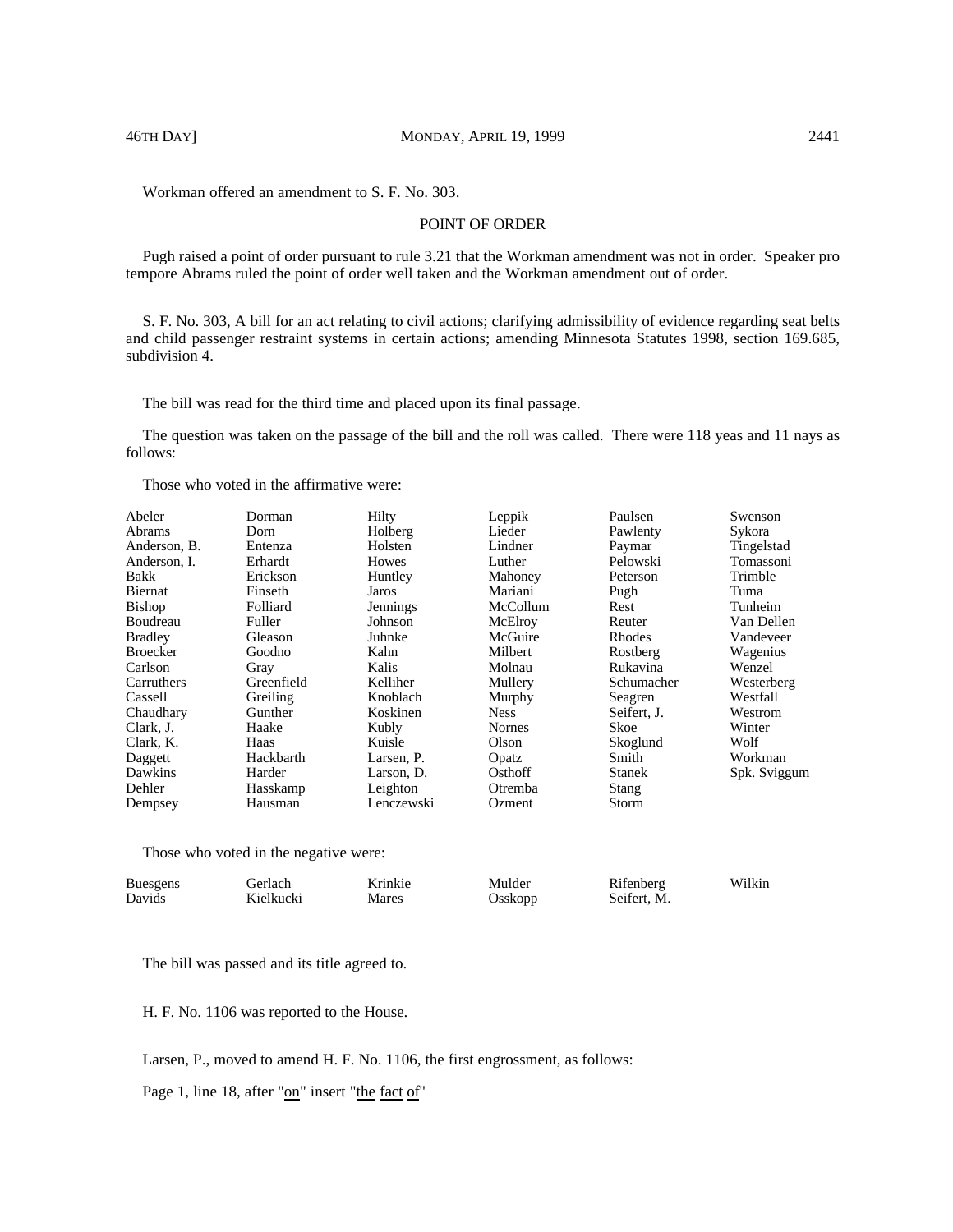Page 2, line 12, delete "and" and insert a comma

Page 2, line 13, after the comma, insert "and that person did not test positive for the HIV virus in any test administered by the trial sponsor prior to entering the vaccine clinical trial,"

The motion prevailed and the amendment was adopted.

H. F. No. 1106, A bill for an act relating to health; limiting use of health information secured as part of HIV vaccine research for insurance underwriting; amending Minnesota Statutes 1998, section 72A.20, by adding a subdivision.

The bill was read for the third time, as amended, and placed upon its final passage.

The question was taken on the passage of the bill and the roll was called. There were 116 yeas and 11 nays as follows:

Those who voted in the affirmative were:

| Abeler          | Dorman     | Holberg    | Luther        | Paymar        | Tingelstad   |
|-----------------|------------|------------|---------------|---------------|--------------|
| Abrams          | Dorn       | Holsten    | Mahoney       | Pelowski      | Tomassoni    |
| Anderson, I.    | Entenza    | Howes      | Mares         | Peterson      | Trimble      |
| Bakk            | Erhardt    | Huntley    | Mariani       | Pugh          | Tuma         |
| Biernat         | Erickson   | Jaros      | McCollum      | Rest          | Tunheim      |
| <b>Bishop</b>   | Finseth    | Jennings   | McElroy       | Rhodes        | Van Dellen   |
| Boudreau        | Folliard   | Johnson    | Milbert       | Rifenberg     | Vandeveer    |
| <b>Bradley</b>  | Gleason    | Juhnke     | Molnau        | Rostberg      | Wagenius     |
| <b>Broecker</b> | Goodno     | Kahn       | Mulder        | Rukavina      | Wenzel       |
| Carlson         | Gray       | Kalis      | Mullery       | Schumacher    | Westerberg   |
| Carruthers      | Greenfield | Kelliher   | Murphy        | Seagren       | Westfall     |
| Cassell         | Greiling   | Knoblach   | <b>Ness</b>   | Seifert, J.   | Westrom      |
| Chaudhary       | Gunther    | Koskinen   | <b>Nornes</b> | Seifert, M.   | Winter       |
| Clark, J.       | Haake      | Kubly      | Olson         | Skoe          | Wolf         |
| Clark, K.       | Haas       | Larsen, P. | Opatz         | Skoglund      | Workman      |
| Daggett         | Hackbarth  | Larson, D. | Osthoff       | <b>Stanek</b> | Spk. Sviggum |
| Davids          | Harder     | Leighton   | Otremba       | Stang         |              |
| Dawkins         | Hasskamp   | Lenczewski | Ozment        | Storm         |              |
| Dehler          | Hausman    | Leppik     | Paulsen       | Swenson       |              |
| Dempsey         | Hilty      | Lieder     | Pawlenty      | Sykora        |              |

Those who voted in the negative were:

| Anderson, B.    | Gerlach   | Krinkie | Lindner | Reuter | Wilkin |
|-----------------|-----------|---------|---------|--------|--------|
| <b>Buesgens</b> | Kielkucki | Kuisle  | Osskopp | Smith  |        |

The bill was passed, as amended, and its title agreed to.

The Speaker resumed the Chair.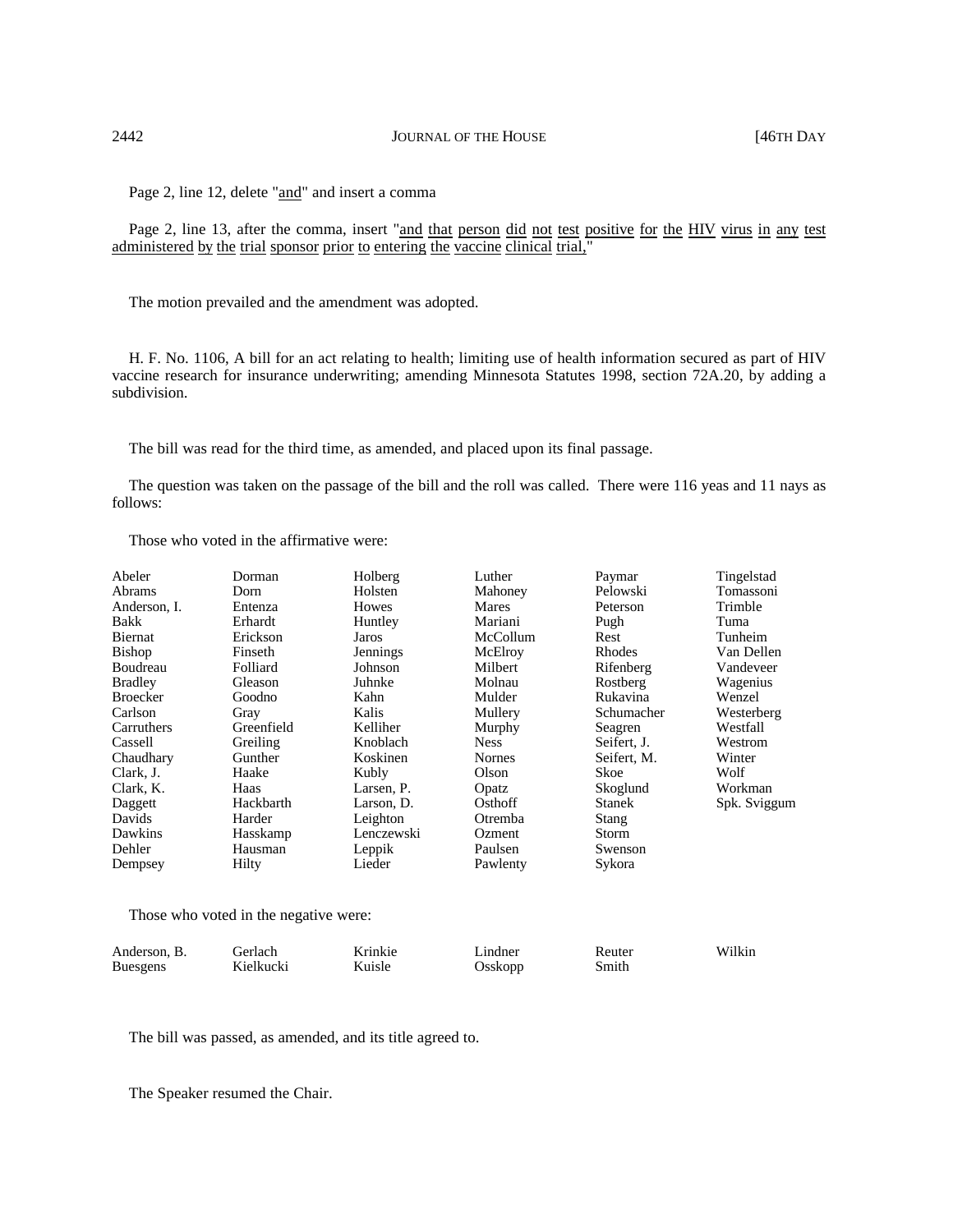# 46TH DAY] MONDAY, APRIL 19, 1999 2443

#### FISCAL CALENDAR ANNOUNCEMENT

Pursuant to rule 1.22, Bishop announced his intention to place H. F. No. 2404 on the Fiscal Calendar for Tuesday, April 20, 1999.

# **CALENDAR FOR THE DAY, Continued**

S. F. No. 1330 was reported to the House.

Haas moved to amend S. F. No. 1330, the unofficial engrossment, as follows:

Page 24, after line 19, insert:

"Sec. 31. Minnesota Statutes 1998, section 58.04, subdivision 1, is amended to read:

Subdivision 1. [RESIDENTIAL MORTGAGE ORIGINATOR LICENSING REQUIREMENTS.] (a) Beginning August 1, 1999, no person shall act as a residential mortgage originator, or make residential mortgage loans without first obtaining a license from the commissioner according to the licensing procedures provided in this chapter.

(b) The following persons are exempt from the residential mortgage originator licensing requirements:

(1) an employee of one mortgage originator licensee or one person holding a certificate of exemption;

(2) a person engaged solely in commercial mortgage activities;

(3) a person licensed as a real estate broker under chapter 82, and an individual licensee who is licensed to the broker if:

(i) the individual licensee acts only under the name, authority, and supervision of the broker to whom the licensee is licensed;

(ii) the broker obtains a certificate of exemption according to section 58.05, subdivision 2;

(iii) the broker does not collect an advance fee for its residential mortgage-related activities; and

(iv) the residential mortgage origination activities are incidental to the real estate licensee's primary activities as a real estate broker or salesperson;

(4) an individual licensed as a property/casualty or life/health insurance agent under chapter 60K if:

(i) the insurance agent acts on behalf of only one residential mortgage originator, which is in compliance with chapter 58;

(ii) the insurance agent has entered into a written contract with the mortgage originator under the terms of which the mortgage originator agrees to accept responsibility for the insurance agent's residential mortgage-related activities;

(iii) the insurance agent obtains a certificate of exemption under section 58.05, subdivision 2; and

(iv) the insurance agent does not collect an advance fee for the insurance agent's residential mortgage-related activities;

(5) a person making no more than five residential mortgage loans with its own funds, during any 12-month period;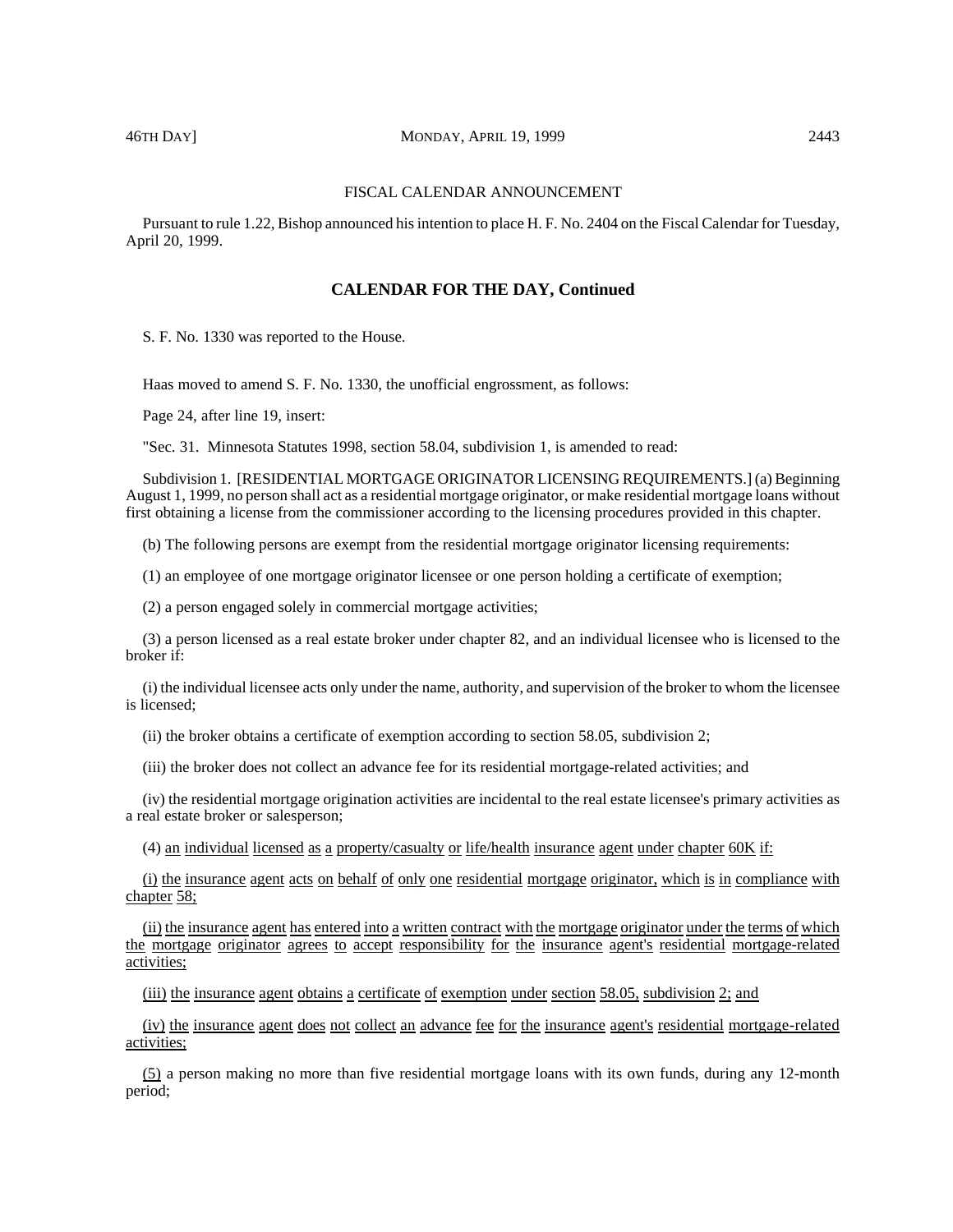$(5)$  (6) a financial institution as defined in section 58.02, subdivision 10;

 $(6)$  (7) an agency of the federal government, or of a state or municipal government;

 $(7)$  (8) an employee or employer pension plan making loans only to its participants;

 $(8)$  (9) a person acting in a fiduciary capacity, such as a trustee or receiver, as a result of a specific order issued by a court of competent jurisdiction; or

 $(9)$  (10) a person exempted by order of the commissioner."

Page 26, after line 26, insert:

"Sec. 35. Minnesota Statutes 1998, section 60K.11, subdivision 1, is amended to read:

Subdivision 1. [GROUNDS.] The commissioner may by order take any or all of the following actions:

(1) deny, suspend, or revoke an insurance agent or agency license;

(2) censure the licensee; or

(3) impose a civil penalty as provided for in section 45.027, subdivision 6.

In order to take this action the commissioner must find that the order is in the public interest and that the applicant,; licensee,; or in the case of an insurance agency, partner, director, shareholder, officer, or agent of that insurance agency:

(i) does not intend to or is not in good faith carrying on the business of an insurance agent;

(ii) has filed an application for a license which is incomplete in any material respect or contains any statement which, in light of the circumstances under which it is made, contains any misrepresentation, or is false, misleading, or fraudulent;

(iii) has engaged in an act or practice, whether or not such act or practice involves the business of insurance, which demonstrates that the applicant or licensee is untrustworthy, financially irresponsible, or otherwise incompetent or unqualified to act as an insurance agent or agency;

(iv) has pled guilty, with or without explicitly admitting guilt, pled nolo contendere, or been convicted of a felony, gross misdemeanor, or misdemeanor involving moral turpitude, including, but not limited to, assault or similar conduct;

(v) has violated or failed to comply with any of the provisions of the insurance laws including chapter 45 or chapters 60A to 72A or any rule or order under those chapters;

(vi) is permanently or temporarily enjoined by any court of competent jurisdiction from engaging in or continuing any conduct or practice involving any aspect of the insurance business;

(vii) has violated or failed to comply with any order of the insurance regulator of any other state or jurisdiction;

(viii) has had an insurance agent or agency license denied, suspended, or revoked, has been censured or reprimanded, has been the subject of any other discipline imposed by, or has paid or has been required to pay a monetary penalty or fine to, another state or jurisdiction;

(ix) has misrepresented the terms of any actual or proposed insurance contract;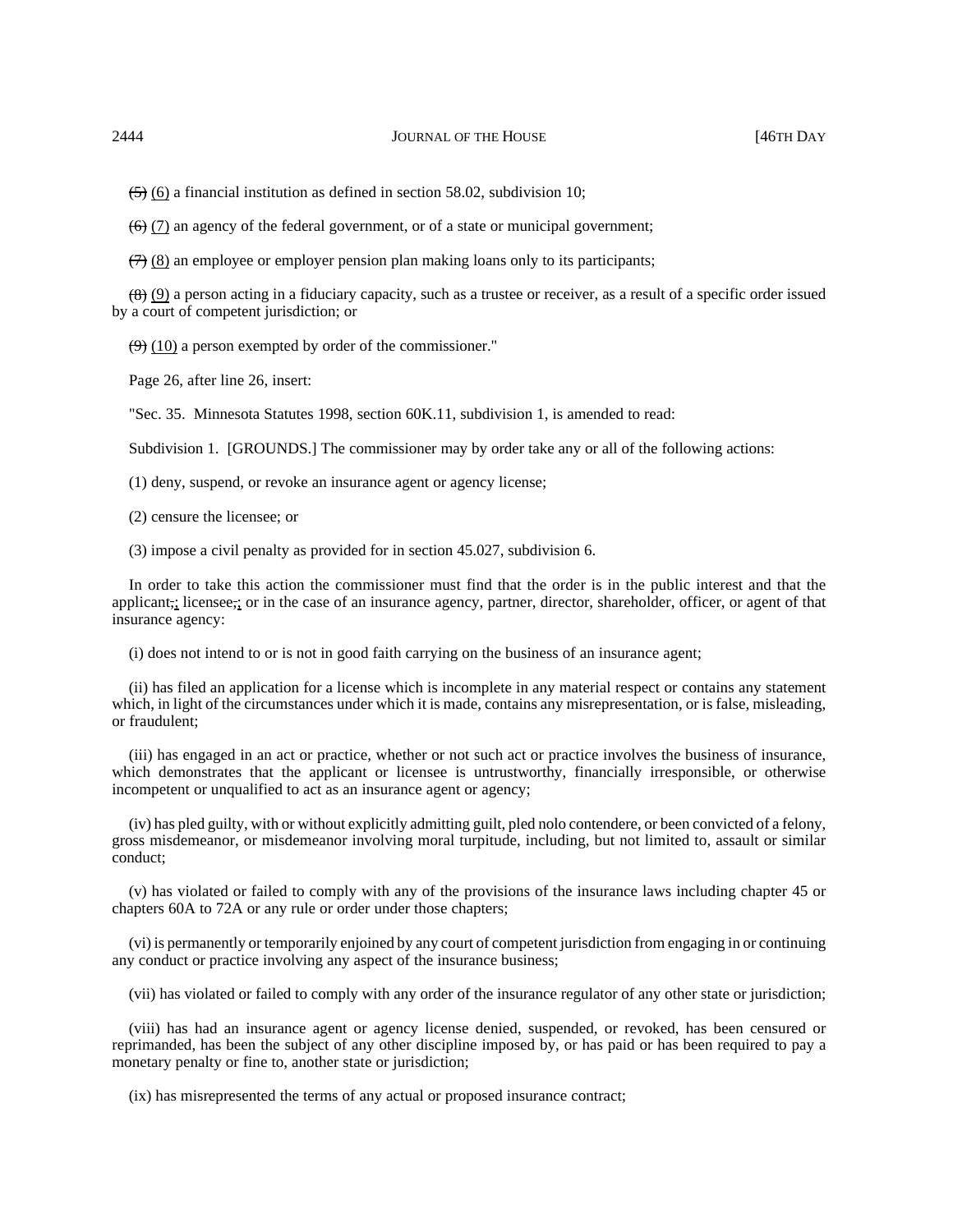(x) has engaged in any fraudulent, coercive, deceptive, or dishonest act or practice whether or not such act or practice involves the business of insurance;

(xi) has improperly withheld, misappropriated, or converted to the licensee's or applicant's own use any money belonging to a policyholder, insurer, beneficiary, or other person; or

(xii) has forged another's name to any document whether or not the document relates to an application for insurance or a policy of insurance; or

(xiii) has, while performing residential mortgage activity regulated under chapter 58, violated any notification, disclosure, or recordkeeping requirement, or any standard of conduct, imposed by chapter 58."

Renumber the sections in sequence and correct internal references

Amend the title accordingly

The motion prevailed and the amendment was adopted.

Gleason moved to amend S. F. No. 1330, the unofficial engrossment, as amended, as follows:

Page 13, after line 16, insert:

"Sec. 17. Minnesota Statutes 1998, section 47.64, is amended by adding a subdivision to read:

Subd. 8. [LIMITATION ON FEES.] (a) A financial institution that owns or operates more than four electronic financial terminals shall not assess an electronic financial terminal surcharge.

(b) Paragraph (a) prohibits a surcharge:

(1) by a financial institution against its own customer for use of a terminal owned or operated by that financial institution for a transaction involving the customer's account at that institution; and

(2) by a financial institution against any person for use of a terminal owned or operated by that institution involving the person's account at another financial institution.

(c) This subdivision does not affect a charge:

(1) by a financial institution against another financial institution; or

(2) against the financial institution's own customer for use of a terminal not owned or operated by that financial institution."

Renumber the sections in sequence and correct the internal references

Amend the title accordingly

A roll call was requested and properly seconded.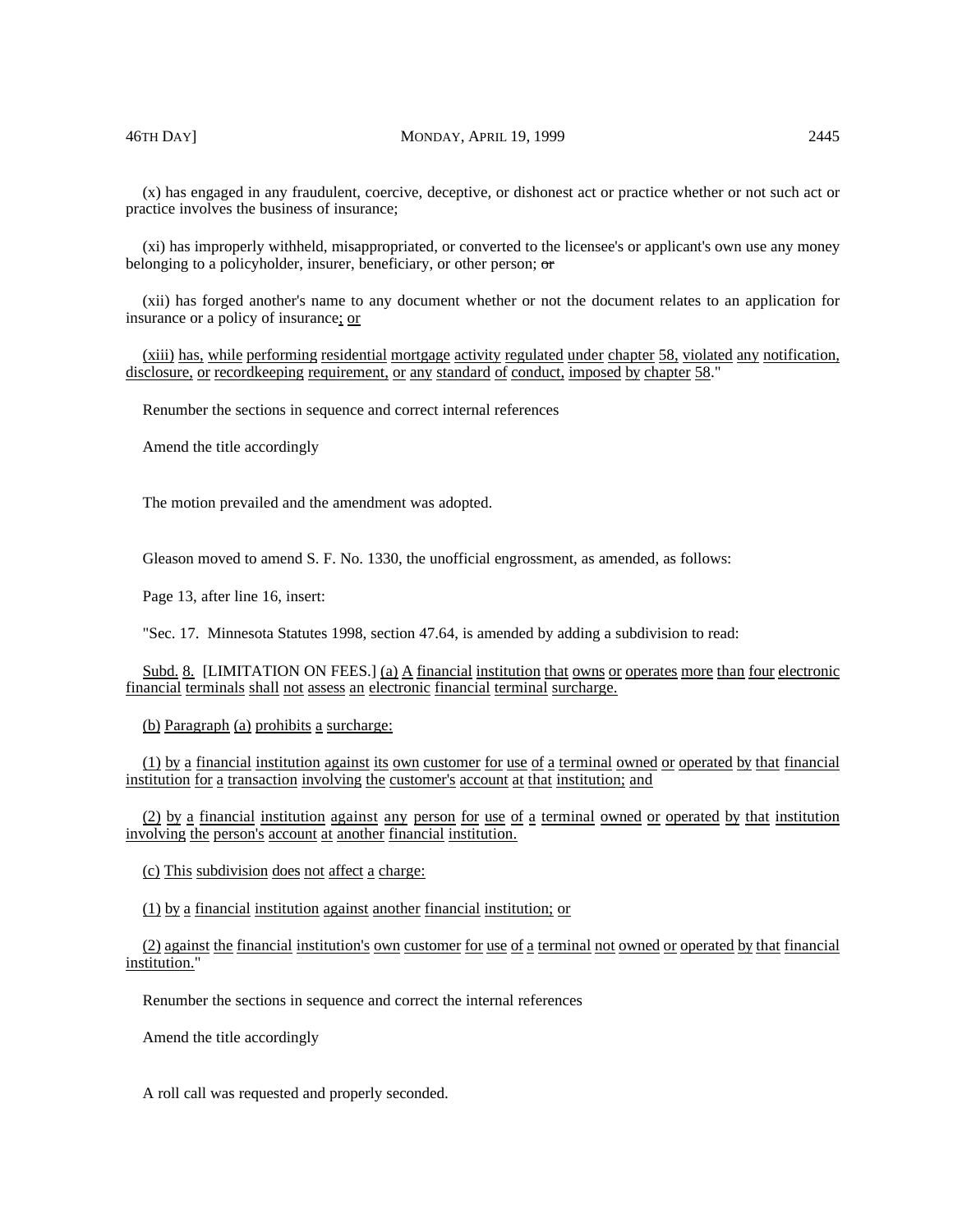#### POINT OF ORDER

Haas raised a point of order pursuant to rule 3.21 that the Gleason amendment was not in order. The Speaker ruled the point of order not well taken and the Gleason amendment in order.

The question recurred on the Gleason amendment and the roll was called. There were 50 yeas and 77 nays as follows:

Those who voted in the affirmative were:

| Abeler                             | Entenza                       | Hausman                  | Leighton                       | Murphy                         | Trimble              |
|------------------------------------|-------------------------------|--------------------------|--------------------------------|--------------------------------|----------------------|
| Anderson, I.                       | Folliard                      | Howes                    | Lenczewski                     | Osthoff                        | Tunheim              |
| Biernat                            | Fuller                        | Jaros                    | Luther                         | Paymar                         | Wagenius             |
| Carlson<br>Carruthers<br>Chaudhary | Gleason<br>Gray<br>Greenfield | Johnson<br>Kahn<br>Kalis | Mahoney<br>Mariani<br>McCollum | Pugh<br>Rukavina<br>Schumacher | Westerberg<br>Winter |
| Clark, K.                          | Greiling                      | Kelliher                 | McGuire                        | Skoglund                       |                      |
| Dawkins                            | Haake                         | Koskinen                 | Milbert                        | Smith                          |                      |
| Dorn                               | Hackbarth                     | Larson, D.               | Mullery                        | Tomassoni                      |                      |

Those who voted in the negative were:

| Abrams          | Dempsey  | Huntley    | McElroy       | Peterson      | Sykora       |
|-----------------|----------|------------|---------------|---------------|--------------|
| Anderson, B.    | Dorman   | Jennings   | Molnau        | Rest          | Tingelstad   |
| Bakk            | Erhardt  | Juhnke     | Mulder        | Reuter        | Tuma         |
| Bishop          | Erickson | Kielkucki  | <b>Ness</b>   | Rhodes        | Van Dellen   |
| Boudreau        | Finseth  | Knoblach   | <b>Nornes</b> | Rifenberg     | Vandeveer    |
| <b>Bradley</b>  | Gerlach  | Krinkie    | Olson         | Seagren       | Wenzel       |
| Broecker        | Goodno   | Kubly      | Opatz         | Seifert, J.   | Westfall     |
| <b>Buesgens</b> | Gunther  | Kuisle     | Osskopp       | Seifert, M.   | Westrom      |
| Cassell         | Haas     | Larsen, P. | Otremba       | Skoe          | Wilkin       |
| Clark, J.       | Harder   | Leppik     | Ozment        | <b>Stanek</b> | Wolf         |
| Daggett         | Hilty    | Lieder     | Paulsen       | Stang         | Workman      |
| Davids          | Holberg  | Lindner    | Pawlenty      | Storm         | Spk. Sviggum |
| Dehler          | Holsten  | Mares      | Pelowski      | Swenson       |              |

The motion did not prevail and the amendment was not adopted.

Mullery moved to amend S. F. No. 1330, the unofficial engrossment, as amended, as follows:

Page 5, after line 16, insert:

"Sec. 8. Minnesota Statutes 1998, section 47.20, subdivision 5, is amended to read:

Subd. 5. [PREPAYMENT PENALTY.] (a) Unless the mortgagor waives its right to prepay the mortgage loan without penalty, in a uniform written disclosure waiver approved by the commissioner and signed by the mortgagor, No conventional loan or loan authorized in subdivision 1 shall contain a provision requiring or permitting the imposition of a penalty in the event the loan or advance of credit is prepaid. The prepayment penalty shall not exceed the lesser of two percent of the unpaid principal balance or 60 days interest on the unpaid principal balance. A lender that offers a mortgage loan with a prepayment penalty shall also offer a mortgage loan without a prepayment penalty.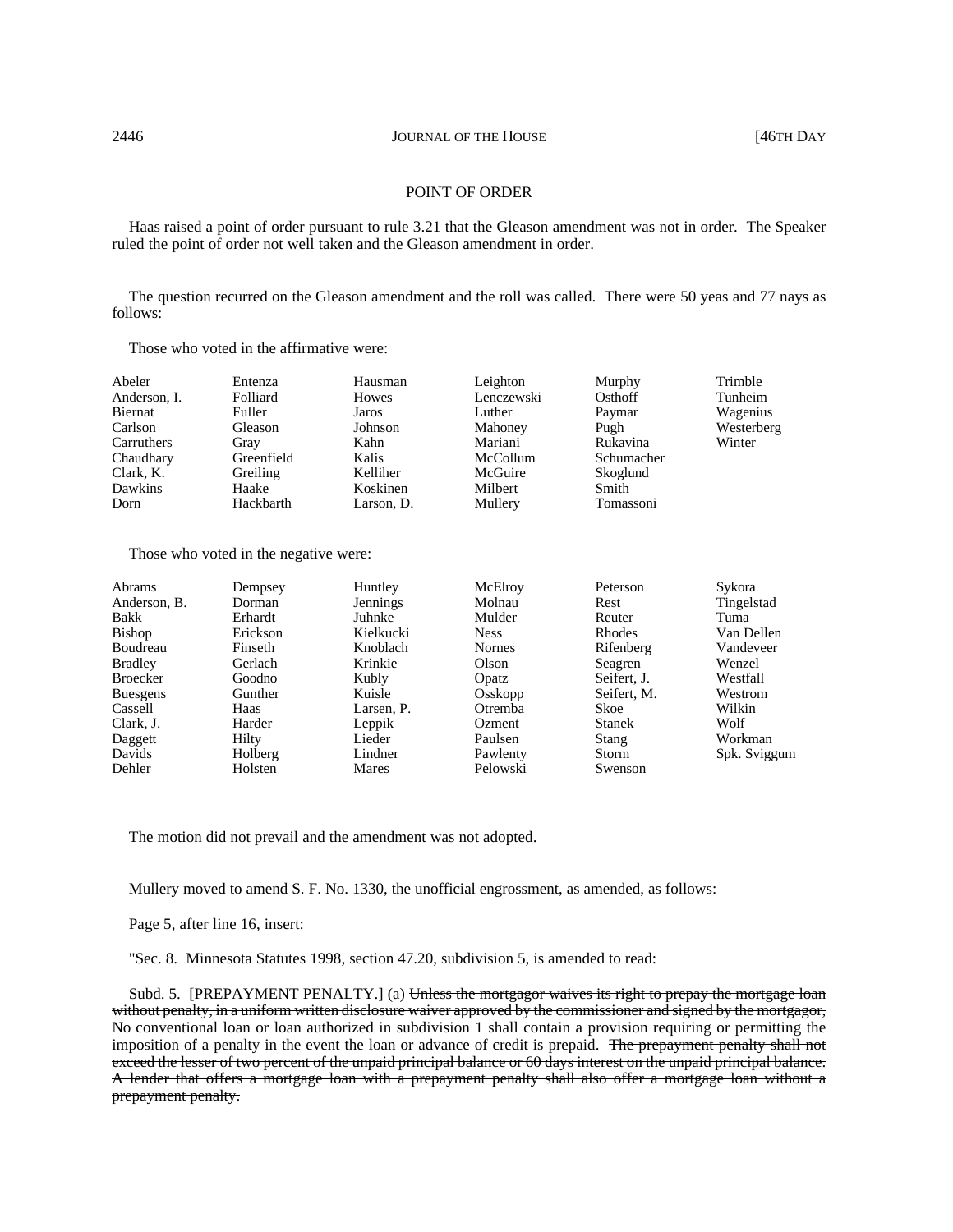## This section does not permit the imposition of a prepayment penalty in the event that the property securing the mortgage loan is sold or the mortgage loan is prepaid in part. No prepayment penalty may be enforced after 42 months from the date of the mortgage loan.

(b) A precomputed conventional loan or precomputed loan authorized in subdivision 1 shall provide for a refund of the precomputed finance charge according to the actuarial method if the loan is paid in full by cash, renewal or refinancing, or a new loan, one month or more before the final installment due date. The actuarial method for the purpose of this section is the amount of interest attributable to each fully unexpired monthly installment period of the loan contract following the date of prepayment in full, calculated as if the loan was made on an interest-bearing basis at the rate of interest provided for in the note based on the assumption that all payments were made according to schedule. A precomputed loan for the purpose of this section means a loan for which the debt is expressed as a sum comprised of the principal amount and the amount of interest for the entire term of the loan computed actuarially in advance on the assumption that all scheduled payments will be made when due, and does not include a loan for which interest is computed from time to time by application of a rate to the unpaid principal balance, interest-bearing loans, or simple-interest loans. For the purpose of calculating a refund for precomputed loans under this section, any portion of the finance charge for extending the first payment period beyond one month may be ignored. Nothing in this section shall be considered a limitation on discount points or other finance charges charged or collected in advance, and nothing in this section shall require a refund of the charges in the event of prepayment. Nothing in this section shall be considered to supersede section 47.204."

Page 5, after line 23, insert:

"Sec. 10. Minnesota Statutes 1998, section 47.20, subdivision 9, is amended to read:

Subd. 9. [ESCROW ACCOUNTS.] For purposes of this subdivision the term "mortgagee" shall mean all state banks and trust companies, national banking associations, state and federally chartered savings associations, mortgage banks, savings banks, insurance companies, credit unions or assignees of the above.

(a) Each mortgagee requiring funds of a mortgagor to be paid into an escrow, agency or similar account for the payment of taxes or homeowner's insurance premiums with respect to a mortgaged one-to-four family, owner occupied residence located in this state, unless the account is required by federal law or regulation or maintained in connection with a conventional loan in an original principal amount in excess of 80 percent of the lender's appraised value of the residential unit at the time the loan is made or maintained in connection with loans insured or guaranteed by the secretary of housing and urban development, by the administrator of veterans affairs, or by the administrator of the farmers home administration or any successor, shall calculate interest on such funds at a rate of not less than three percent per annum. Such interest shall be computed on the average monthly balance in such account on the first of each month for the immediately preceding 12 months of the calendar year or such other fiscal year as may be uniformly adopted by the mortgagee for such purposes and shall be annually credited to the remaining principal balance on the mortgage, or at the election of the mortgagee, paid to the mortgagor or credited to the mortgagor's account. If the interest exceeds the remaining balance, the excess shall be paid to the mortgagor or vendee. The requirement to pay interest shall apply to such accounts created in conjunction with mortgage loans made prior to July 1, 1996, and on or after July 1, 1999.

(b) Unless the account is exempt from the requirements of paragraph (a), a mortgagee shall allow a mortgagor to elect to discontinue escrowing for taxes and homeowner's insurance after the seventh anniversary of the date of the mortgage, unless the mortgagor has been more than 30 days delinquent in the previous 12 months. This paragraph shall apply to accounts created prior to July 1, 1996, as well as to accounts created on or after July 1, 1996. The mortgagor's election shall be in writing. The lender or mortgage broker shall, with respect to mortgages made on or after August 1, 1997, notify an applicant for a mortgage of the applicant's rights under this paragraph. This notice shall be given at or prior to the closing of the mortgage loan and shall read substantially as follows:

### "NOTICE OF RIGHT TO DISCONTINUE ESCROW

If your mortgage loan involves an escrow account for taxes and homeowner's insurance, you may have the right in five years to discontinue the account and pay your own taxes and homeowner's insurance. If you are eligible to discontinue the escrow account, you will be notified in five years."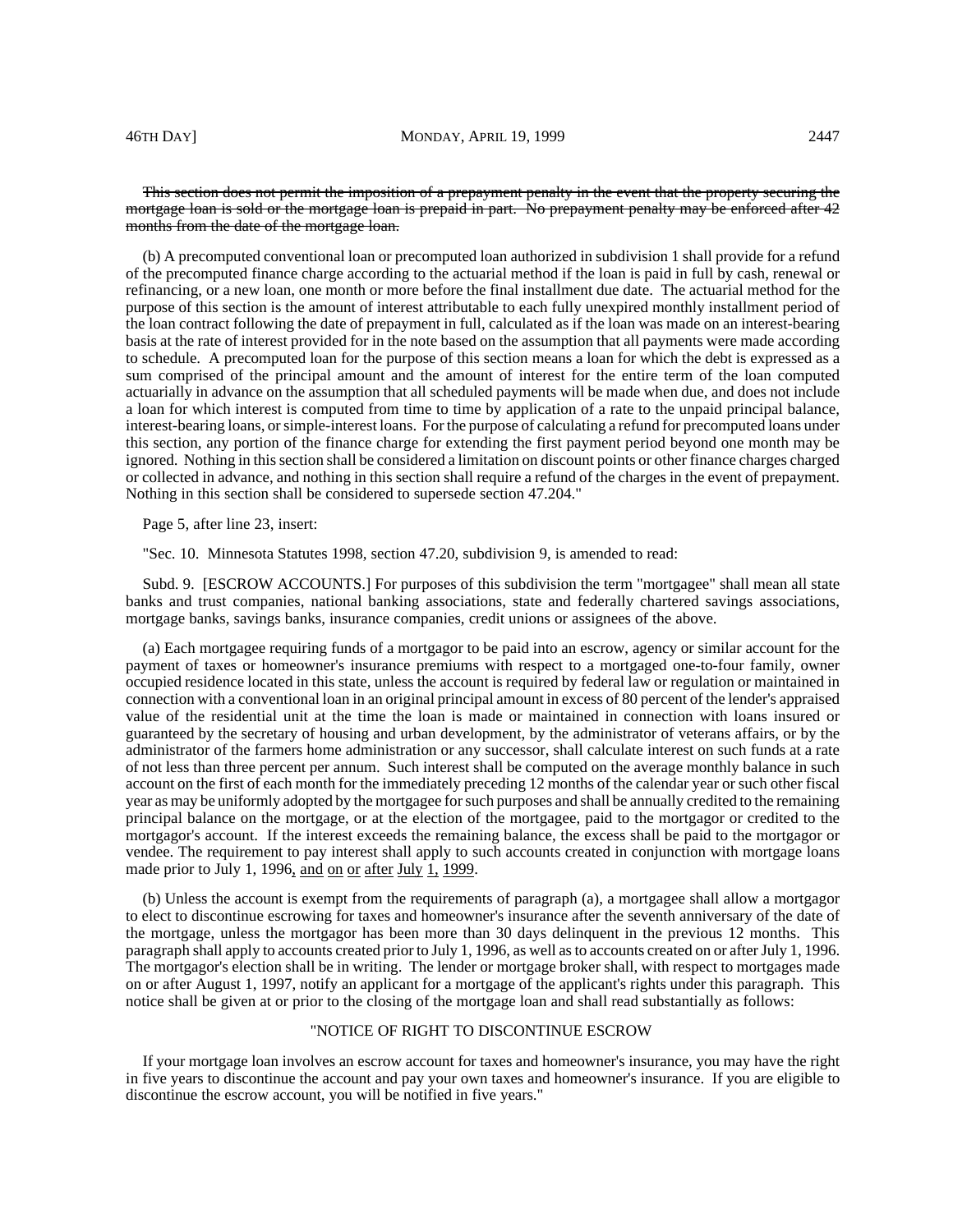### 2448 **JOURNAL OF THE HOUSE JOURNAL OF THE HOUSE 146TH DAY**

If the escrow account has a negative balance or a shortage at the time the mortgagor requests discontinuance, the mortgagee is not obligated to allow discontinuance until the escrow account is balanced or the shortage has been repaid.

(c) The mortgagee shall notify the mortgagor within 60 days after the seventh anniversary of the date of the mortgage if the right to discontinue the escrow account is in accordance with paragraph (b). For mortgage loans entered into, on or prior to July 1, 1989, the notice required by this paragraph shall be provided to the mortgagor by January 1, 1997.

(d) Effective January 1, 1998, the requirements of paragraph (b), regarding the mortgagor's election to discontinue the escrow account, and paragraph (c), regarding notification to mortgagor, shall apply when the fifth anniversary of the date of the mortgage has been reached.

(e) A mortgagee may require the mortgagor to reestablish the escrow account if the mortgagor has failed to make timely payments for two consecutive payment periods at any time during the remaining term of the mortgage, or if the mortgagor has failed to pay taxes or insurance premiums when due. A payment received during a grace period shall be deemed timely.

(f) The mortgagee shall, subject to paragraph (b), return any funds remaining in the account to the mortgagor within 60 days after receipt of the mortgagor's written notice of election to discontinue the escrow account.

(g) The mortgagee shall not charge a direct fee for the administration of the escrow account, nor shall the mortgagee charge a fee or other consideration for allowing the mortgagor to discontinue the escrow account."

Page 26, after line 16, insert:

"Sec. 35. Minnesota Statutes 1998, section 58.13, subdivision 1, is amended to read:

Subdivision 1. [GENERALLY.] No person acting as a residential mortgage originator or servicer, including a person required to be licensed under this chapter, and no person exempt from the licensing requirements of this chapter under section 58.04, shall:

(1) fail to maintain a trust account to hold trust funds received in connection with a residential mortgage loan;

(2) fail to deposit all trust funds into a trust account within three business days of receipt; commingle trust funds with funds belonging to the licensee or exempt person; or use trust account funds for any purpose other than that for which they are received;

(3) unreasonably delay the processing of a residential mortgage loan application, or the closing of a residential mortgage loan. For purposes of this clause, evidence of unreasonable delay includes but is not limited to those factors identified in section 47.206, subdivision 7, clause (d);

(4) fail to disburse funds according to its contractual or statutory obligations;

(5) fail to perform in conformance with its written agreements with borrowers, investors, other licensees, or exempt persons;

(6) charge a fee for a product or service where the product or service is not actually provided, or misrepresent the amount charged by or paid to a third party for a product or service;

(7) fail to comply with sections 345.31 to 345.60, the Minnesota unclaimed property law;

(8) violate any provision of any other applicable state or federal law regulating residential mortgage loans including, without limitation, sections 47.20 to 47.208;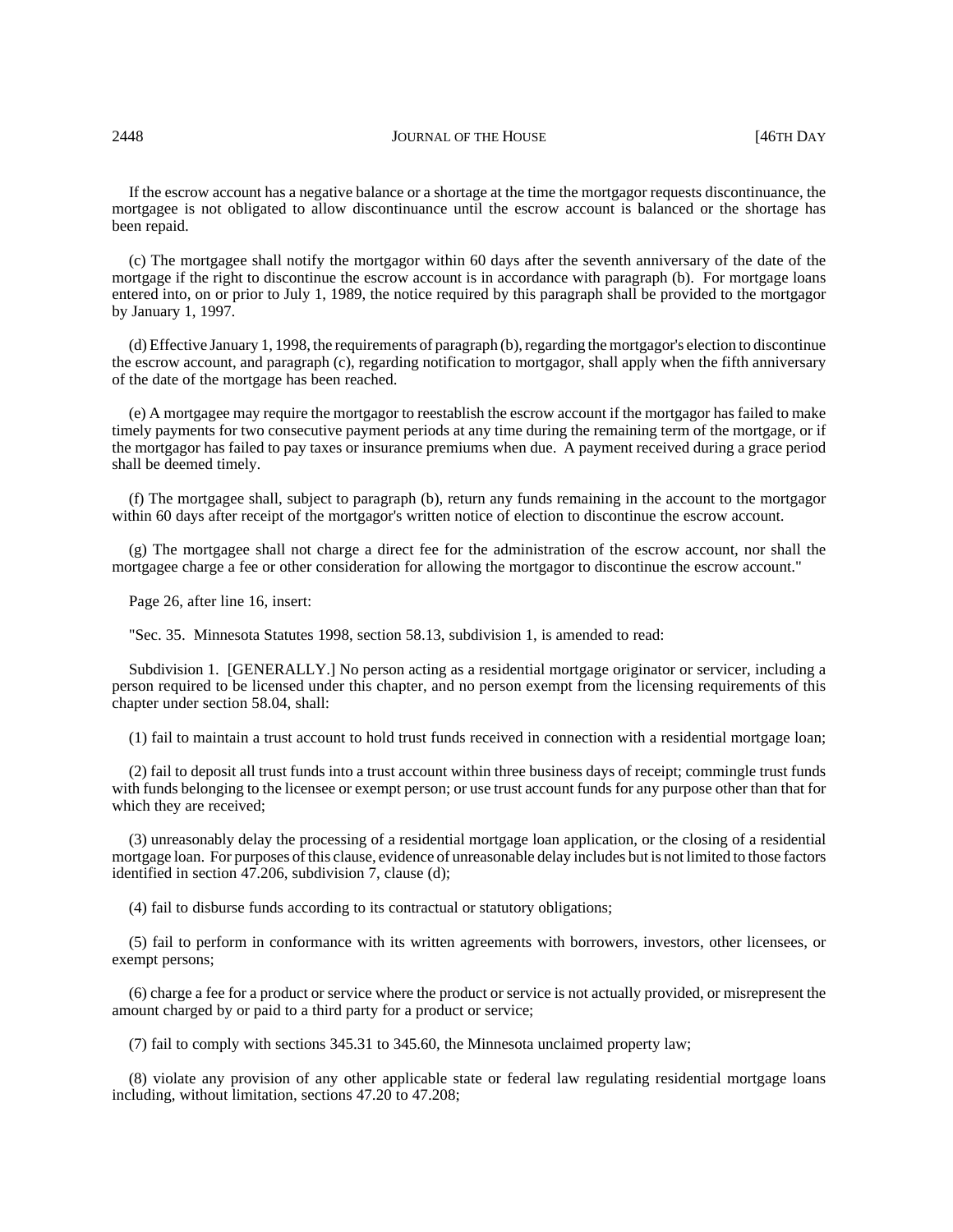### 46TH DAY] MONDAY, APRIL 19, 1999 2449

(9) make or cause to be made, directly or indirectly, any false, deceptive, or misleading statement or representation in connection with a residential loan transaction including, without limitation, a false, deceptive, or misleading statement or representation regarding the borrower's ability to qualify for any mortgage product;

(10) conduct residential mortgage loan business under any name other than that under which the license or certificate of exemption was issued;

(11) compensate, whether directly or indirectly, coerce or intimidate an appraiser for the purpose of influencing the independent judgment of the appraiser with respect to the value of real estate that is to be covered by a residential mortgage or is being offered as security according to an application for a residential mortgage loan;

(12) issue any document indicating conditional qualification or conditional approval for a residential mortgage loan, unless the document also clearly indicates that final qualification or approval is not guaranteed, and may be subject to additional review;

(13) make or assist in making any residential mortgage loan with the intent that the loan will not be repaid and that the residential mortgage originator will obtain title to the property through foreclosure;

(14) provide or offer to provide for a borrower, any brokering or lending services under an arrangement with a person other than a licensee or exempt person, provided that a person may rely upon a written representation by the residential mortgage originator that it is in compliance with the licensing requirements of this chapter;

(15) claim to represent a licensee or exempt person, unless the person is an employee of the licensee or exempt person or unless the person has entered into a written agency agreement with the licensee or exempt person;

(16) fail to comply with the recordkeeping and notification requirements identified in section 58.14 or fail to abide by the affirmations made on the application for licensure;

(17) represent that the licensee or exempt person is acting as the borrower's agent after providing the nonagency disclosure required by section 58.15, unless the disclosure is retracted and the licensee or exempt person complies with all of the requirements of section 58.16;

(18) make, provide, or arrange for a residential mortgage loan that is of a lower investment grade if the borrower's credit score or, if the originator does not utilize credit scoring or if a credit score is unavailable, then comparable underwriting data, indicates that the borrower may qualify for a residential mortgage loan, available from or through the originator, that is of a higher investment grade, unless the borrower is informed that the borrower may qualify for a higher investment grade loan with a lower interest rate and/or lower discount points, and consents in writing to receipt of the lower investment grade loan.

For purposes of this section, "investment grade" refers to a system of categorizing residential mortgage loans in which the loans are: (i) commonly referred to as "prime" or "subprime"; (ii) commonly designated by an alphabetical character with "A" being the highest investment grade; and (iii) are distinguished by interest rate or discount points or both charged to the borrower, which vary according to the degree of perceived risk of default based on factors such as the borrower's credit, including credit score and credit patterns, income and employment history, debt ratio, loan-to-value ratio, and prior bankruptcy or foreclosure;

(19) make, publish, disseminate, circulate, place before the public, or cause to be made, directly or indirectly, any advertisement or marketing materials of any type, or any statement or representation relating to the business of residential mortgage loans that is false, deceptive, or misleading;

(20) advertise loan types or terms that are not available from or through the licensee or exempt person on the date advertised, or on the date specified in the advertisement. For purposes of this clause, advertisement includes, but is not limited to, a list of sample mortgage terms, including interest rates, discount points, and closing costs provided by licensees or exempt persons to a print or electronic medium that presents the information to the public; and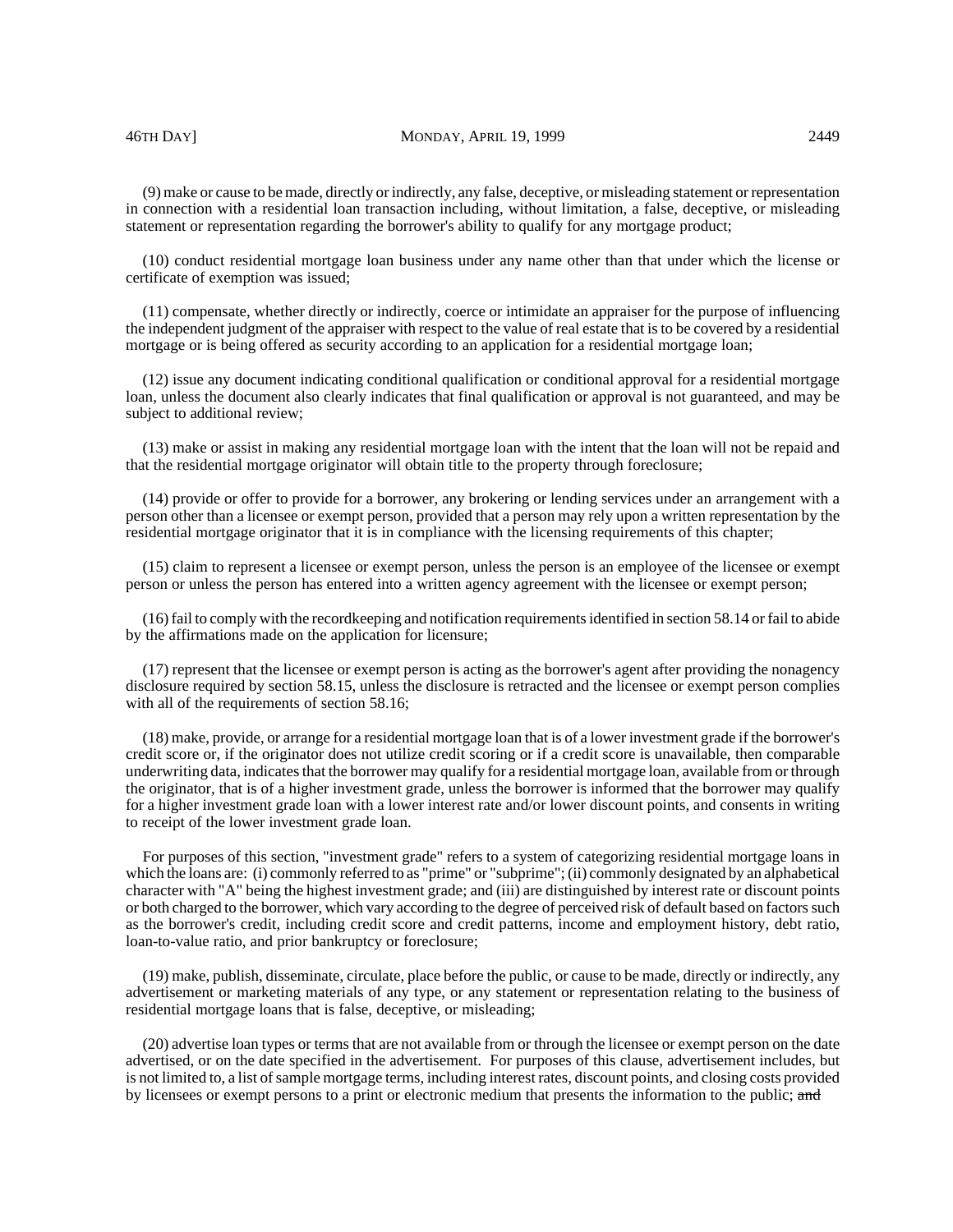(21) use or employ phrases, pictures, return addresses, geographic designations, or other means that create the impression, directly or indirectly, that a licensee or other person is a governmental agency, or is associated with, sponsored by, or in any manner connected to, related to, or endorsed by a governmental agency, if that is not the case; and

(22) mislead a borrower into accepting a higher cost residential mortgage loan by misrepresenting or omitting information about the borrower's eligibility for a lower cost residential mortgage loan offered by that mortgage originator."

Renumber the sections in sequence and correct internal references

Amend the title accordingly

A roll call was requested and properly seconded.

The question was taken on the Mullery amendment and the roll was called. There were 47 yeas and 81 nays as follows:

Those who voted in the affirmative were:

| Anderson, I. | Entenza    | Hausman    | Leighton   | Mullery    | Skoglund  |
|--------------|------------|------------|------------|------------|-----------|
| Bakk         | Folliard   | Hilty      | Lenczewski | Opatz      | Smith     |
| Biernat      | Gleason    | Jaros      | Luther     | Osthoff    | Tomassoni |
| Carlson      | Gray       | Johnson    | Mahoney    | Otremba    | Trimble   |
| Carruthers   | Greenfield | Kahn       | Mariani    | Pugh       | Tunheim   |
| Chaudhary    | Greiling   | Kelliher   | McCollum   | Rest       | Wagenius  |
| Clark, K.    | Haake      | Koskinen   | McGuire    | Rukavina   | Winter    |
| Dawkins      | Hackbarth  | Larson. D. | Milbert    | Schumacher |           |

Those who voted in the negative were:

| Abeler<br><b>Abrams</b><br>Anderson, B.<br><b>Bishop</b><br>Boudreau<br><b>Bradley</b><br><b>Broecker</b><br><b>Buesgens</b><br>Cassell<br>Clark, J.<br>Daggett | Dorman<br>Dorn<br>Erhardt<br>Erickson<br>Finseth<br>Fuller<br>Gerlach<br>Goodno<br>Gunther<br>Haas<br>Harder | <b>Howes</b><br>Huntley<br>Jennings<br>Juhnke<br>Kalis<br>Kielkucki<br>Knoblach<br>Krinkie<br>Kubly<br>Kuisle<br>Larsen, P. | <b>Mares</b><br>McElroy<br>Molnau<br>Mulder<br>Murphy<br><b>Ness</b><br>Nornes<br>Olson<br>Osskopp<br>Ozment<br>Paulsen | Reuter<br>Rhodes<br>Rifenberg<br>Rostberg<br>Seagren<br>Seifert. J.<br>Seifert, M.<br>Skoe<br><b>Stanek</b><br>Stang<br><b>Storm</b> | Tuma<br>Van Dellen<br>Vandeveer<br>Wenzel<br>Westerberg<br>Westfall<br>Westrom<br>Wilkin<br>Wolf<br>Workman |
|-----------------------------------------------------------------------------------------------------------------------------------------------------------------|--------------------------------------------------------------------------------------------------------------|-----------------------------------------------------------------------------------------------------------------------------|-------------------------------------------------------------------------------------------------------------------------|--------------------------------------------------------------------------------------------------------------------------------------|-------------------------------------------------------------------------------------------------------------|
| Davids                                                                                                                                                          | Hasskamp                                                                                                     | Leppik                                                                                                                      | Pawlenty                                                                                                                | Swenson                                                                                                                              | Spk. Sviggum                                                                                                |
| Dehler                                                                                                                                                          | Holberg                                                                                                      | Lieder                                                                                                                      | Pelowski                                                                                                                | Sykora                                                                                                                               |                                                                                                             |
| Dempsey                                                                                                                                                         | Holsten                                                                                                      | Lindner                                                                                                                     | Peterson                                                                                                                | Tingelstad                                                                                                                           |                                                                                                             |

The motion did not prevail and the amendment was not adopted.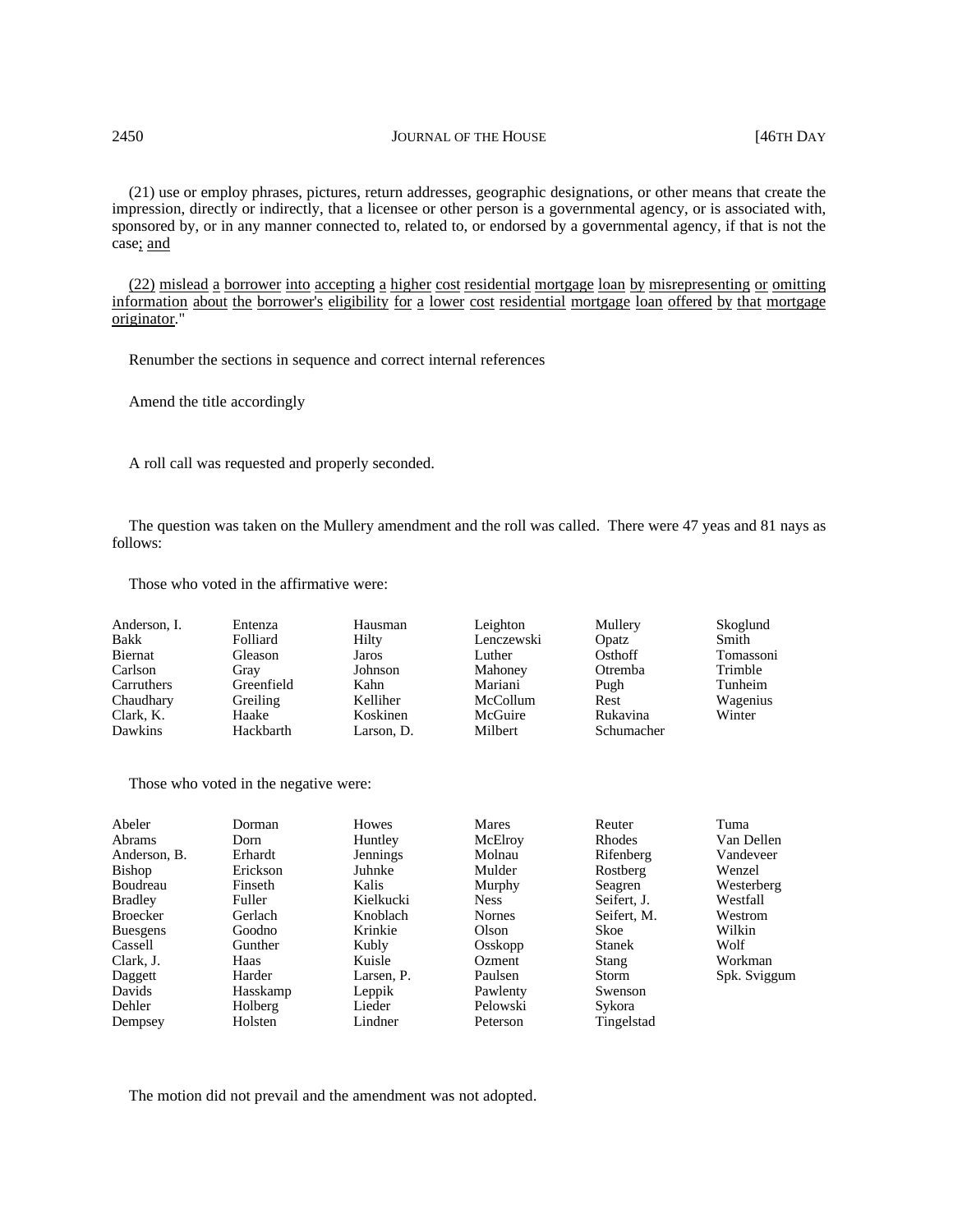Clark, K.; Bakk; Mariani; Pugh; Entenza; Kahn; Hasskamp; Hilty; Osthoff; Seifert, J.; Tomassoni; Smith; Anderson, I.; Gray and Wagenius moved to amend S. F. No. 1330, the unofficial engrossment, as amended, as follows:

Page 14, after line 34, insert:

"Sec. 21. [48.514] [TRANSACTION ACCOUNTS; CHECK DEBITING.]

A financial intermediary must process checks drawn against a transaction account by debiting the checks in sequence by check number received each day. This requirement does not apply if the financial institution has offered the customer the choice of having checks processed in sequence by number or by another method, and the customer has selected the other method.

The definitions in section 48.512, subdivision 1, apply to this section."

Renumber the sections in sequence and correct internal references

Amend the title accordingly

A roll call was requested and properly seconded.

The question was taken on the Clark, K., et al amendment and the roll was called. There were 64 yeas and 65 nays as follows:

Those who voted in the affirmative were:

| Abeler       | Folliard   | Johnson    | Luther   | Paymar      | Tomassoni  |
|--------------|------------|------------|----------|-------------|------------|
| Anderson, I. | Gleason    | Juhnke     | Mahoney  | Pelowski    | Trimble    |
| Bakk         | Grav       | Kahn       | Mariani  | Peterson    | Tunheim    |
| Biernat      | Greenfield | Kalis      | McCollum | Pugh        | Vandeveer  |
| Carlson      | Greiling   | Kelliher   | McGuire  | Rest        | Wagenius   |
| Carruthers   | Haake      | Knoblach   | Milbert  | Rukavina    | Wenzel     |
| Chaudhary    | Hasskamp   | Koskinen   | Mullery  | Schumacher  | Westerberg |
| Clark, K.    | Hausman    | Kubly      | Murphy   | Seifert, J. | Westrom    |
| Dawkins      | Hilty      | Larson, D. | Opatz    | Skoe        | Winter     |
| Dorn         | Jaros      | Leighton   | Osthoff  | Skoglund    |            |
| Entenza      | Jennings   | Lenczewski | Otremba  | Smith       |            |

Those who voted in the negative were:

| Dehler   | Hackbarth  | Lieder        | Paulsen       | Swenson      |
|----------|------------|---------------|---------------|--------------|
| Dempsey  | Harder     | Lindner       | Pawlenty      | Sykora       |
| Dorman   | Holberg    | Mares         | Reuter        | Tingelstad   |
| Erhardt  | Holsten    | McElroy       | <b>Rhodes</b> | Tuma         |
| Erickson | Howes      | Molnau        | Rifenberg     | Van Dellen   |
| Finseth  | Huntley    | Mulder        | Rostberg      | Westfall     |
| Fuller   | Kielkucki  | <b>Ness</b>   | Seagren       | Wilkin       |
| Gerlach  | Krinkie    | <b>Nornes</b> | Seifert, M.   | Wolf         |
| Goodno   | Kuisle     | Olson         | Stanek        | Workman      |
| Gunther  | Larsen, P. | Osskopp       | Stang         | Spk. Sviggum |
| Haas     | Leppik     | Ozment        | <b>Storm</b>  |              |
|          |            |               |               |              |

The motion did not prevail and the amendment was not adopted.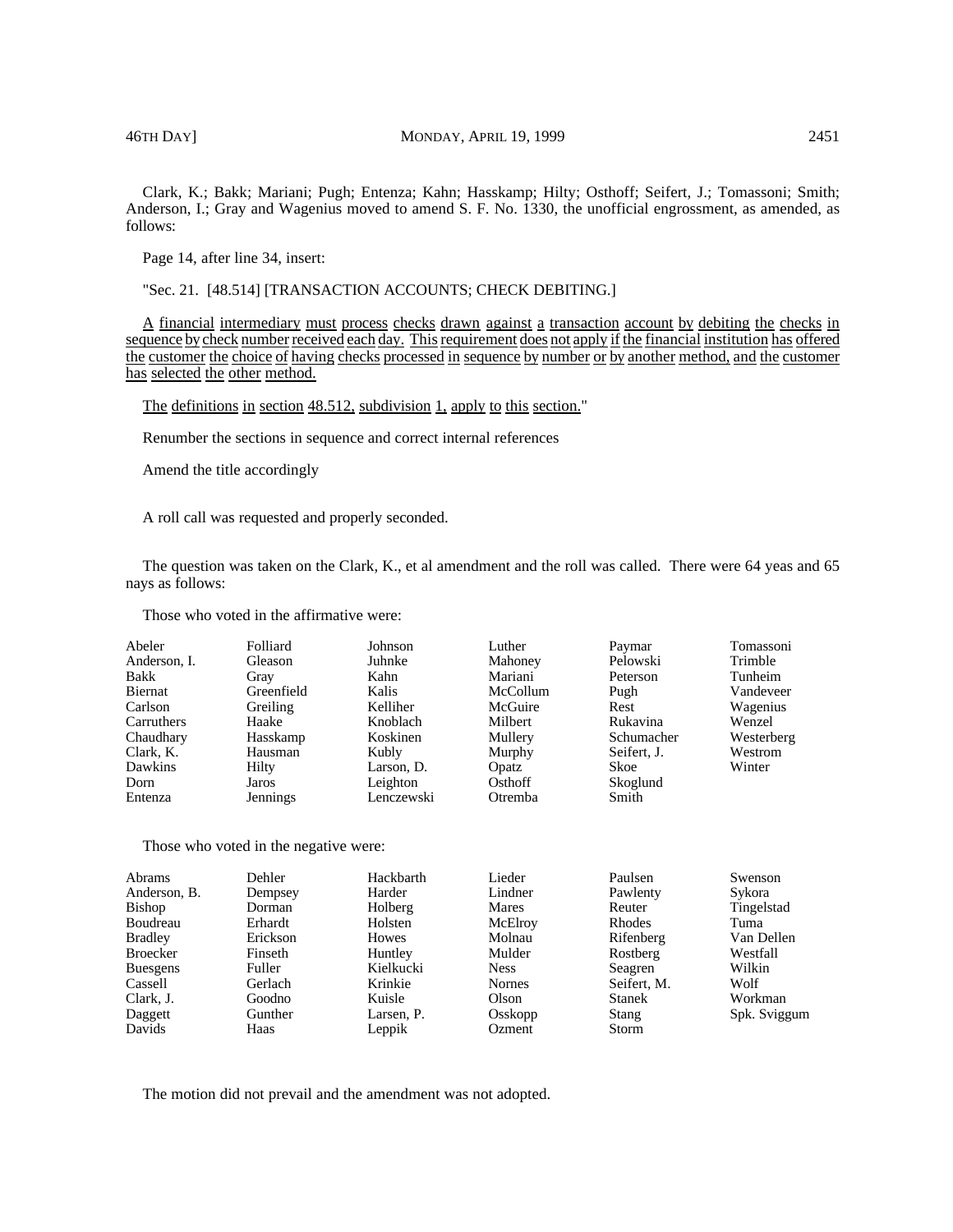S. F. No. 1330, A bill for an act relating to financial institutions; regulating fees, charges, and time periods; authorizing certain part-time banking locations; authorizing reverse stock splits; making corrections and conforming changes; amending Minnesota Statutes 1998, sections 46.041, subdivisions 1 and 3; 46.048, subdivisions 1 and 2b; 46.131, subdivision 10; 47.0156; 47.101, subdivision 3; 47.20, subdivision 6b; 47.203; 47.204, subdivision 1; 47.27, subdivision 3; 47.52; 47.54, subdivisions 2 and 3; 47.59, subdivision 12; 47.60, subdivision 3; 48.15, subdivisions 2a and 3; 48A.15, subdivision 1; 49.36, subdivision 1; 52.01; 53.03, subdivisions 1, 6, and 7; 55.04, subdivision 2; 56.02; 56.131, subdivision 1; 59A.03, subdivision 2; 168.67; 168.71; 303.25, subdivision 5; 332.15, subdivisions 2 and 3; 332.17; and 332.30; proposing coding for new law in Minnesota Statutes, chapters 48; 52; and 334.

The bill was read for the third time, as amended, and placed upon its final passage.

The question was taken on the passage of the bill and the roll was called. There were 109 yeas and 17 nays as follows:

Those who voted in the affirmative were:

| Abeler<br>Abrams | Dorman<br>Dorn | Holberg<br>Holsten | Mares<br>McElroy | Pugh<br>Rest  | Tomassoni<br>Tuma |
|------------------|----------------|--------------------|------------------|---------------|-------------------|
| Anderson, B.     | Entenza        | Howes              | McGuire          | Reuter        | Tunheim           |
| Anderson, I.     | Erhardt        | Huntley            | Milbert          | Rhodes        | Van Dellen        |
| Bakk             | Erickson       | Jennings           | Molnau           | Rifenberg     | Vandeveer         |
| Biernat          | Finseth        | Juhnke             | Mulder           | Rostberg      | Wagenius          |
| <b>Bishop</b>    | Folliard       | Kalis              | Murphy           | Rukavina      | Wenzel            |
| Boudreau         | Fuller         | Kielkucki          | <b>Ness</b>      | Schumacher    | Westerberg        |
| <b>Bradley</b>   | Gerlach        | Knoblach           | <b>Nornes</b>    | Seagren       | Westfall          |
| <b>Broecker</b>  | Gleason        | Koskinen           | Olson            | Seifert, J.   | Westrom           |
| <b>Buesgens</b>  | Goodno         | Krinkie            | Opatz            | Seifert, M.   | Wilkin            |
| Carlson          | Greiling       | Kubly              | Osskopp          | Skoe          | Wolf              |
| Carruthers       | Gunther        | Kuisle             | Osthoff          | Smith         | Workman           |
| Cassell          | Haake          | Larsen, P.         | Otremba          | <b>Stanek</b> | Spk. Sviggum      |
| Clark, J.        | Haas           | Larson, D.         | Ozment           | Stang         |                   |
| Daggett          | Hackbarth      | Leppik             | Paulsen          | Storm         |                   |
| Davids           | Harder         | Lieder             | Pawlenty         | Swenson       |                   |
| Dehler           | Hasskamp       | Lindner            | Pelowski         | Sykora        |                   |
| Dempsey          | Hilty          | Luther             | Peterson         | Tingelstad    |                   |

Those who voted in the negative were:

| Chaudhary | Greenfield | Kelliher   | Mahoney  | Mullery  | Trimble |
|-----------|------------|------------|----------|----------|---------|
| Clark, K. | Hausman    | Leighton   | Mariani  | Paymar   | Winter  |
| Dawkins   | Jaros      | Lenczewski | McCollum | Skoglund |         |

The bill was passed, as amended, and its title agreed to.

S. F. No. 1218, A bill for an act relating to reemployment insurance; making technical changes; modifying procedures; complying with federal requirements; modifying definitions; amending Minnesota Statutes 1998, sections 268.035, subdivisions 3, 4, 5, 6, 8, 12, 14, 15, 18, 20, 24, 30, 32, and by adding a subdivision; 268.042, subdivision 3; 268.045; 268.047, subdivisions 1, 2, 3, and 4; 268.048; 268.051, subdivisions 1, 2, 3, 4, 5, and 8; 268.052; 268.053; 268.057, subdivisions 4 and 10; 268.058; 268.0625; 268.064; 268.065; 268.067; 268.068; 268.069; 268.07; 268.085; 268.095; 268.101; 268.103, by adding a subdivision; 268.105; 268.115; 268.125, subdivisions 1, 4, and 5; 268.135; 268.145; 268.155; 268.18; 268.182; 268.186; 268.188; 268.192, subdivision 2;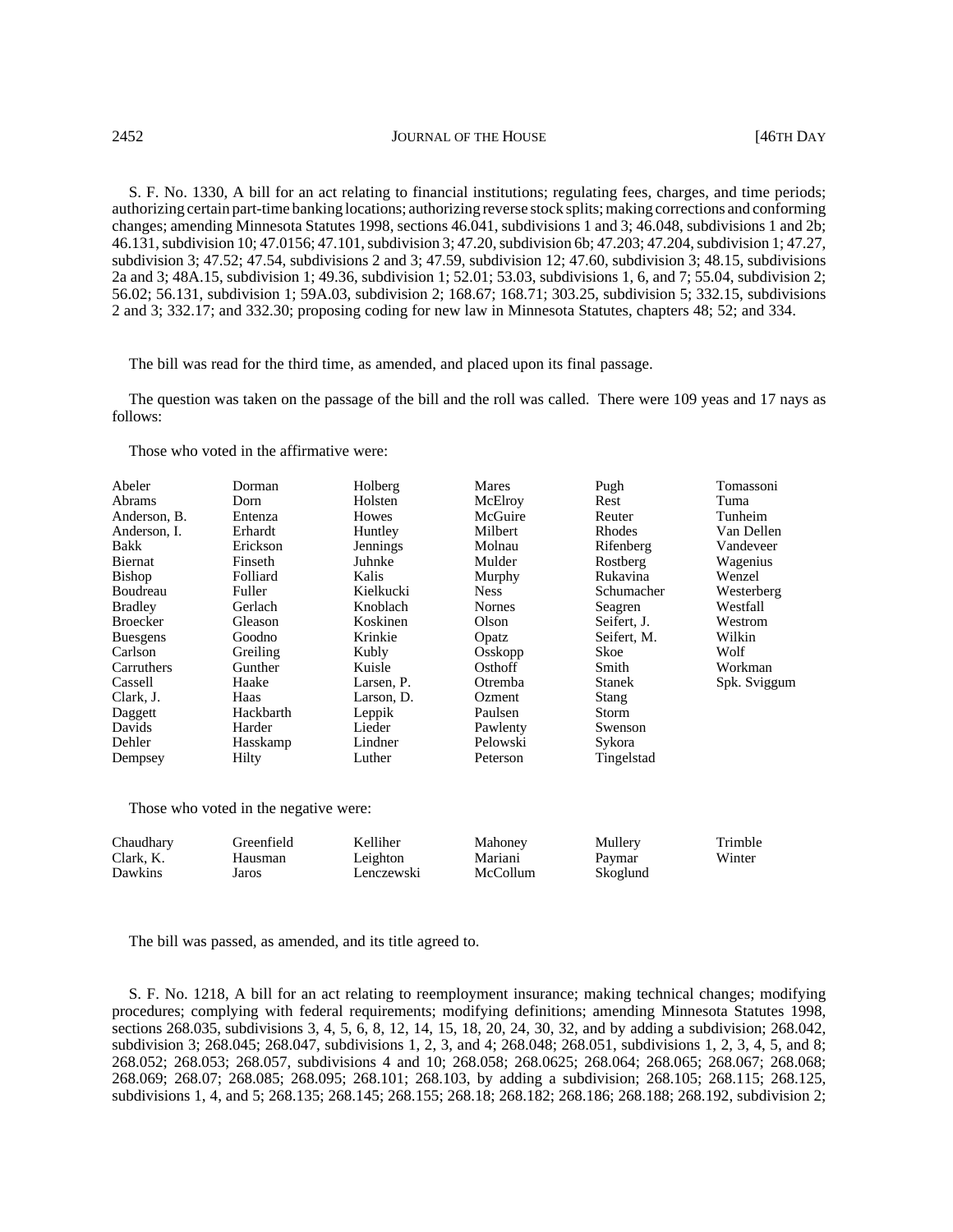268.194; 268.196; 268.198; 268.21; 268.23; and 268.30, subdivision 2; proposing coding for new law in Minnesota Statutes, chapter 268; repealing Minnesota Statutes 1998, sections 268.021; and 268.057, subdivisions 8 and 9; Minnesota Rules, parts 3305.0100; 3305.0200; 3305.0300; 3305.0400; 3305.0500; 3305.0600; 3305.0700; 3305.0800; 3305.0900; 3305.1100; 3310.1500; 3310.1600; 3310.1700; 3310.1800; 3310.1900; 3310.2000; 3310.2100; 3310.2200; 3310.5100; and 3310.5800.

The bill was read for the third time and placed upon its final passage.

The question was taken on the passage of the bill and the roll was called. There were 128 yeas and 0 nays as follows:

Those who voted in the affirmative were:

| Abeler          | Dorman     | Holberg    | Lieder        | Pawlenty      | Sykora       |
|-----------------|------------|------------|---------------|---------------|--------------|
| Abrams          | Dorn       | Holsten    | Luther        | Paymar        | Tingelstad   |
| Anderson, B.    | Entenza    | Howes      | Mahoney       | Pelowski      | Tomassoni    |
| Anderson. I.    | Erhardt    | Huntley    | Mares         | Peterson      | Trimble      |
| Bakk            | Erickson   | Jaros      | Mariani       | Pugh          | Tuma         |
| Biernat         | Finseth    | Jennings   | McCollum      | Rest          | Tunheim      |
| Bishop          | Folliard   | Johnson    | McElroy       | Reuter        | Van Dellen   |
| Boudreau        | Fuller     | Juhnke     | McGuire       | Rhodes        | Vandeveer    |
| <b>Bradley</b>  | Gerlach    | Kahn       | Milbert       | Rifenberg     | Wagenius     |
| Broecker        | Gleason    | Kalis      | Molnau        | Rostberg      | Wenzel       |
| <b>Buesgens</b> | Goodno     | Kelliher   | Mulder        | Rukavina      | Westerberg   |
| Carlson         | Gray       | Kielkucki  | Mullery       | Schumacher    | Westfall     |
| Carruthers      | Greenfield | Knoblach   | Murphy        | Seagren       | Westrom      |
| Cassell         | Greiling   | Koskinen   | <b>Ness</b>   | Seifert, J.   | Wilkin       |
| Chaudhary       | Gunther    | Krinkie    | <b>Nornes</b> | Seifert, M.   | Winter       |
| Clark, J.       | Haake      | Kubly      | Olson         | Skoe          | Wolf         |
| Clark, K.       | Haas       | Kuisle     | Opatz         | Skoglund      | Workman      |
| Daggett         | Hackbarth  | Larsen, P. | Osskopp       | Smith         | Spk. Sviggum |
| Davids          | Harder     | Larson, D. | Osthoff       | <b>Stanek</b> |              |
| Dawkins         | Hasskamp   | Leighton   | Otremba       | Stang         |              |
| Dehler          | Hausman    | Lenczewski | Ozment        | Storm         |              |
| Dempsey         | Hilty      | Leppik     | Paulsen       | Swenson       |              |
|                 |            |            |               |               |              |

The bill was passed and its title agreed to.

Pawlenty moved that the remaining bills on the Calendar for the Day be continued. The motion prevailed.

# **MOTIONS AND RESOLUTIONS**

House Resolution No. 9 was reported to the House.

# HOUSE RESOLUTION NO. 9

A house resolution commending Minnesota's volunteers during Volunteer Recognition Week, April 18-24, 1999 .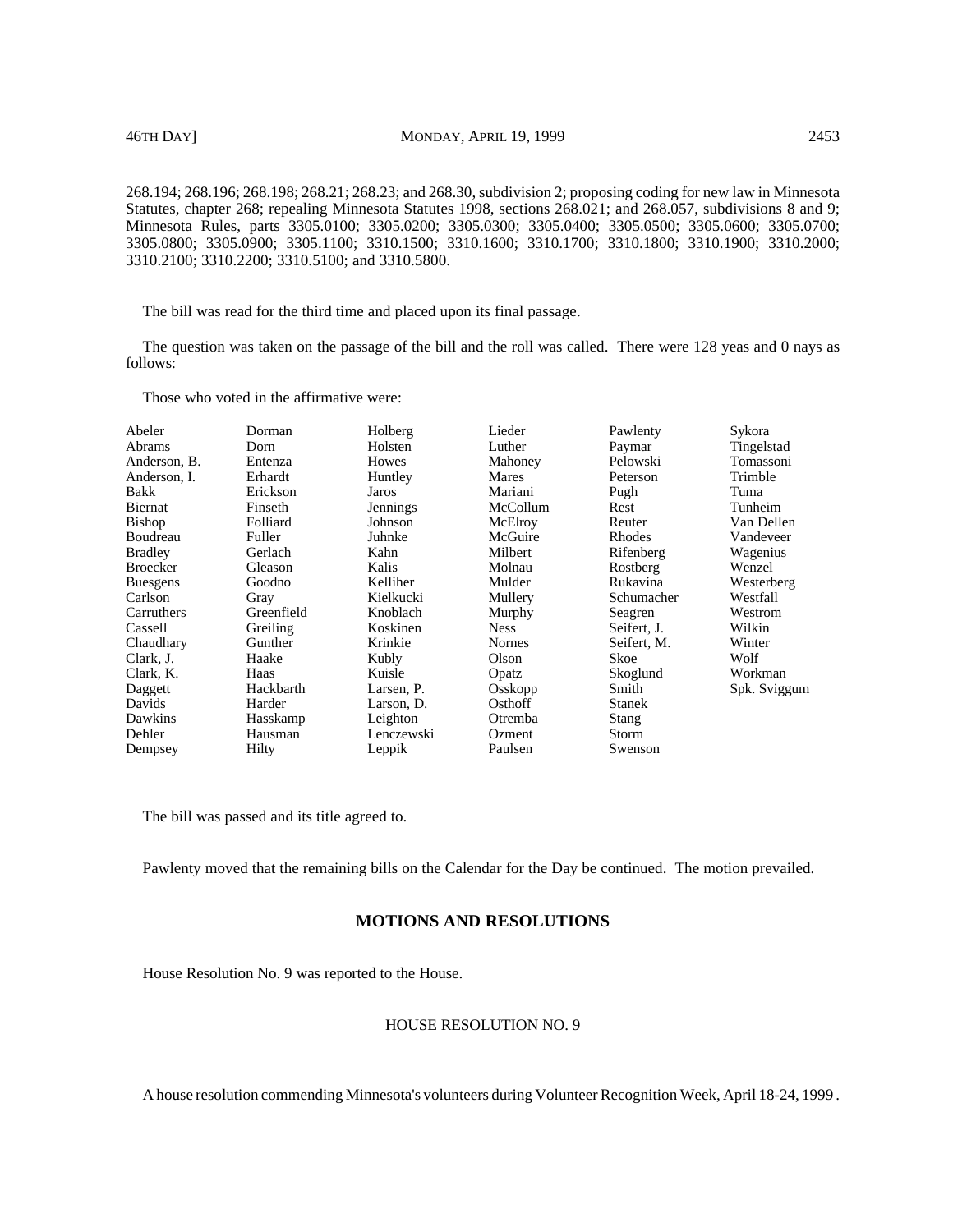2454 **JOURNAL OF THE HOUSE JOURNAL OF THE HOUSE 146TH DAY** 

*Whereas,* volunteering is a truly selfless activity that is vital to building and strengthening our communities, while helping those who are most truly in need; and

*Whereas,* every day two out of every three Minnesotans, amounting to over 2 million people, volunteer their time by working in shelters for the homeless, mentoring at-risk youth, participating in local and state government, performing chores for senior citizens, helping to preserve our environment, and assisting with a multitude of other services that help to bring our communities together; and

*Whereas,* 67 percent of Minnesotans 18 and over are involved in volunteering, compared to a national average of 49 percent, and the value of their service equals an astounding \$6.2 billion annually; and

*Whereas,* the result of this tremendous outpouring of citizen involvement is an overall improvement of our quality of life in this state, and during Volunteer Recognition Week we salute those who give generously of themselves by volunteering their time and energy to numerous worthy causes; *Now, Therefore,*

*Be It Resolved* by the House of Representatives of the State of Minnesota that it commends Minnesota's volunteers for their generosity and hard work and honors them during Volunteer Recognition Week, April 18-24, 1999, and throughout the rest of the year.

*Be It Further Resolved* that the Chief Clerk of the House of Representatives is directed to prepare an enrolled copy of this resolution, to be authenticated by his signature and that of the Speaker, and transmit it to the Minnesota Office of Citizenship and Volunteer Services.

Rukavina moved that House Resolution No. 9 be now adopted. The motion prevailed and House Resolution No. 9 was adopted.

### ANNOUNCEMENTS BY THE SPEAKER

The Speaker announced the appointment of the following members of the House to a Conference Committee on H. F. No. 7:

Haake, Ozment and Johnson.

The Speaker announced the appointment of the following members of the House to a Conference Committee on H. F. No. 70:

Daggett, Stanek and Tomassoni.

The Speaker announced the appointment of the following members of the House to a Conference Committee on H. F. No. 174:

Stang, Dehler and Juhnke.

The Speaker announced the appointment of the following members of the House to a Conference Committee on H. F. No. 270:

Osskopp, Davids and Osthoff.

The Speaker announced the appointment of the following members of the House to a Conference Committee on H. F. No. 371:

Stang, Dehler and Juhnke.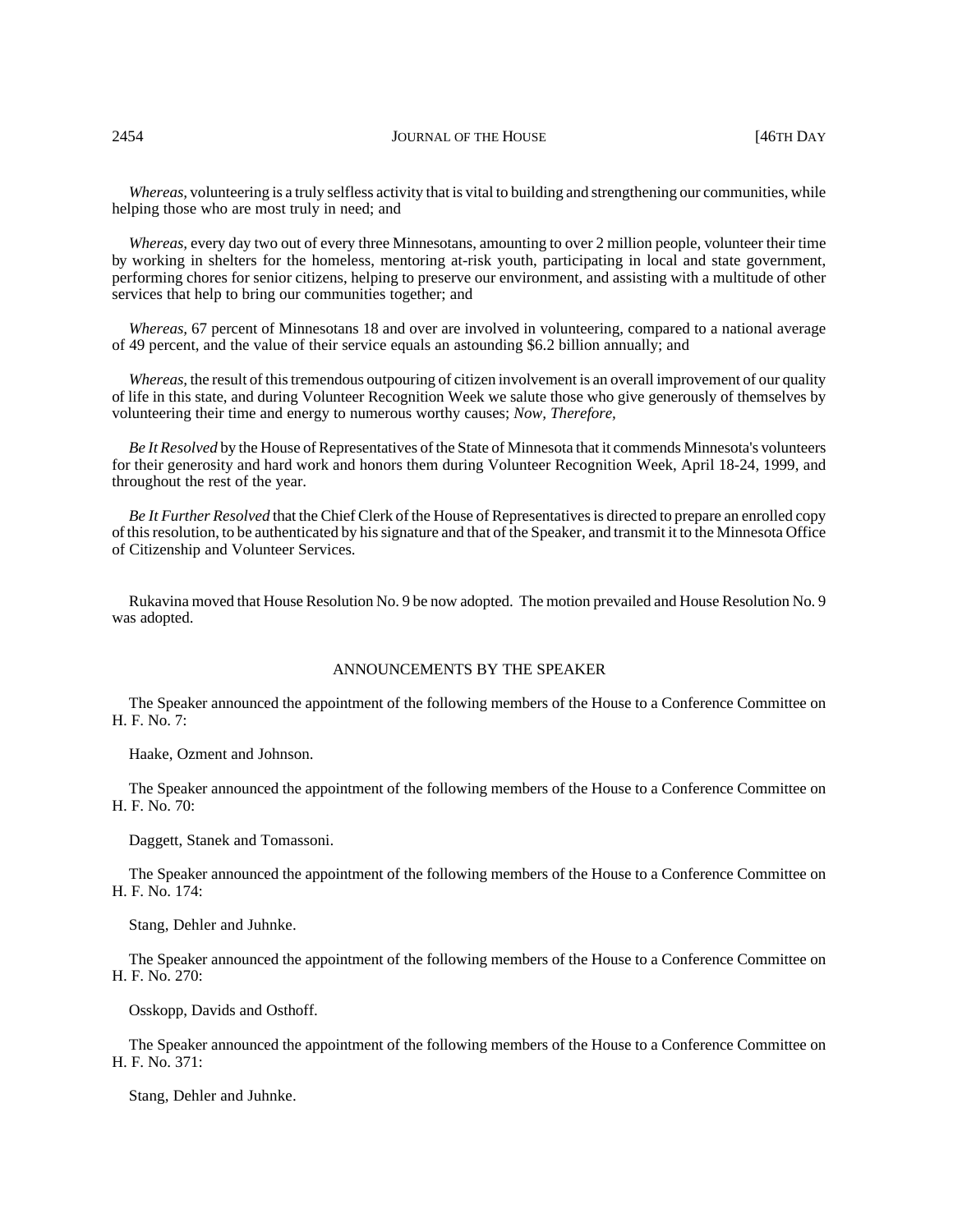The Speaker announced the appointment of the following members of the House to a Conference Committee on H. F. No. 837:

Davids, Jennings and Paulsen.

# REPORT FROM THE CHAIR OF THE COMMITTEE ON WAYS AND MEANS

April 19, 1999

Edward A. Burdick Chief Clerk of the House of Representatives The State of Minnesota

Dear Mr. Burdick:

House Rule 4.03 requires the Chair of the Committee on Ways and Means to certify to the House of Representatives that the Committee has reconciled any finance and revenue bills with the budget resolution and targets.

Please accept this letter as certification that H. F. No. 2404 reconciles with the budget resolution and targets.

Sincerely,

REPRESENTATIVE DAVE BISHOP Chair, House Ways and Means Committee

# ADJOURNMENT

Pawlenty moved that when the House adjourns today it adjourn until 12:00 noon, Tuesday, April 20, 1999. The motion prevailed.

Pawlenty moved that the House adjourn. The motion prevailed, and the Speaker declared the House stands adjourned until 12:00 noon, Tuesday, April 20, 1999.

EDWARD A. BURDICK, Chief Clerk, House of Representatives